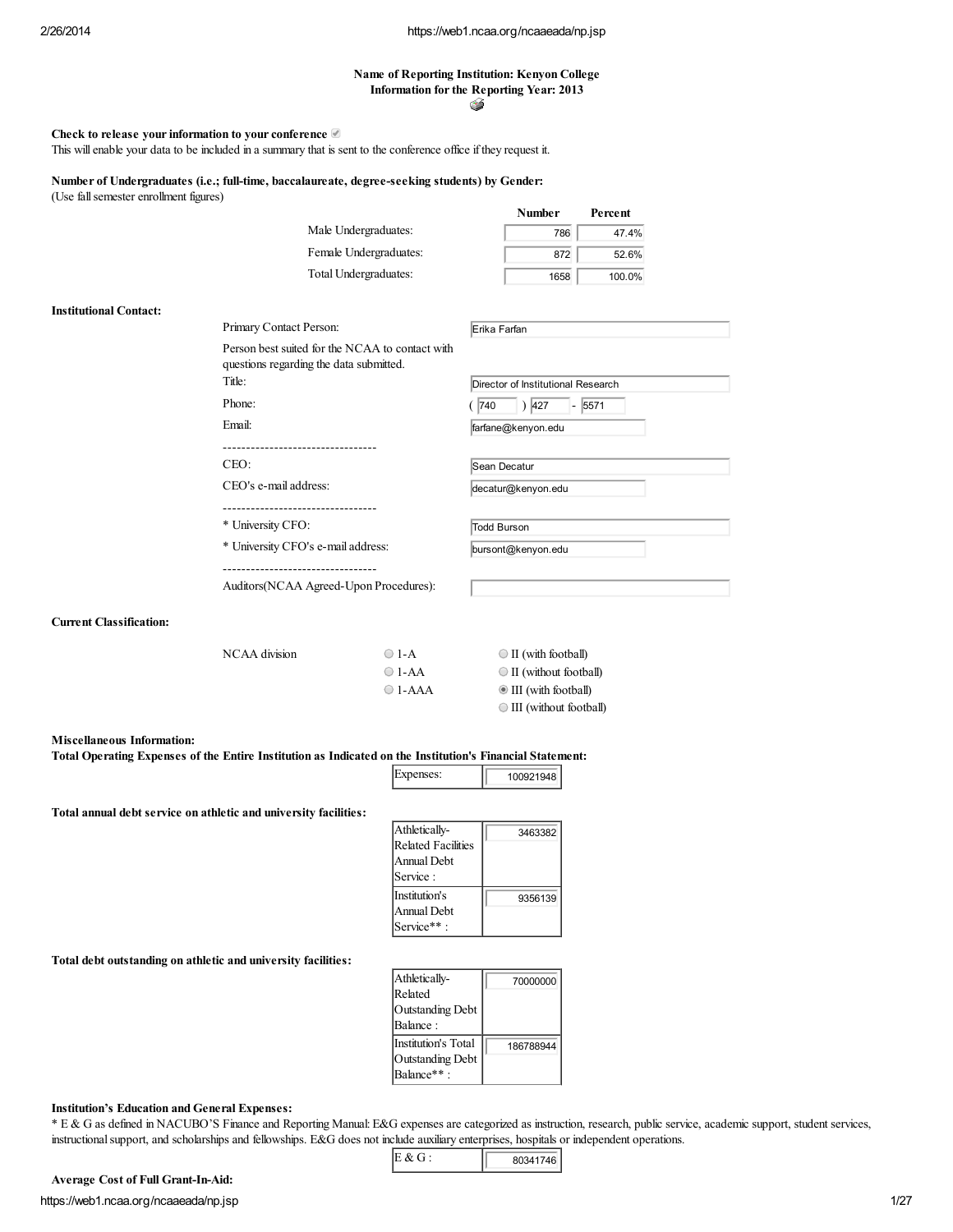(Institution's total cost for tuition, fees, room and board, and books)

| In-State:     | 56810 |  |
|---------------|-------|--|
| Out-of-State: | 56810 |  |

15.02.5 Full Grant-in-Aid. A full grant-in-aid is financial aid that consists of tuition and fees, room and board, and required course-related books.

## Total Cost of Attendance:

| n-State:      | 56810 |  |
|---------------|-------|--|
| Out-of-State: | 56810 |  |

15.02.2 Cost of attendance. The "cost of attendance" is an amount calculated by an institutionalfinancial aid office, using federalregulations, that includes the total cost of tuition and fees, room and board, books and supplies, transportation, and other expenses related to attendance at the institution. (Adopted: 1/11/94) Refer to 15.02.2.1 for Calculation of Cost of Attendance.

## Please verify the Men's, Women's and Mixed Teams your institution sponsors:

| Sport           | <b>Men's Teams Only</b> | <b>Women's Teams Only</b> | <b>Mixed Teams</b> |
|-----------------|-------------------------|---------------------------|--------------------|
| Baseball        | X                       |                           |                    |
| Basketball      | $\overline{\mathbf{X}}$ | $\overline{\mathbf{X}}$   |                    |
| Bowling         |                         |                           |                    |
| Cross Country   | $\mathbf X$             | $\mathbf X$               |                    |
| Equestrian      |                         |                           |                    |
| Fencing         |                         |                           |                    |
| Field Hockey    |                         | X                         |                    |
| Football        | $\mathbf X$             |                           |                    |
| Golf            | X                       |                           |                    |
| Gymnastics      |                         |                           |                    |
| Ice Hockey      |                         |                           |                    |
| Lacrosse        | $\overline{\mathbf{X}}$ | $\mathbf X$               |                    |
| Rifle           |                         |                           |                    |
| Rowing          |                         |                           |                    |
| Rugby           |                         |                           |                    |
| Sand Volleyball |                         |                           |                    |
| Skiing          |                         |                           |                    |
| Soccer          | $\mathbf X$             | $\mathbf X$               |                    |
| Softball        |                         | $\mathbf X$               |                    |
| Swimming        | $\mathbf X$             | $\mathbf X$               |                    |
| Tennis          | $\mathbf X$             | $\mathbf X$               |                    |
| Track, Indoor   | $\mathbf X$             | $\mathbf X$               |                    |
| Track, Outdoor  | $\mathbf X$             | X                         |                    |
| Volleyball      |                         | $\mathbf X$               |                    |
| Water Polo      |                         |                           |                    |
| Wrestling       |                         |                           |                    |
| Others          |                         |                           |                    |

## Revenue/Expense Summary

| lTD | Item                                                       | Amount | <b>Definition</b>                                                                                                                                                                                                                                                                                                                                                                                                                                                                                                                                                                                                                                                                                                                               |
|-----|------------------------------------------------------------|--------|-------------------------------------------------------------------------------------------------------------------------------------------------------------------------------------------------------------------------------------------------------------------------------------------------------------------------------------------------------------------------------------------------------------------------------------------------------------------------------------------------------------------------------------------------------------------------------------------------------------------------------------------------------------------------------------------------------------------------------------------------|
|     | Ticket Sales.                                              |        | Include revenue received for sales of admissions to athletics events. Include ticket sales to the public, faculty and students, and money<br>received for shipping and handling of tickets. Do not include ticket sales for conference and national tournaments that are pass-through<br>transactions. Report amounts in excess of a ticket's face value paid by ticket purchasers (for example, to obtain preferential seating) in<br>Category 4 (Contributions).                                                                                                                                                                                                                                                                              |
| l2  | <b>Student Fees</b>                                        |        | 0 Include student fees assessed and restricted for support of intercollegiate athletics.                                                                                                                                                                                                                                                                                                                                                                                                                                                                                                                                                                                                                                                        |
|     | Guarantees.                                                |        | 750 Include revenue received from participation in away games.                                                                                                                                                                                                                                                                                                                                                                                                                                                                                                                                                                                                                                                                                  |
|     | Contributions.                                             |        | Include amounts received directly from individuals, corporations, associations, foundations, clubs or other organizations that are designated,<br>restricted or unrestricted by the donor for the operation of the athletics program. Report amounts paid in excess of a ticket's value.<br>Contributions shall include cash, marketable securities and in-kind contributions. In-kind contributions may include dealer-provided<br>automobiles (market value of the use of a car), apparel and soft-drink products for use by staff and teams. Do not report pledges until funds<br>are allocated. Report gifts and merchandise from corporate sponsorship agreements in Category 12 (Royalties, Licensing, Advertisement and<br>Sponsorship). |
| 15  | Compensation and<br>Benefits Provided<br>by a Third Party. |        | Include all amounts provided by a third party and contractually guaranteed by the institution, but not included on the institution?s W-2 (e.g.,<br>0 car stipend, country club membership, entertainment allowance, clothing allowance, speaking fees, housing allowance, compensation from<br>camps, radio income, television income, and shoe and apparel income). This should equal Expense Categories 20 and 22 combined.                                                                                                                                                                                                                                                                                                                   |
| 16  | Direct State or                                            |        | Include state, municipal, federal and other government appropriations made in support of the operations of intercollegiate athletics. This                                                                                                                                                                                                                                                                                                                                                                                                                                                                                                                                                                                                      |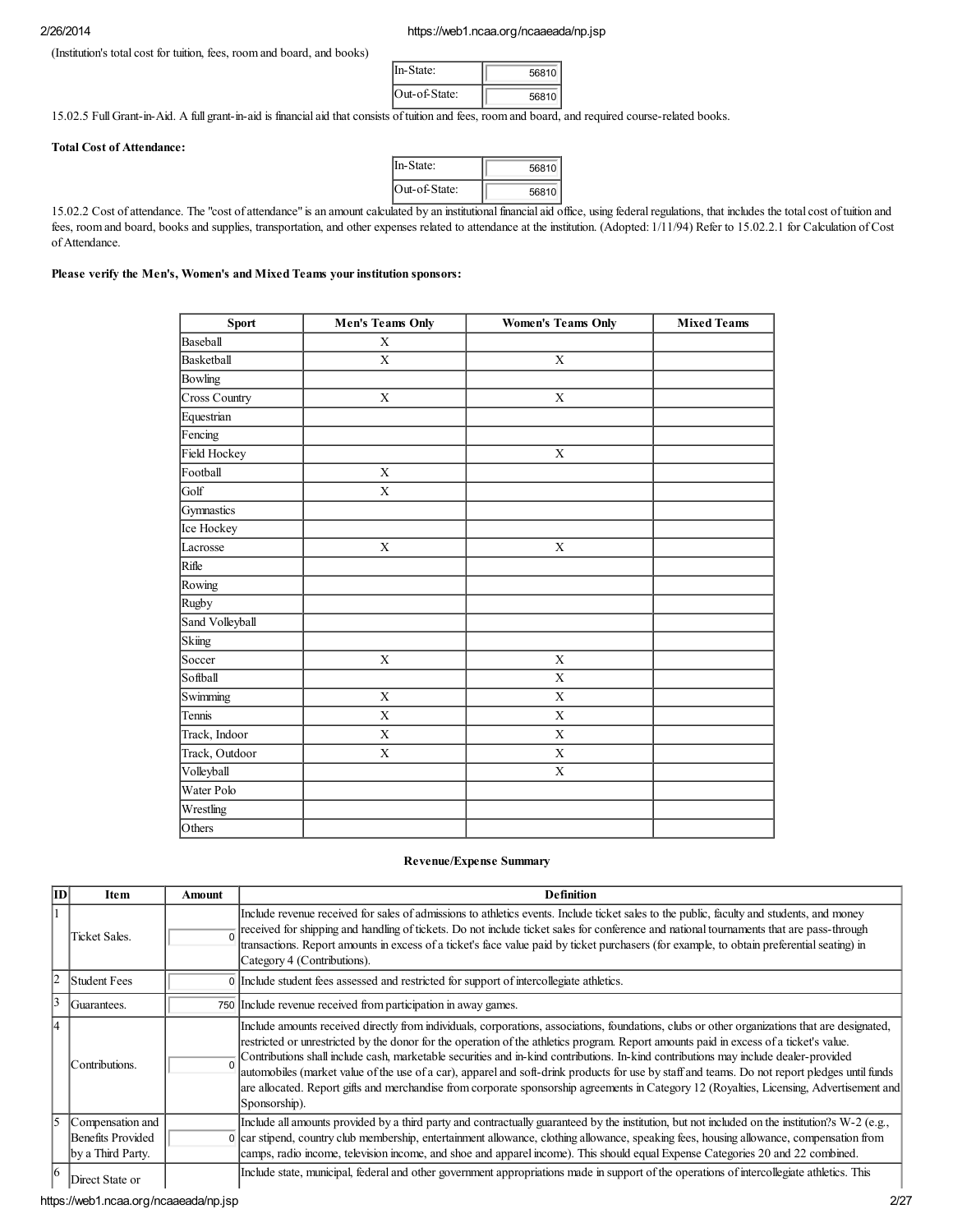|    | Other Government<br>Support.                                                                                                  |             | $\frac{1}{0}$ amount includes funding specifically earmarked to the athletics department by government agencies for which the institution has no discretion<br>to reallocate. Any state or other government support appropriated to the university, for which the university determines the dollar allocation<br>to the athletics department shall be reported in Direct Institutional Support (item 7).                                                                                                                                                                                                                                                                                                                                                                                                                                                                                                                                                                  |
|----|-------------------------------------------------------------------------------------------------------------------------------|-------------|---------------------------------------------------------------------------------------------------------------------------------------------------------------------------------------------------------------------------------------------------------------------------------------------------------------------------------------------------------------------------------------------------------------------------------------------------------------------------------------------------------------------------------------------------------------------------------------------------------------------------------------------------------------------------------------------------------------------------------------------------------------------------------------------------------------------------------------------------------------------------------------------------------------------------------------------------------------------------|
|    | Direct Institutional<br>Support.                                                                                              | 3048912     | Include value of institutional resources for the current operations of intercollegiate athletics, as well as all unrestricted funds allocated to the<br>athletics department by the university (e.g., state funds, tuition, tuition waivers and transfers). Also include Federal Work Study support for<br>student workers employed by athletics. Report actual amounts and do not net with Transfers to Institution (category 37).                                                                                                                                                                                                                                                                                                                                                                                                                                                                                                                                       |
| 8  | <b>Indirect Facilities</b><br>and Administrative<br>Support.                                                                  | 4720774     | Include value of facilities and services provided by the institution not charged to athletics. This support may include an allocation for<br>institutional administrative cost, facilities and maintenance, grounds and field maintenance, security, risk management, utilities, depreciation<br>and debt service. If your institution does not currently track indirect institutional support, consult your business office for a reasonable<br>allocation. If counted here, include offsetting expenditure equal in value in Expense Category 32 (Indirect Facilities and Administrative<br>Support).                                                                                                                                                                                                                                                                                                                                                                   |
|    | NCAA/Conference<br><b>Distributions</b><br>including all<br>tournament<br>revenues.                                           | $\mathbf 0$ | Include revenue received from participation in bowl games, tournaments and all NCAA distributions. This category includes amounts<br>received for direct participation or through a sharing arrangement with an athletics conference, including shares of conference television<br>agreements. If known by sport, report as such. Include any payments received from the NCAA for hosting a championship (permissible to<br>include in Revenue Not Related to Specific Teams).                                                                                                                                                                                                                                                                                                                                                                                                                                                                                            |
|    | 10 Broadcast,<br>Television, Radio,<br>and Internet Rights.                                                                   | $\Omega$    | Include institutional revenue received directly for radio and television broadcasts, Internet and e-commerce rights received through institution-<br>negotiated contracts.                                                                                                                                                                                                                                                                                                                                                                                                                                                                                                                                                                                                                                                                                                                                                                                                |
|    | 11 Program Sales,<br>Concessions,<br>Novelty Sales, and<br>Parking.                                                           | $\Omega$    | Include revenue of game programs, novelties, food or other concessions, and parking revenues. Revenue from sales of game program<br>advertising is to be included in Revenue Category 12 (Royalties, Licensing, Advertisements and Sponsorships).                                                                                                                                                                                                                                                                                                                                                                                                                                                                                                                                                                                                                                                                                                                         |
|    | 12 Royalties,<br>Licensing<br>Advertisements and<br>Sponsorships.                                                             |             | Include all revenue from corporate sponsorships, licensing, sales of advertisements, trademarks and royalties. An allocation will be necessary<br>25000 to distinguish revenues generated by athletics versus the university if payments are combined. Include the value of in-kind products and<br>services provided as part of the sponsorship (e.g., equipment, apparel, soft drinks, water and isotonic products).                                                                                                                                                                                                                                                                                                                                                                                                                                                                                                                                                    |
|    | 13 Sports Camp<br>Revenues.                                                                                                   |             | 0 Include amounts received by the athletics department for sports-camps and clinics.                                                                                                                                                                                                                                                                                                                                                                                                                                                                                                                                                                                                                                                                                                                                                                                                                                                                                      |
| 14 | Endowment and<br>Investment Income.                                                                                           |             | Include endowment spending policy distribution and other investment income in support of the athletics department. These categories include<br>7259 only restricted investment and endowment income for the operations of intercollegiate athletics; institutional allocations of income from<br>unrestricted endowments qualify as ?Direct Institutional Support.?                                                                                                                                                                                                                                                                                                                                                                                                                                                                                                                                                                                                       |
|    | 15 Other Operating<br>Revenue.                                                                                                | $\Omega$    | Less than 5% of total revenues may appear on this line. If the number is greater than 5%, please reclassify adequate revenue to the<br>appropriate category(ies) above to bring the category to less than 5% of the total operating revenue.                                                                                                                                                                                                                                                                                                                                                                                                                                                                                                                                                                                                                                                                                                                              |
|    | 16 Total Operating<br>Revenue.                                                                                                |             | 7802695 Add Categories 1-15.                                                                                                                                                                                                                                                                                                                                                                                                                                                                                                                                                                                                                                                                                                                                                                                                                                                                                                                                              |
|    | Expenses                                                                                                                      |             |                                                                                                                                                                                                                                                                                                                                                                                                                                                                                                                                                                                                                                                                                                                                                                                                                                                                                                                                                                           |
| 17 | Athletic Student<br>Aid.                                                                                                      |             | Include the total amount of athletically related student aid awarded, including summer school and tuition discounts and waivers (including aid<br>given to student-athletes who have exhausted their eligibility or who are inactive due to medical reasons). Athletics aid awarded to non-<br>0 athletes (student-managers, graduate assistants, trainers) should be reported as Expenses Not Related to Specific Teams. It is permissible<br>to report only dollars in the Expenses Not Related to Specific Teams row as long as you have reported non-zero entries for<br>Equivalencies, Number of Students, and Dollars (all 3 required) for at least one sport.                                                                                                                                                                                                                                                                                                      |
|    | 18 Guarantees.                                                                                                                |             | 0 Include amounts paid to visiting participating institutions.                                                                                                                                                                                                                                                                                                                                                                                                                                                                                                                                                                                                                                                                                                                                                                                                                                                                                                            |
|    | 19 Coaching Salaries,<br>Benefits, and<br>Bonuses Paid by<br>the University and<br>Related Entities.                          |             | Include gross salaries, bonuses and benefits provided to head and assistant coaches, which includes all gross wages, benefits and bonuses<br>attributable to coaching that would be reportable on university and related entities (e.g., foundations, booster clubs) W-2 and 1099 forms<br>978704 $ $ (e.g., car stipend, country club membership, entertainment allowance, clothing allowance, speaking fees, housing allowance, supplemental<br>retirement allowance, compensation from camps, radio income, television income, tuition remission, earned deferred compensation benefits).<br>Place any payment made to previous coaches to satisfy a contractual agreement for coaching in Category 23 (Severance Payments).                                                                                                                                                                                                                                           |
|    | 20 Coaching Other<br>Compensation and<br>Benefits Paid by a<br>Third Party.                                                   | $\Omega$    | Include all compensation paid to the coaching staff by a third party and contractually guaranteed by the institution, but not included on the<br>institution?s W-2 (e.g., car stipend, country club membership, entertainment allowance, clothing allowance, speaking fees, housing allowance,<br>compensation from camps, radio income, television income, shoe and apparel income). Expense Categories 20 and 22 combined should<br>equal Revenue Category 5 (Compensation and Benefits Provided by a Third Party).                                                                                                                                                                                                                                                                                                                                                                                                                                                     |
|    | 21 Support<br>Staff/Administrative<br>Salaries, Benefits<br>and Bonuses Paid<br>by the University<br>and Related<br>Entities. | 646181      | Include gross salaries, bonuses and benefits paid to administrative staff (i.e., football secretary, sport-specific trainer) that would be<br>reportable on university and related entities (e.g., foundations, booster clubs) W-2 and 1099 forms (e.g., car stipend, country club<br>membership, entertainment allowance, clothing allowance, speaking fees, housing allowance, supplemental retirement allowance,<br>compensation from camps, radio income, television income, tuition remission, earned deferred compensation benefits). Staff members<br>responsible for the gender-specific athletics department, but not a specific sport (i.e., director of men?s athletics), will have their<br>compensation figures reported as Expenses Not Related to Specific Teams fields. Athletics department staff members who assist both men?s<br>and women?s teams (sports information director, academic advisor) will be reported as Not Allocated by Gender column. |
|    | 22 Support<br>Staff/Administrative<br>Other<br>Compensation and<br>Benefits Paid by a<br>Third Party.                         | $\mathbf 0$ | Include all compensation paid to the support staff by a third party and contractually guaranteed by the institution, but not included on the<br>institution?s W-2 (e.g., car stipend, country club membership, entertainment allowance, clothing allowance, speaking fees, housing allowance,<br>compensation from camps, radio income, television income, shoe and apparel income). Expense Categories 20 and 22 combined should<br>equal Revenue Category 5 (Compensation and Benefits Provided by a Third Party).                                                                                                                                                                                                                                                                                                                                                                                                                                                      |
|    | Severance<br>Payments.                                                                                                        |             | 0 Include severance payments and applicable benefits recognized for past coaching and administrative personnel.                                                                                                                                                                                                                                                                                                                                                                                                                                                                                                                                                                                                                                                                                                                                                                                                                                                           |
| 24 |                                                                                                                               |             |                                                                                                                                                                                                                                                                                                                                                                                                                                                                                                                                                                                                                                                                                                                                                                                                                                                                                                                                                                           |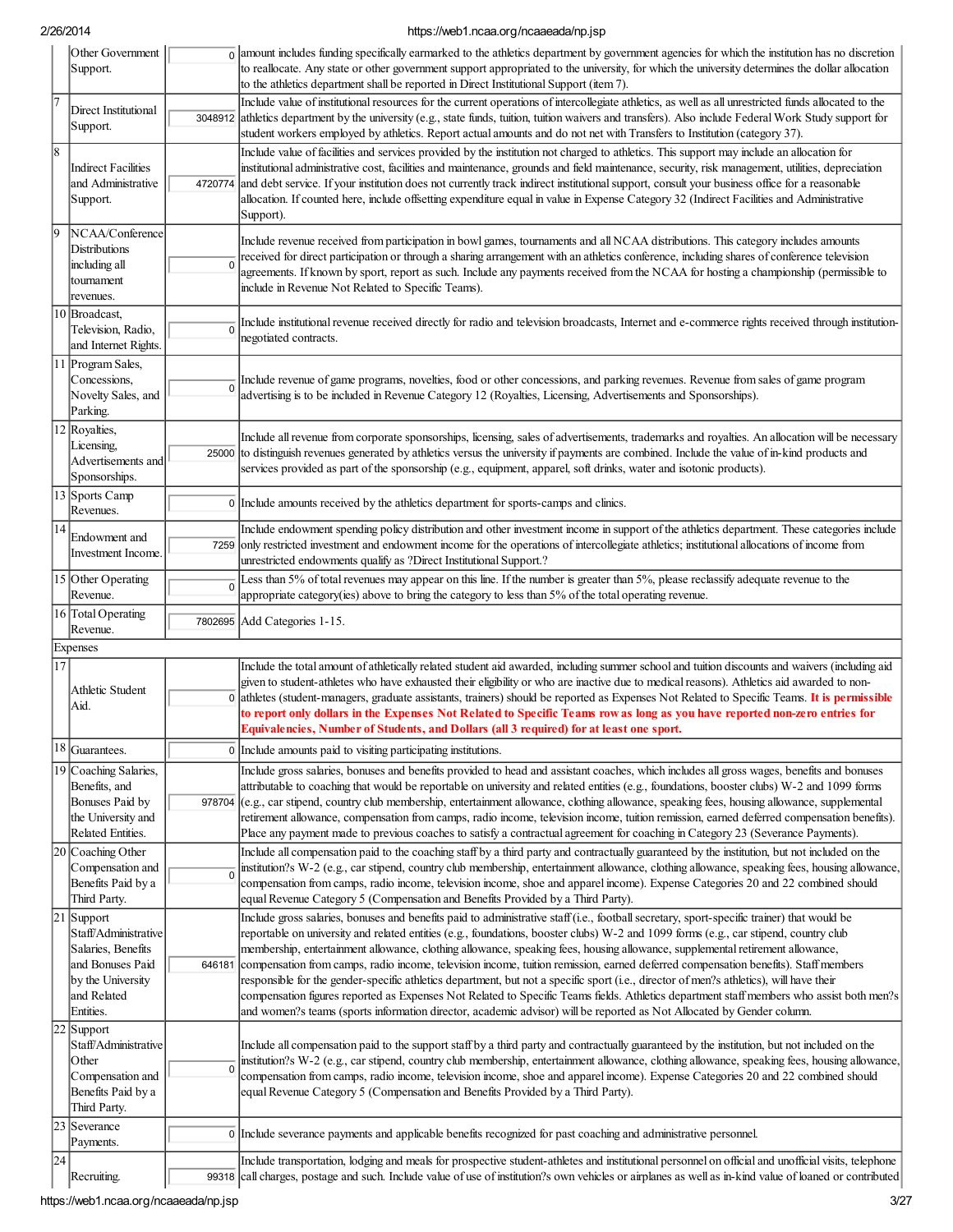|                 |                                                              |          | transportation.                                                                                                                                                                                                                                                                                                                                                                                                                                                                                                                                                                                                                                                                  |
|-----------------|--------------------------------------------------------------|----------|----------------------------------------------------------------------------------------------------------------------------------------------------------------------------------------------------------------------------------------------------------------------------------------------------------------------------------------------------------------------------------------------------------------------------------------------------------------------------------------------------------------------------------------------------------------------------------------------------------------------------------------------------------------------------------|
| $\overline{25}$ | <b>Team Travel</b>                                           | 272355   | Include air and ground travel, lodging, meals and incidentals for competition related to preseason, regular season and postseason. Amounts<br>incurred for food and lodging for housing the team before a home game also should be included. Include value of use of the institution?s own<br>vehicles or airplanes as well as in-kind value of donor-provided transportation.                                                                                                                                                                                                                                                                                                   |
|                 | 26 Equipment,<br>Uniforms and<br>Supplies.                   | 148748   | Include items that are provided to the teams only. Equipment amounts are those expended from current or operating funds.                                                                                                                                                                                                                                                                                                                                                                                                                                                                                                                                                         |
| 27              | Game Expenses.                                               | 318508   | Include game-day expenses other than travel that are necessary for intercollegiate athletics competition, including officials, security, event<br>staff, ambulance and such.                                                                                                                                                                                                                                                                                                                                                                                                                                                                                                     |
|                 | 28 Fund Raising,<br>Marketing and<br>Promotion.              |          | 0 Include costs associated with fund raising, marketing and promotion for media guides, brochures, recruiting publications and such.                                                                                                                                                                                                                                                                                                                                                                                                                                                                                                                                             |
|                 | 29 Sports Camp<br>Expenses.                                  | $\Omega$ | Include all expenses paid by the athletics department, including non-athletics personnel salaries and benefits, from hosting sports camps and<br>clinics. Athletics personnel salaries and benefits should be reported in Categories 19, 20, 21 or 22.                                                                                                                                                                                                                                                                                                                                                                                                                           |
|                 | 30 Direct Facilities,<br>Maintenance, and<br>Rental.         | 18826    | Include direct facilities costs charged to intercollegiate athletics, including building and grounds maintenance, utilities, rental fees, operating<br>leases, equipment repair and maintenance, and debt service.                                                                                                                                                                                                                                                                                                                                                                                                                                                               |
| $\overline{31}$ | Spirit Groups                                                | 0 l      | Include support for spirit groups including bands, cheerleaders, mascots, dancers, etc.                                                                                                                                                                                                                                                                                                                                                                                                                                                                                                                                                                                          |
| $\overline{32}$ | <b>Indirect Facilities</b><br>and Administrative<br>Support. | 4720774  | Include value of facilities and services provided by the institution not charged to athletics. This support may include an allocation for<br>institutional administrative cost, facilities and maintenance, grounds and field maintenance, security, risk management, utilities, depreciation<br>and debt service. If your institution does not currently track indirect institutional support, consult your business office for a reasonable<br>allocation. If counted here, include offsetting amount equal in value in Revenue in Category 8 (Indirect Facilities and Administrative Support).                                                                                |
|                 | 33 Medical Expenses<br>land Medical<br>Insurance             |          | 0 Include medical expenses and medical insurance premiums for student-athletes.                                                                                                                                                                                                                                                                                                                                                                                                                                                                                                                                                                                                  |
|                 | 34 Memberships and<br>Dues.                                  |          | 49719 Include memberships, conference and association dues.                                                                                                                                                                                                                                                                                                                                                                                                                                                                                                                                                                                                                      |
| $\overline{35}$ | Other Operating<br>Expenses.                                 | 516551   | Other operating expenses include printing and duplicating, subscriptions, business insurance, telephone, postage, operating and equipment<br>leases, non-team travel and any other operating expense not reported elsewhere. Do not include indirect administration overhead provided<br>by the university (use Category 32) or salaries and benefits (use Categories 19 or 21). Attempt to allocate all expenses to Categories 17<br>through 34 before using this category. As a guide, please limit this category to 10% of total operating expenses. If the number is greater than<br>10%, please provide the top three categories and amounts in the comments section below. |
|                 | 36 Total Operating<br>Expenses.                              | 7769684  | Add Categories 17-35.                                                                                                                                                                                                                                                                                                                                                                                                                                                                                                                                                                                                                                                            |
| 37              | Transfers to<br>Institution                                  |          | Include, if applicable, the amount of athletic-generated revenues or athletic reserves that are contributed back to your institution for other<br>0 institutional initiatives outside of athletics. Amount reported should not be deducted from Direct Institutional Support (category 7) allocated to<br>athletics by your institution.                                                                                                                                                                                                                                                                                                                                         |
|                 | 38 Total Expenses                                            |          | 7769684 Add Categories 36-37.                                                                                                                                                                                                                                                                                                                                                                                                                                                                                                                                                                                                                                                    |

## Revenue/Expense Detail

**Ticket** Sales. 0 and handling of tickets. Do not include ticket sales for conference and national tournaments that are pass-through transactions. Report amounts in excess of Include revenue received for sales of admissions to athletics events. Include ticket sales to the public, faculty and students, and money received for shipping a ticket's face value paid by ticket purchasers (for example, to obtain preferentialseating) in Category 4 (Contributions).

|                            | <b>Men's Teams Only</b> | <b>Women's Teams Only</b> | Not Allocated by Gender |
|----------------------------|-------------------------|---------------------------|-------------------------|
| <b>Revenues by Source</b>  | <b>Ticket Sales.</b>    | <b>Ticket Sales.</b>      | <b>Ticket Sales.</b>    |
| Baseball                   |                         |                           |                         |
| Basketball                 |                         |                           |                         |
| Field Hockey               |                         |                           |                         |
| Football                   |                         |                           |                         |
| Golf                       |                         |                           |                         |
| Lacrosse                   |                         |                           |                         |
| Soccer                     |                         |                           |                         |
| Softball                   |                         |                           |                         |
| Swimming                   |                         |                           |                         |
| Tennis                     |                         |                           |                         |
| Track and Field, X-Country |                         |                           |                         |
| Volleyball                 |                         |                           |                         |
| Others                     |                         |                           |                         |
| Subtotal All Teams         |                         |                           |                         |
|                            |                         |                           |                         |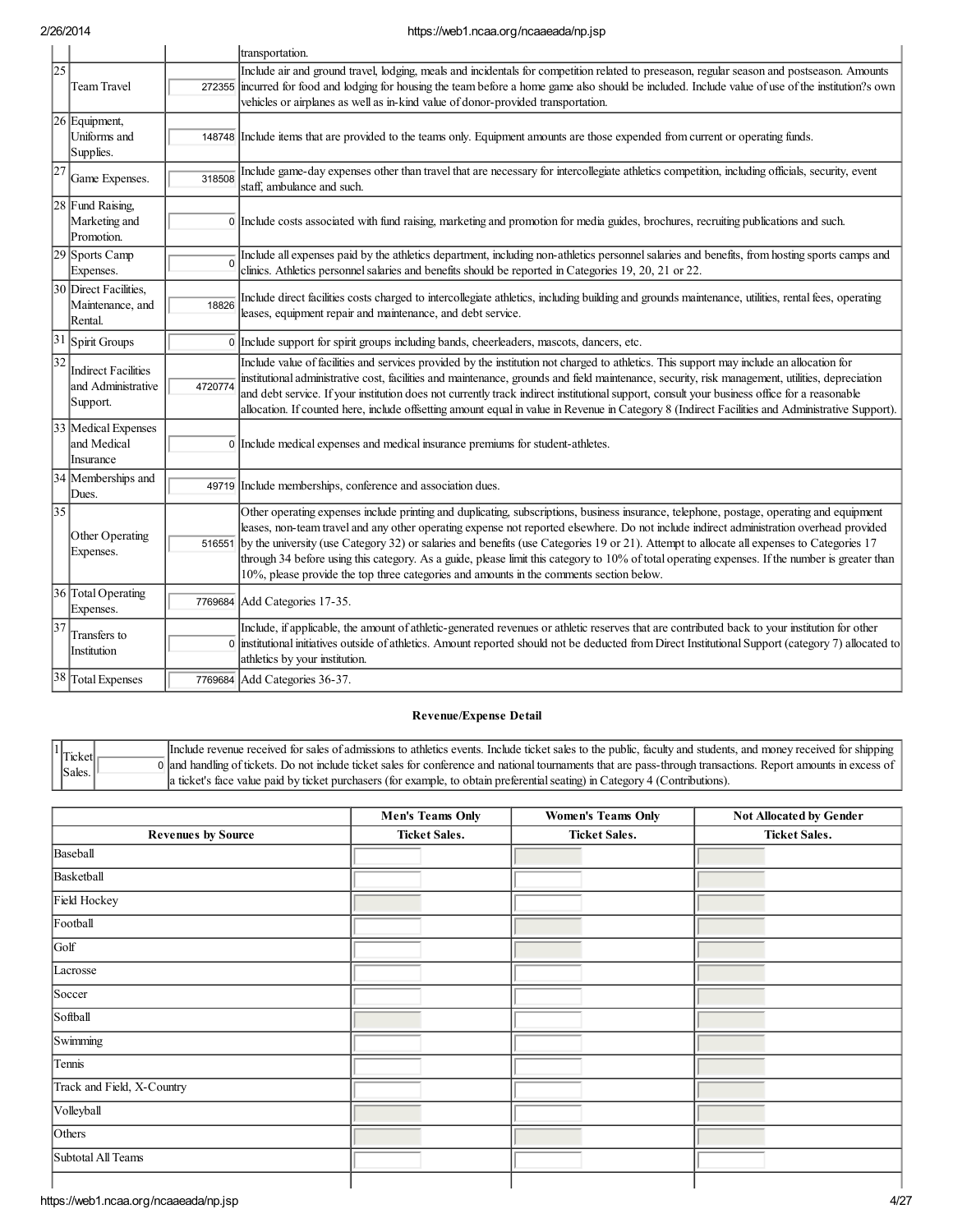| Revenue Not Related to Specific Teams |  |  |
|---------------------------------------|--|--|
| Total Revenue                         |  |  |

<sup>2</sup> Student Fees **1 Include student fees assessed and restricted for support of intercollegiate athletics.** 

|                                       | <b>Men's Teams Only</b> | <b>Women's Teams Only</b> | Not Allocated by Gender |  |
|---------------------------------------|-------------------------|---------------------------|-------------------------|--|
| <b>Revenues by Source</b>             | <b>Student Fees</b>     | <b>Student Fees</b>       | <b>Student Fees</b>     |  |
| Baseball                              |                         |                           |                         |  |
| Basketball                            |                         |                           |                         |  |
| Field Hockey                          |                         |                           |                         |  |
| Football                              |                         |                           |                         |  |
| Golf                                  |                         |                           |                         |  |
| Lacrosse                              |                         |                           |                         |  |
| Soccer                                |                         |                           |                         |  |
| Softball                              |                         |                           |                         |  |
| Swimming                              |                         |                           |                         |  |
| Tennis                                |                         |                           |                         |  |
| Track and Field, X-Country            |                         |                           |                         |  |
| Volleyball                            |                         |                           |                         |  |
| Others                                |                         |                           |                         |  |
| Subtotal All Teams                    |                         |                           |                         |  |
| Revenue Not Related to Specific Teams |                         |                           |                         |  |
| Total Revenue                         |                         |                           |                         |  |

 $\begin{array}{|l|l|}\n 3 & \text{Guarantees.} \\
\hline\n 750 & \text{Include revenue received from participation in away games.}\n\end{array}$ 

|                                       | <b>Men's Teams Only</b> | <b>Women's Teams Only</b> | Not Allocated by Gender |
|---------------------------------------|-------------------------|---------------------------|-------------------------|
| <b>Revenues by Source</b>             | Guarantees.             | Guarantees.               | Guarantees.             |
| Baseball                              |                         |                           |                         |
| Basketball                            | 750                     |                           |                         |
| Field Hockey                          |                         |                           |                         |
| Football                              |                         |                           |                         |
| Golf                                  |                         |                           |                         |
| Lacrosse                              |                         |                           |                         |
| Soccer                                |                         |                           |                         |
| Softball                              |                         |                           |                         |
| Swimming                              |                         |                           |                         |
| Tennis                                |                         |                           |                         |
| Track and Field, X-Country            |                         |                           |                         |
| Volleyball                            |                         |                           |                         |
| Others                                |                         |                           |                         |
| Subtotal All Teams                    | 750                     |                           |                         |
| Revenue Not Related to Specific Teams |                         |                           |                         |
| Total Revenue                         | 750                     |                           |                         |

|  |                                                                                                                                                  |  | Include amounts received directly from individuals, corporations, associations, foundations, clubs or other organizations that are designated,        |
|--|--------------------------------------------------------------------------------------------------------------------------------------------------|--|-------------------------------------------------------------------------------------------------------------------------------------------------------|
|  |                                                                                                                                                  |  | restricted or unrestricted by the donor for the operation of the athletics program. Report amounts paid in excess of a ticket's value. Contributions  |
|  | Contributions.                                                                                                                                   |  | 0 shall include cash, marketable securities and in-kind contributions. In-kind contributions may include dealer-provided automobiles (market value of |
|  | the use of a car), apparel and soft-drink products for use by staff and teams. Do not report pledges until funds are allocated. Report gifts and |  |                                                                                                                                                       |
|  |                                                                                                                                                  |  | merchandise from corporate sponsorship agreements in Category 12 (Royalties, Licensing, Advertisement and Sponsorship).                               |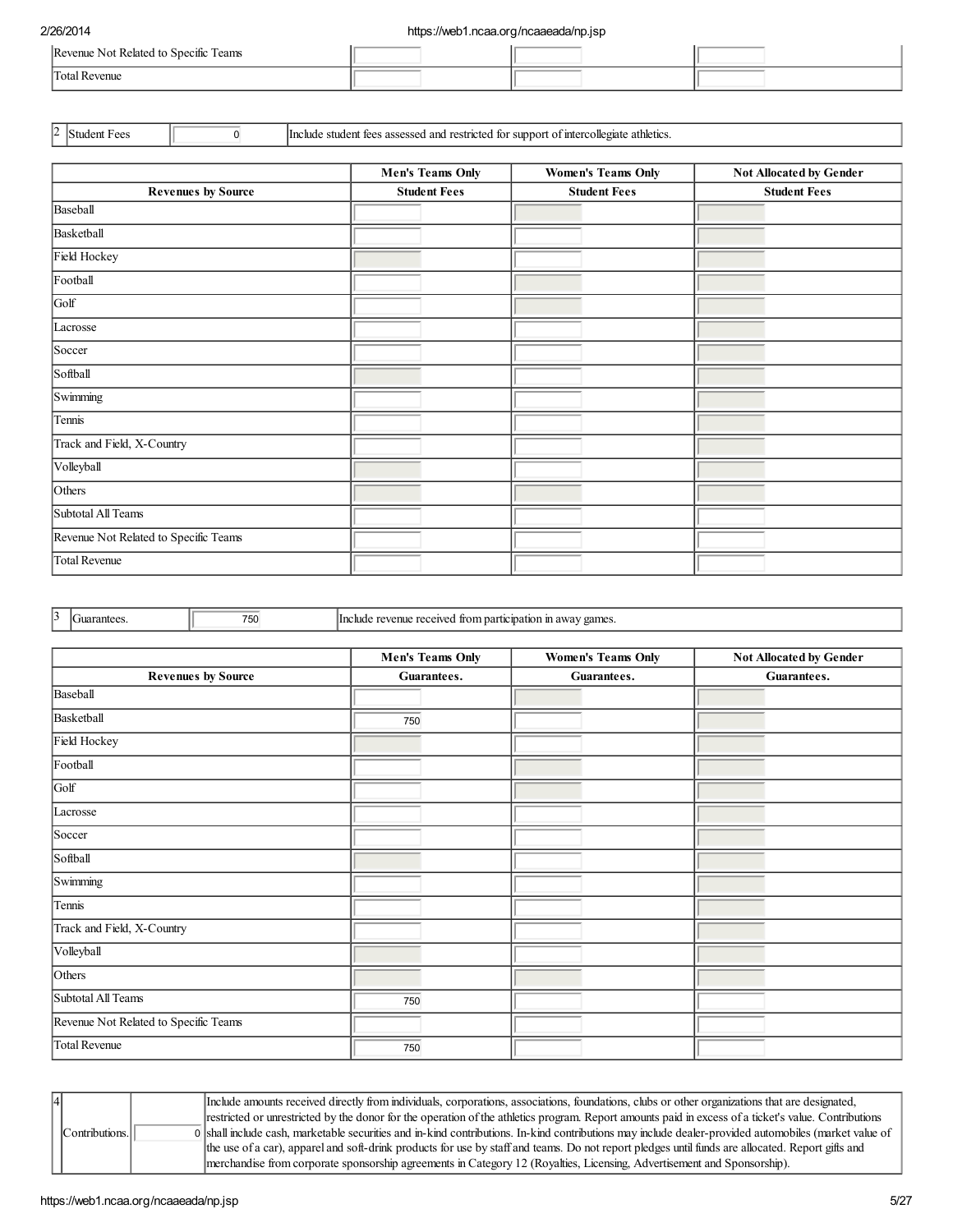|                                       | <b>Men's Teams Only</b> |  | <b>Women's Teams Only</b> |  | <b>Not Allocated by Gender</b> |  |
|---------------------------------------|-------------------------|--|---------------------------|--|--------------------------------|--|
| <b>Revenues by Source</b>             | Contributions.          |  | Contributions.            |  | Contributions.                 |  |
| Baseball                              |                         |  |                           |  |                                |  |
| Basketball                            |                         |  |                           |  |                                |  |
| Field Hockey                          |                         |  |                           |  |                                |  |
| Football                              |                         |  |                           |  |                                |  |
| Golf                                  |                         |  |                           |  |                                |  |
| Lacrosse                              |                         |  |                           |  |                                |  |
| Soccer                                |                         |  |                           |  |                                |  |
| Softball                              |                         |  |                           |  |                                |  |
| Swimming                              |                         |  |                           |  |                                |  |
| Tennis                                |                         |  |                           |  |                                |  |
| Track and Field, X-Country            |                         |  |                           |  |                                |  |
| Volleyball                            |                         |  |                           |  |                                |  |
| Others                                |                         |  |                           |  |                                |  |
| Subtotal All Teams                    |                         |  |                           |  |                                |  |
| Revenue Not Related to Specific Teams |                         |  |                           |  |                                |  |
| Total Revenue                         |                         |  |                           |  |                                |  |

| $ 5 $ Compensation and $ $ | Include all amounts provided by a third party and contractually guaranteed by the institution, but not included on the institution? W-2 (e.g., car |
|----------------------------|----------------------------------------------------------------------------------------------------------------------------------------------------|
| Benefits Provided          | 0 stipend, country club membership, entertainment allowance, clothing allowance, speaking fees, housing allowance, compensation from camps,        |
| by a Third Party.          | radio income, television income, and shoe and apparel income). This should equal Expense Categories 20 and 22 combined.                            |

|                                          | <b>Men's Teams Only</b>                                        | <b>Women's Teams Only</b>                                      | Not Allocated by Gender                                 |  |
|------------------------------------------|----------------------------------------------------------------|----------------------------------------------------------------|---------------------------------------------------------|--|
| <b>Revenues by Source</b>                | <b>Compensation and Benefits Provided by a</b><br>Third Party. | <b>Compensation and Benefits Provided by a</b><br>Third Party. | Compensation and Benefits Provided by a<br>Third Party. |  |
| Baseball                                 |                                                                |                                                                |                                                         |  |
| Basketball                               |                                                                |                                                                |                                                         |  |
| Field Hockey                             |                                                                |                                                                |                                                         |  |
| Football                                 |                                                                |                                                                |                                                         |  |
| Golf                                     |                                                                |                                                                |                                                         |  |
| Lacrosse                                 |                                                                |                                                                |                                                         |  |
| Soccer                                   |                                                                |                                                                |                                                         |  |
| Softball                                 |                                                                |                                                                |                                                         |  |
| Swimming                                 |                                                                |                                                                |                                                         |  |
| Tennis                                   |                                                                |                                                                |                                                         |  |
| Track and Field, X-Country               |                                                                |                                                                |                                                         |  |
| Volleyball                               |                                                                |                                                                |                                                         |  |
| Others                                   |                                                                |                                                                |                                                         |  |
| Subtotal All Teams                       |                                                                |                                                                |                                                         |  |
| Revenue Not Related to<br>Specific Teams |                                                                |                                                                |                                                         |  |
| Total Revenue                            |                                                                |                                                                |                                                         |  |

| 6Direct State | Include state, municipal, federal and other government appropriations made in support of the operations of intercollegiate athletics. This amount                    |
|---------------|----------------------------------------------------------------------------------------------------------------------------------------------------------------------|
| or Other      | $\frac{1}{2}$ lincludes funding specifically earmarked to the athletics department by government agencies for which the institution has no discretion to reallocate. |
| Government    | Any state or other government support appropriated to the university, for which the university determines the dollar allocation to the athletics                     |
| Support.      | department shall be reported in Direct Institutional Support (item 7).                                                                                               |

|                           | <b>Men's Teams Only</b>                             | <b>Women's Teams Only</b>                           | <b>Not Allocated by Gender</b>                      |
|---------------------------|-----------------------------------------------------|-----------------------------------------------------|-----------------------------------------------------|
| <b>Revenues by Source</b> | <b>Direct State or Other Government</b><br>Support. | <b>Direct State or Other Government</b><br>Support. | <b>Direct State or Other Government</b><br>Support. |
|                           |                                                     |                                                     |                                                     |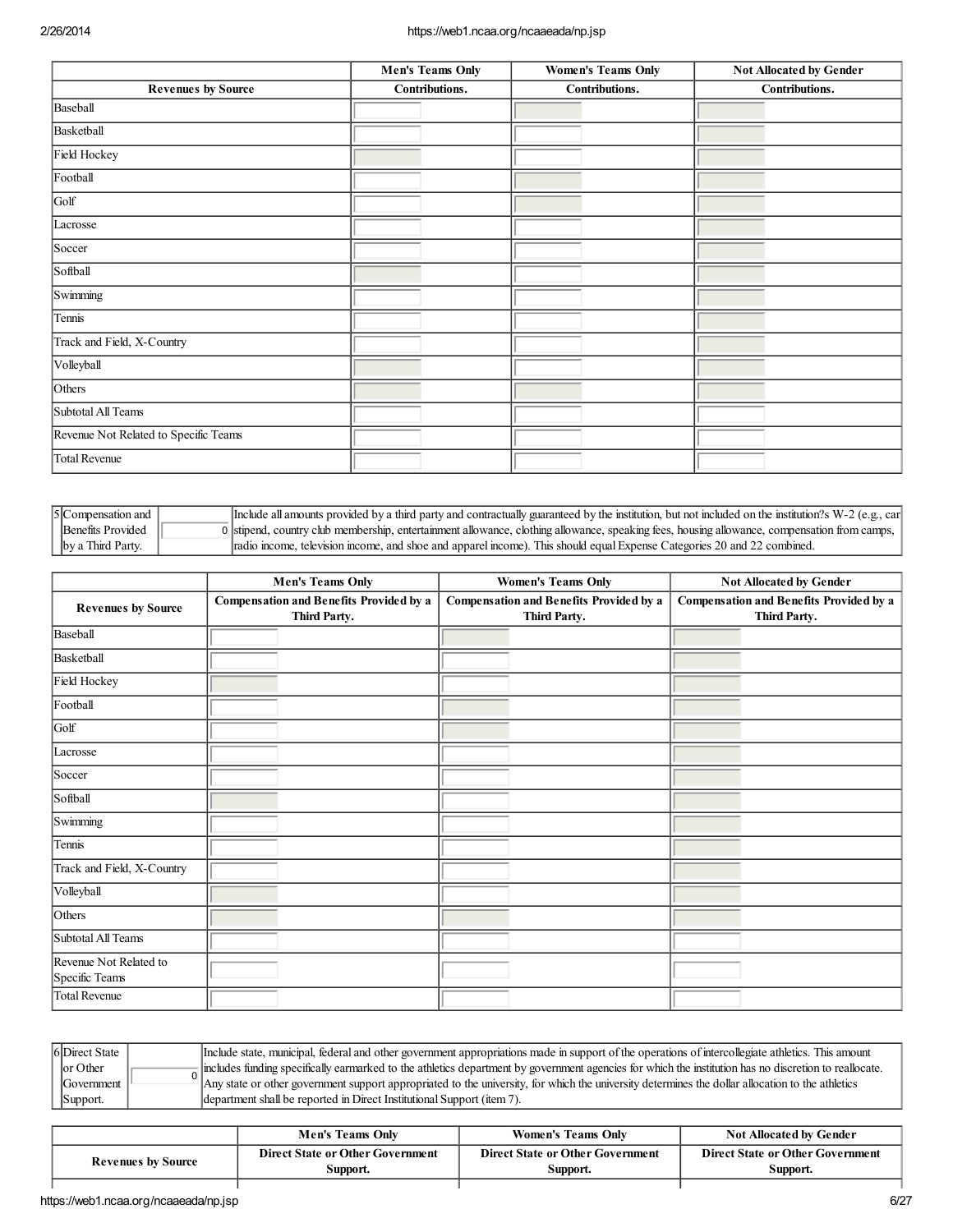| Baseball                                 |  |  |
|------------------------------------------|--|--|
| Basketball                               |  |  |
| Field Hockey                             |  |  |
| Football                                 |  |  |
| Golf                                     |  |  |
| Lacrosse                                 |  |  |
| Soccer                                   |  |  |
| Softball                                 |  |  |
| Swimming                                 |  |  |
| Tennis                                   |  |  |
| Track and Field, X-Country               |  |  |
| Volleyball                               |  |  |
| Others                                   |  |  |
| Subtotal All Teams                       |  |  |
| Revenue Not Related to Specific<br>Teams |  |  |
| Total Revenue                            |  |  |

| <sup>'7</sup> Direct | Include value of institutional resources for the current operations of intercollegiate athletics, as well as all unrestricted funds allocated to the athletics |
|----------------------|----------------------------------------------------------------------------------------------------------------------------------------------------------------|
| Institutional        | 3048912 department by the university (e.g., state funds, tuition, tuition waivers and transfers). Also include Federal Work Study support for student workers  |
| Support.             | employed by athletics. Report actual amounts and do not net with Transfers to Institution (category 37).                                                       |

|                                       | <b>Men's Teams Only</b>              | <b>Women's Teams Only</b>            | Not Allocated by Gender              |
|---------------------------------------|--------------------------------------|--------------------------------------|--------------------------------------|
| <b>Revenues by Source</b>             | <b>Direct Institutional Support.</b> | <b>Direct Institutional Support.</b> | <b>Direct Institutional Support.</b> |
| Baseball                              | 122186                               |                                      |                                      |
| Basketball                            | 129799                               | 130257                               |                                      |
| Field Hockey                          |                                      | 79448                                |                                      |
| Football                              | 258825                               |                                      |                                      |
| Golf                                  | 31287                                |                                      |                                      |
| Lacrosse                              | 118912                               | 97807                                |                                      |
| Soccer                                | 93218                                | 49778                                |                                      |
| Softball                              |                                      | 86201                                |                                      |
| Swimming                              | 106172                               | 105642                               |                                      |
| Tennis                                | 89642                                | 85159                                |                                      |
| Track and Field, X-Country            | 80170                                | 83545                                |                                      |
| Volleyball                            |                                      | 81183                                |                                      |
| $\overline{\text{O}}$ thers           |                                      |                                      |                                      |
| Subtotal All Teams                    | 1030211                              | 799020                               |                                      |
| Revenue Not Related to Specific Teams |                                      |                                      | 1219681                              |
| Total Revenue                         | 1030211                              | 799020                               | 1219681                              |

8 Indirect Facilities and Administrative Support. 4720774

Include value of facilities and services provided by the institution not charged to athletics. This support may include an allocation for institutional administrative cost, facilities and maintenance, grounds and field maintenance, security, risk management, utilities, depreciation and debt service. If your institution does not currently track indirect institutionalsupport, consult your business office for a reasonable allocation. If counted here, include offsetting expenditure equal in value in Expense Category 32 (Indirect Facilities and Administrative Support).

|                           | <b>Men's Teams Only</b>                                   | <b>Women's Teams Only</b>                                 | <b>Not Allocated by Gender</b>                            |
|---------------------------|-----------------------------------------------------------|-----------------------------------------------------------|-----------------------------------------------------------|
| <b>Revenues by Source</b> | <b>Indirect Facilities and Administrative</b><br>Support. | <b>Indirect Facilities and Administrative</b><br>Support. | <b>Indirect Facilities and Administrative</b><br>Support. |
| Baseball                  |                                                           |                                                           |                                                           |
| Basketball                |                                                           |                                                           |                                                           |
| Field Hockey              |                                                           |                                                           |                                                           |
|                           |                                                           |                                                           |                                                           |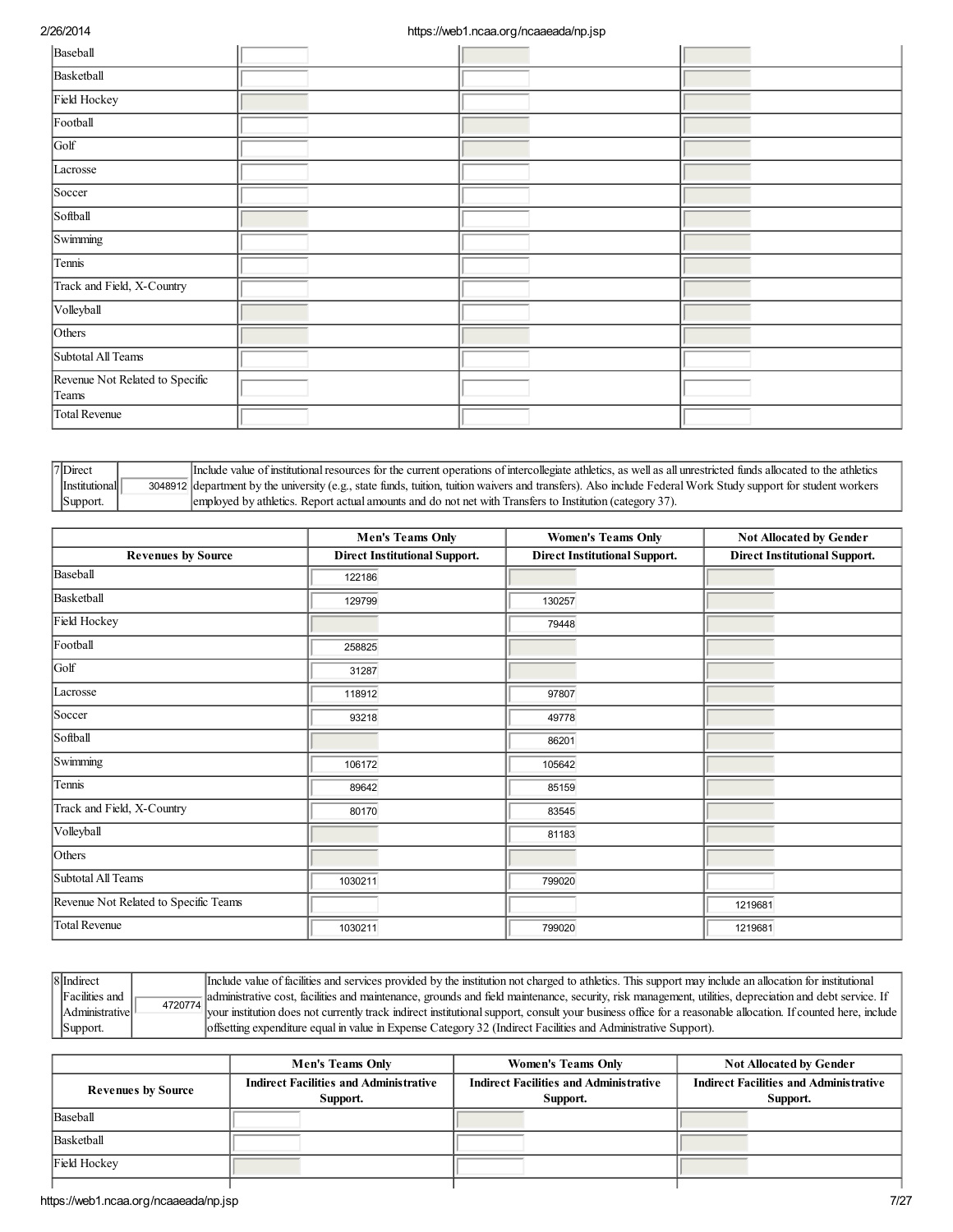| Football                                 |  |         |
|------------------------------------------|--|---------|
| Golf                                     |  |         |
| Lacrosse                                 |  |         |
| Soccer                                   |  |         |
| Softball                                 |  |         |
| Swimming                                 |  |         |
| Tennis                                   |  |         |
| Track and Field, X-Country               |  |         |
| Volleyball                               |  |         |
| Others                                   |  |         |
| Subtotal All Teams                       |  |         |
| Revenue Not Related to Specific<br>Teams |  | 4720774 |
| Total Revenue                            |  | 4720774 |

| 9NCAA/Conference      | Include revenue received from participation in bowl games, tournaments and all NCAA distributions. This category includes amounts            |
|-----------------------|----------------------------------------------------------------------------------------------------------------------------------------------|
| Distributions         | - received for direct participation or through a sharing arrangement with an athletics conference, including shares of conference television |
| including all         | agreements. If known by sport, report as such. Include any payments received from the NCAA for hosting a championship (permissible to        |
| Itournament revenues. | Include in Revenue Not Related to Specific Teams).                                                                                           |

|                                          | <b>Men's Teams Only</b> | <b>Women's Teams Only</b> | Not Allocated by Gender                                                                                                                                     |
|------------------------------------------|-------------------------|---------------------------|-------------------------------------------------------------------------------------------------------------------------------------------------------------|
| <b>Revenues by Source</b>                | tournament revenues.    | tournament revenues.      | NCAA/Conference Distributions including all NCAA/Conference Distributions including all NCAA/Conference Distributions including all<br>tournament revenues. |
| Baseball                                 |                         |                           |                                                                                                                                                             |
| Basketball                               |                         |                           |                                                                                                                                                             |
| Field Hockey                             |                         |                           |                                                                                                                                                             |
| Football                                 |                         |                           |                                                                                                                                                             |
| Golf                                     |                         |                           |                                                                                                                                                             |
| Lacrosse                                 |                         |                           |                                                                                                                                                             |
| Soccer                                   |                         |                           |                                                                                                                                                             |
| Softball                                 |                         |                           |                                                                                                                                                             |
| Swimming                                 |                         |                           |                                                                                                                                                             |
| Tennis                                   |                         |                           |                                                                                                                                                             |
| Track and Field, X-<br>Country           |                         |                           |                                                                                                                                                             |
| Volleyball                               |                         |                           |                                                                                                                                                             |
| Others                                   |                         |                           |                                                                                                                                                             |
| Subtotal All Teams                       |                         |                           |                                                                                                                                                             |
| Revenue Not Related to<br>Specific Teams |                         |                           |                                                                                                                                                             |
| Total Revenue                            |                         |                           |                                                                                                                                                             |

| 10E<br>and<br>Radi<br>™ vision.<br>.:ast<br>517). | ⊴Hnclude<br>ano<br>dire<br>easts<br>vision<br>۰Ħ٦.<br>radk<br>TAIA.<br>'en reg<br>recenz<br>ionts<br>nmme.<br>emie<br>erne.<br>ano<br>าทลเ<br>roc<br>,,,,<br>юı |
|---------------------------------------------------|-----------------------------------------------------------------------------------------------------------------------------------------------------------------|
| "¤ghts.<br>Чm.                                    | lthro<br>≏ontrac.<br>וור<br>regotiated<br>- Insi                                                                                                                |

|                                               | <b>Men's Teams Only</b> | <b>Women's Teams Only</b>                                                                                                                       | <b>Not Allocated by Gender</b> |
|-----------------------------------------------|-------------------------|-------------------------------------------------------------------------------------------------------------------------------------------------|--------------------------------|
| <b>Revenues by Source</b>                     | Rights.                 | Broadcast, Television, Radio, and Internet   Broadcast, Television, Radio, and Internet   Broadcast, Television, Radio, and Internet<br>Rights. | Rights.                        |
| Baseball                                      |                         |                                                                                                                                                 |                                |
| Basketball                                    |                         |                                                                                                                                                 |                                |
| Field Hockey                                  |                         |                                                                                                                                                 |                                |
| Football                                      |                         |                                                                                                                                                 |                                |
| Golf                                          |                         |                                                                                                                                                 |                                |
| 8/27<br>https://web1.ncaa.org/ncaaeada/np.jsp |                         |                                                                                                                                                 |                                |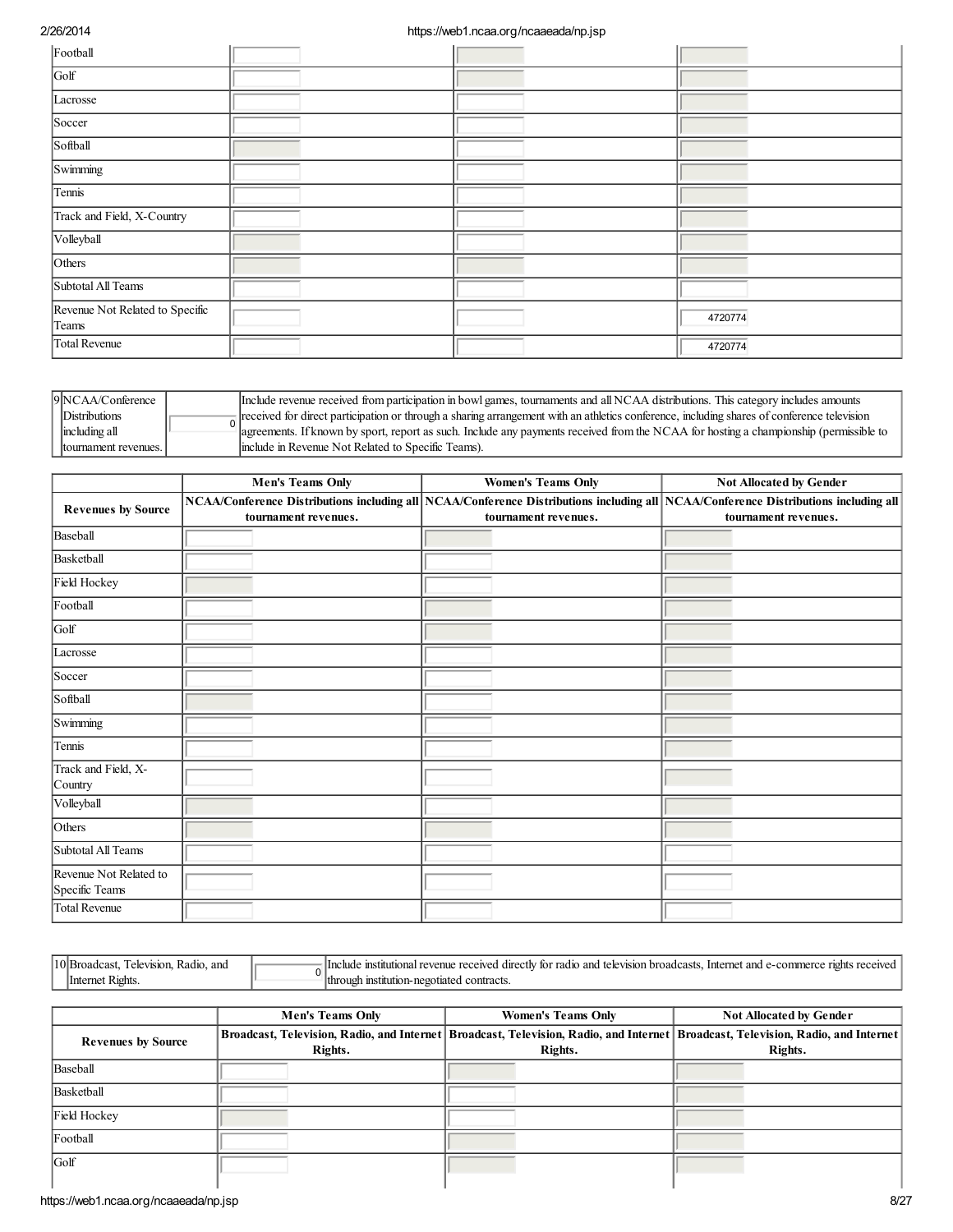| Lacrosse                        |  |  |
|---------------------------------|--|--|
| Soccer                          |  |  |
| Softball                        |  |  |
| Swimming                        |  |  |
| Tennis                          |  |  |
| Track and Field, X-Country      |  |  |
| Volleyball                      |  |  |
| Others                          |  |  |
| Subtotal All Teams              |  |  |
| Revenue Not Related to Specific |  |  |
| Teams                           |  |  |
| Total Revenue                   |  |  |

| 11 Program Sales, Concessions, |
|--------------------------------|
| Novelty Sales, and Parking.    |

 $\frac{1}{2}$  Include revenue of game programs, novelties, food or other concessions, and parking revenues. Revenue from sales of game program advertising is to be included in Revenue Category 12 (Royalties, Licensing, Advertisements and Sponsorships).

|                                          | <b>Men's Teams Only</b> | <b>Women's Teams Only</b> | <b>Not Allocated by Gender</b>                                                                                                                   |
|------------------------------------------|-------------------------|---------------------------|--------------------------------------------------------------------------------------------------------------------------------------------------|
| <b>Revenues by Source</b>                | and Parking.            | and Parking.              | Program Sales, Concessions, Novelty Sales, Program Sales, Concessions, Novelty Sales, Program Sales, Concessions, Novelty Sales,<br>and Parking. |
| Baseball                                 |                         |                           |                                                                                                                                                  |
| Basketball                               |                         |                           |                                                                                                                                                  |
| Field Hockey                             |                         |                           |                                                                                                                                                  |
| Football                                 |                         |                           |                                                                                                                                                  |
| Golf                                     |                         |                           |                                                                                                                                                  |
| Lacrosse                                 |                         |                           |                                                                                                                                                  |
| Soccer                                   |                         |                           |                                                                                                                                                  |
| Softball                                 |                         |                           |                                                                                                                                                  |
| Swimming                                 |                         |                           |                                                                                                                                                  |
| Tennis                                   |                         |                           |                                                                                                                                                  |
| Track and Field, X-Country               |                         |                           |                                                                                                                                                  |
| Volleyball                               |                         |                           |                                                                                                                                                  |
| Others                                   |                         |                           |                                                                                                                                                  |
| Subtotal All Teams                       |                         |                           |                                                                                                                                                  |
| Revenue Not Related to<br>Specific Teams |                         |                           |                                                                                                                                                  |
| Total Revenue                            |                         |                           |                                                                                                                                                  |

| $ 12 $ Royalties, Licensing, $ $ | Include all revenue from corporate sponsorships, licensing, sales of advertisements, trademarks and royalties. An allocation will be        |
|----------------------------------|---------------------------------------------------------------------------------------------------------------------------------------------|
| Advertisements and               | 25000 necessary to distinguish revenues generated by athletics versus the university if payments are combined. Include the value of in-kind |
| Sponsorships.                    | products and services provided as part of the sponsorship (e.g., equipment, apparel, soft drinks, water and isotonic products).             |

|                           | <b>Men's Teams Only</b>                                   | <b>Women's Teams Only</b>                                 | <b>Not Allocated by Gender</b>                            |
|---------------------------|-----------------------------------------------------------|-----------------------------------------------------------|-----------------------------------------------------------|
| <b>Revenues by Source</b> | Royalties, Licensing, Advertisements and<br>Sponsorships. | Royalties, Licensing, Advertisements and<br>Sponsorships. | Royalties, Licensing, Advertisements and<br>Sponsorships. |
| Baseball                  |                                                           |                                                           |                                                           |
| Basketball                |                                                           |                                                           |                                                           |
| Field Hockey              |                                                           |                                                           |                                                           |
| Football                  |                                                           |                                                           |                                                           |
| Golf                      |                                                           |                                                           |                                                           |
| Lacrosse                  |                                                           |                                                           |                                                           |
| Soccer                    |                                                           |                                                           |                                                           |
| Softball                  |                                                           |                                                           |                                                           |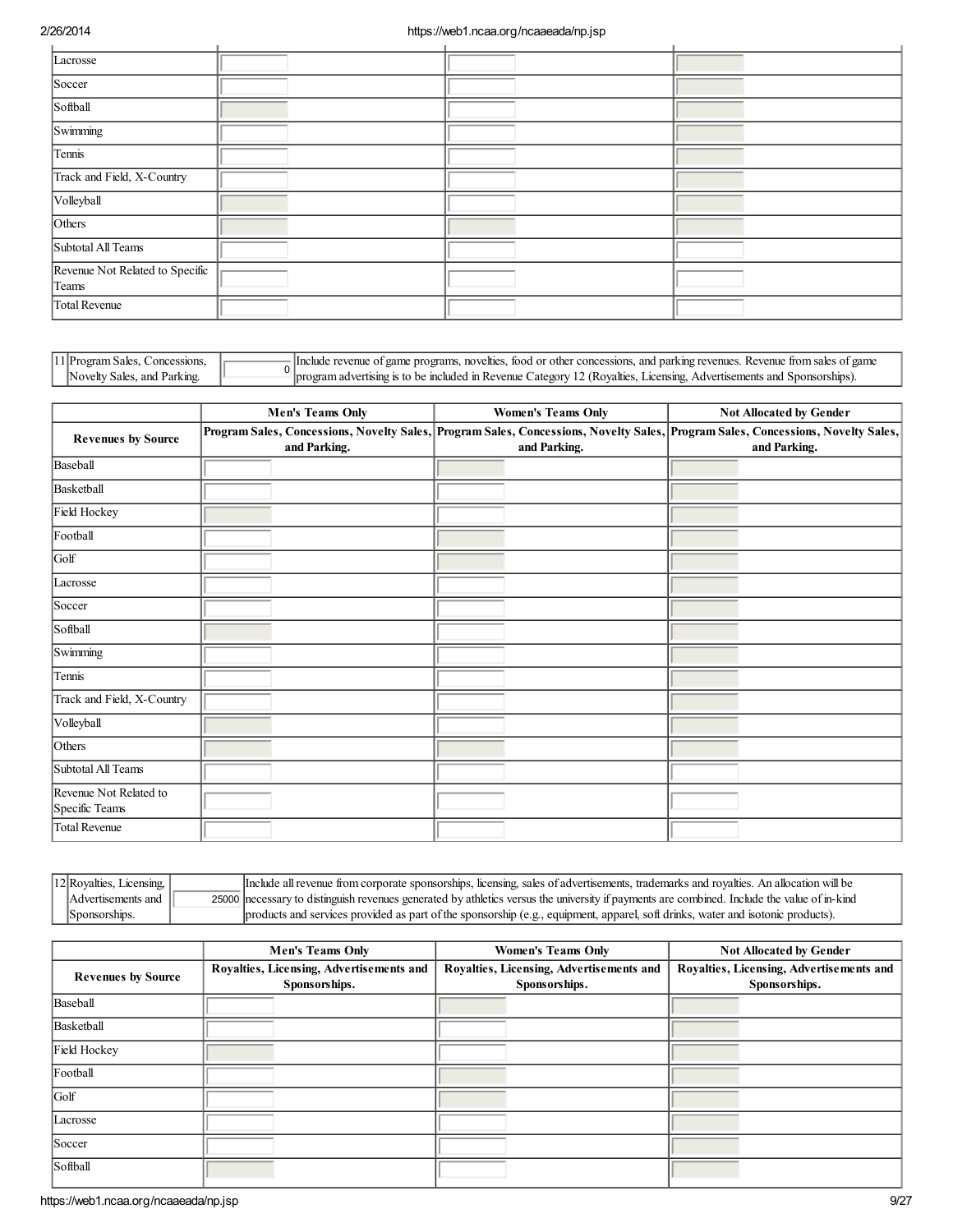| Swimming                                 | 10000 | 15000 |  |
|------------------------------------------|-------|-------|--|
| Tennis                                   |       |       |  |
| Track and Field, X-Country               |       |       |  |
| Volleyball                               |       |       |  |
| Others                                   |       |       |  |
| Subtotal All Teams                       | 10000 | 15000 |  |
| Revenue Not Related to<br>Specific Teams |       |       |  |
| Total Revenue                            | 10000 | 15000 |  |

|  | Sports Camp Revenues. |  |
|--|-----------------------|--|
|  |                       |  |

13 Sports Camp Revenues. <u>0 10</u> Include amounts received by the athletics department for sports-camps and clinics.

|                                       | <b>Men's Teams Only</b>      | <b>Women's Teams Only</b>    | Not Allocated by Gender      |  |  |
|---------------------------------------|------------------------------|------------------------------|------------------------------|--|--|
| <b>Revenues by Source</b>             | <b>Sports Camp Revenues.</b> | <b>Sports Camp Revenues.</b> | <b>Sports Camp Revenues.</b> |  |  |
| Baseball                              |                              |                              |                              |  |  |
| Basketball                            |                              |                              |                              |  |  |
| Field Hockey                          |                              |                              |                              |  |  |
| Football                              |                              |                              |                              |  |  |
| Golf                                  |                              |                              |                              |  |  |
| Lacrosse                              |                              |                              |                              |  |  |
| Soccer                                |                              |                              |                              |  |  |
| Softball                              |                              |                              |                              |  |  |
| Swimming                              |                              |                              |                              |  |  |
| Tennis                                |                              |                              |                              |  |  |
| Track and Field, X-Country            |                              |                              |                              |  |  |
| Volleyball                            |                              |                              |                              |  |  |
| Others                                |                              |                              |                              |  |  |
| Subtotal All Teams                    |                              |                              |                              |  |  |
| Revenue Not Related to Specific Teams |                              |                              |                              |  |  |
| Total Revenue                         |                              |                              |                              |  |  |

| 14 Endowment    | [Include endowment spending policy distribution and other investment income in support of the athletics department. These categories include only      |
|-----------------|--------------------------------------------------------------------------------------------------------------------------------------------------------|
| land Investment | 7259 restricted investment and endowment income for the operations of intercollegiate athletics; institutional allocations of income from unrestricted |
| Income.         | endowments qualify as ?Direct Institutional Support.?                                                                                                  |

|                            | <b>Men's Teams Only</b>                 | <b>Women's Teams Only</b>               | Not Allocated by Gender                 |  |  |
|----------------------------|-----------------------------------------|-----------------------------------------|-----------------------------------------|--|--|
| <b>Revenues by Source</b>  | <b>Endowment and Investment Income.</b> | <b>Endowment and Investment Income.</b> | <b>Endowment and Investment Income.</b> |  |  |
| Baseball                   |                                         |                                         |                                         |  |  |
| Basketball                 |                                         |                                         |                                         |  |  |
| Field Hockey               |                                         |                                         |                                         |  |  |
| Football                   |                                         |                                         |                                         |  |  |
| Golf                       |                                         |                                         |                                         |  |  |
| Lacrosse                   |                                         |                                         |                                         |  |  |
| Soccer                     |                                         |                                         |                                         |  |  |
| Softball                   |                                         |                                         |                                         |  |  |
| Swimming                   |                                         |                                         |                                         |  |  |
| Tennis                     |                                         |                                         |                                         |  |  |
| Track and Field, X-Country |                                         |                                         |                                         |  |  |
| Volleyball                 |                                         |                                         |                                         |  |  |
| Others                     |                                         |                                         |                                         |  |  |
| Subtotal All Teams         |                                         |                                         |                                         |  |  |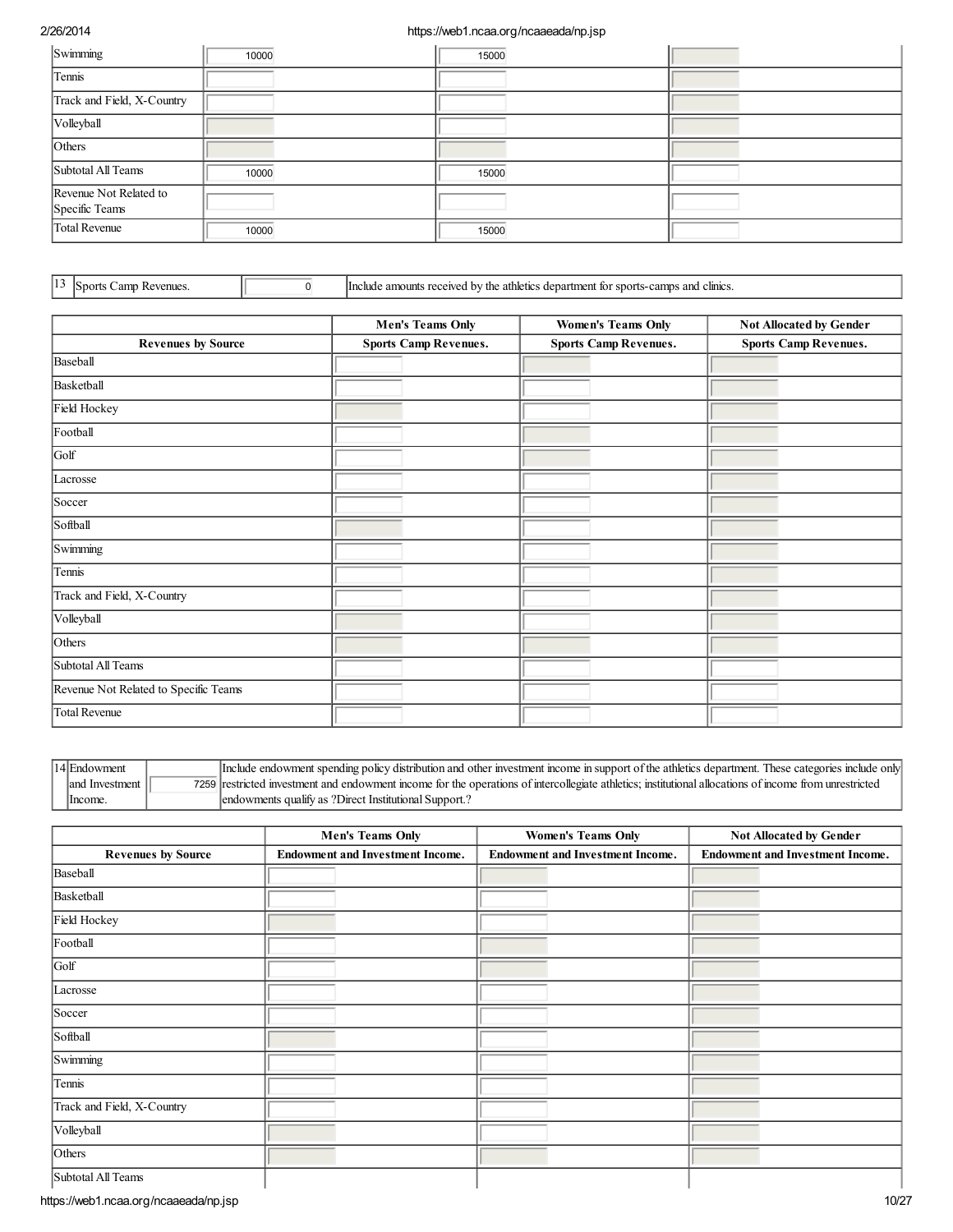| Revenue Not Related to Specific Teams |  | 7259 |
|---------------------------------------|--|------|
| Total Revenue                         |  | 7259 |

| $ 15 $ Other (<br>Operating | less than 5% of total revenues may appear on this line. If the number is greater than 5%, please reclassify adequate revenue to the appropriate |
|-----------------------------|-------------------------------------------------------------------------------------------------------------------------------------------------|
| Revenue.                    | $\degree$ category(ies) above to bring the category to less than 5% of the total operating revenue.                                             |

|                                       | <b>Men's Teams Only</b>         | <b>Women's Teams Only</b>       | Not Allocated by Gender         |  |  |
|---------------------------------------|---------------------------------|---------------------------------|---------------------------------|--|--|
| <b>Revenues by Source</b>             | <b>Other Operating Revenue.</b> | <b>Other Operating Revenue.</b> | <b>Other Operating Revenue.</b> |  |  |
| Baseball                              |                                 |                                 |                                 |  |  |
| Basketball                            |                                 |                                 |                                 |  |  |
| Field Hockey                          |                                 |                                 |                                 |  |  |
| Football                              |                                 |                                 |                                 |  |  |
| Golf                                  |                                 |                                 |                                 |  |  |
| Lacrosse                              |                                 |                                 |                                 |  |  |
| Soccer                                |                                 |                                 |                                 |  |  |
| Softball                              |                                 |                                 |                                 |  |  |
| Swimming                              |                                 |                                 |                                 |  |  |
| Tennis                                |                                 |                                 |                                 |  |  |
| Track and Field, X-Country            |                                 |                                 |                                 |  |  |
| Volleyball                            |                                 |                                 |                                 |  |  |
| Others                                |                                 |                                 |                                 |  |  |
| Subtotal All Teams                    |                                 |                                 |                                 |  |  |
| Revenue Not Related to Specific Teams |                                 |                                 |                                 |  |  |
| Total Revenue                         |                                 |                                 |                                 |  |  |

|  | $\mathbf{116}$ | $\sim$<br>'Iotal C<br>Revenue.<br>1222<br>atın<br>UCI 6 | 7802695 | Add<br>Categories<br>$1 - 1$ . |
|--|----------------|---------------------------------------------------------|---------|--------------------------------|
|  |                |                                                         |         |                                |

|                                       | <b>Men's Teams Only</b>         | <b>Women's Teams Only</b>       | Not Allocated by Gender         |
|---------------------------------------|---------------------------------|---------------------------------|---------------------------------|
| <b>Revenues by Source</b>             | <b>Total Operating Revenue.</b> | <b>Total Operating Revenue.</b> | <b>Total Operating Revenue.</b> |
| Baseball                              | 122186                          |                                 |                                 |
| Basketball                            | 130549                          | 130257                          |                                 |
| Field Hockey                          |                                 | 79448                           |                                 |
| Football                              | 258825                          |                                 |                                 |
| Golf                                  | 31287                           |                                 |                                 |
| Lacrosse                              | 118912                          | 97807                           |                                 |
| Soccer                                | 93218                           | 49778                           |                                 |
| Softball                              |                                 | 86201                           |                                 |
| Swimming                              | 116172                          | 120642                          |                                 |
| Tennis                                | 89642                           | 85159                           |                                 |
| Track and Field, X-Country            | 80170                           | 83545                           |                                 |
| Volleyball                            |                                 | 81183                           |                                 |
| Others                                |                                 |                                 |                                 |
| Subtotal All Teams                    | 1040961                         | 814020                          |                                 |
| Revenue Not Related to Specific Teams |                                 |                                 | 5947714                         |
| <b>Total Revenue</b>                  | 1040961                         | 814020                          | 5947714                         |

Athletic Student <sup>0</sup> Include the total amount of athletically related student aid awarded, including summer school and tuition discounts and waivers (including aid given to student-athletes who have exhausted their eligibility or who are inactive due to medical reasons). Athletics aid awarded to non-athletes (studentmanagers, graduate assistants, trainers) should be reported as Expenses Not Related to Specific Teams. It is permissible to report only dollars in the

 $\sqrt{17}$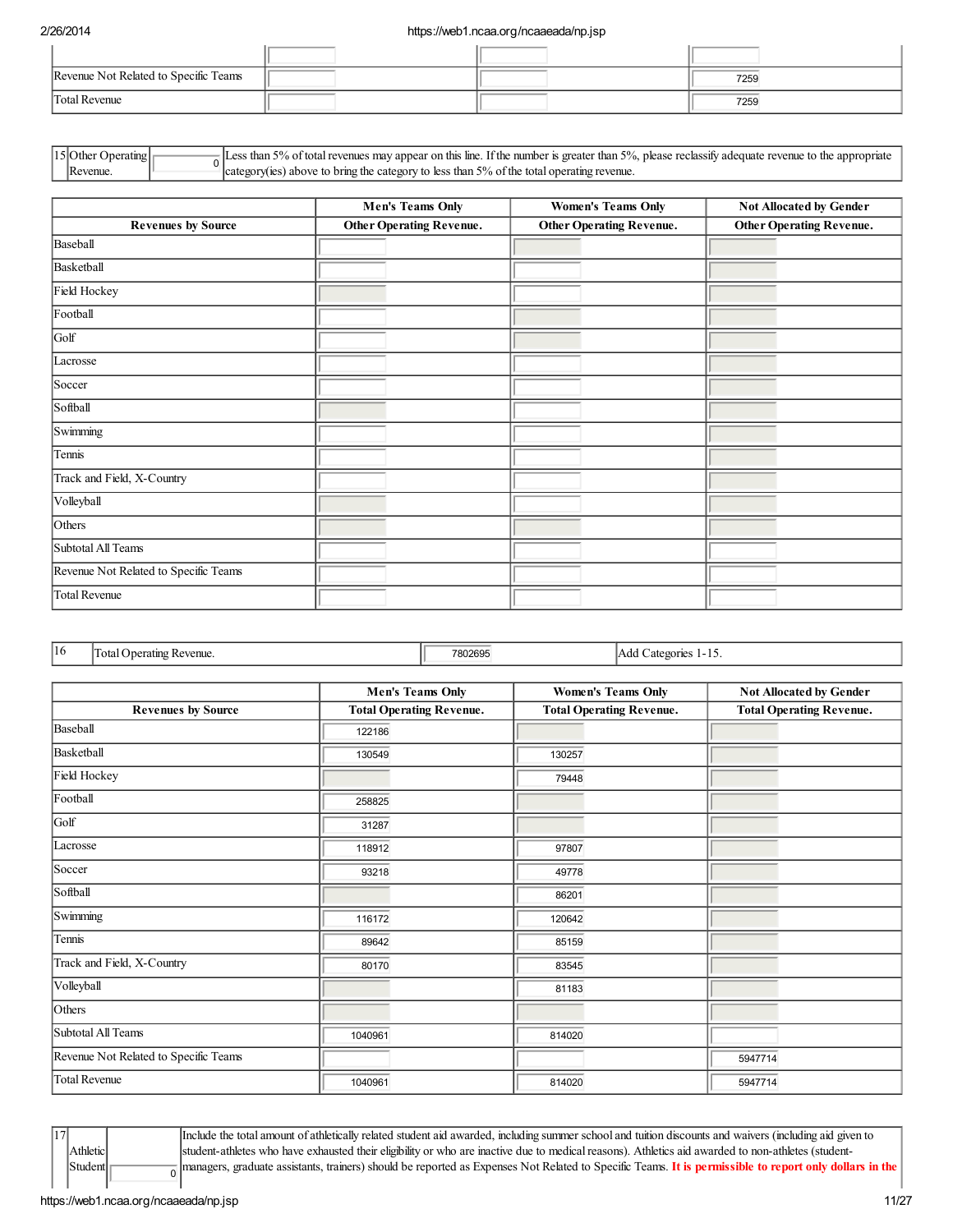Aid. Expenses Not Related to Specific Teams row as long as you have reported non-zero entries for Equivalencies, Number of Students, and Dollars (all 3 required) for at least one sport.

|                                                    | <b>Male Athletes</b>                                                         |                                                                            |                                                           | <b>Female Athletes</b>                                           |                               |                                                                              |                                                                            |                                                            |                                                                  |                               |                                                  |
|----------------------------------------------------|------------------------------------------------------------------------------|----------------------------------------------------------------------------|-----------------------------------------------------------|------------------------------------------------------------------|-------------------------------|------------------------------------------------------------------------------|----------------------------------------------------------------------------|------------------------------------------------------------|------------------------------------------------------------------|-------------------------------|--------------------------------------------------|
|                                                    |                                                                              |                                                                            | <b>Scholarships</b>                                       |                                                                  |                               | <b>Scholarships</b>                                                          |                                                                            |                                                            |                                                                  |                               |                                                  |
| <b>Sport</b>                                       | Countable<br><b>Equivalency</b><br>of Athletic<br>$\text{A}$ id $\text{(A)}$ | <b>Exhausted</b><br><b>Eligibility</b> or<br>Medical<br>Equivalency<br>(B) | ${\rm Equivalence}$<br>Awarded in<br>2012-2013<br>$(A+B)$ | Number of<br><b>Students</b><br>Receiving<br><b>Athletic Aid</b> | <b>Total Dollar</b><br>Amount | Countable<br>Equivalency<br>of Athletic<br>$\text{Aid}\left(\text{C}\right)$ | <b>Exhausted</b><br><b>Eligibility</b> or<br>Medical<br>Equivalency<br>(D) | <b>Equivalencies</b><br>Awarded in<br>2012-2013<br>$(C+D)$ | Number of<br><b>Students</b><br>Receiving<br><b>Athletic Aid</b> | <b>Total Dollar</b><br>Amount | Countable<br>Equivalenc<br>of Athletic<br>Aid(E) |
| Baseball                                           |                                                                              |                                                                            |                                                           |                                                                  |                               |                                                                              |                                                                            |                                                            |                                                                  |                               |                                                  |
| Basketball                                         |                                                                              |                                                                            |                                                           |                                                                  |                               |                                                                              |                                                                            |                                                            |                                                                  |                               |                                                  |
| Field<br>Hockey                                    |                                                                              |                                                                            |                                                           |                                                                  |                               |                                                                              |                                                                            |                                                            |                                                                  |                               |                                                  |
| Football                                           |                                                                              |                                                                            |                                                           |                                                                  |                               |                                                                              |                                                                            |                                                            |                                                                  |                               |                                                  |
| Golf                                               |                                                                              |                                                                            |                                                           |                                                                  |                               |                                                                              |                                                                            |                                                            |                                                                  |                               |                                                  |
| Lacrosse                                           |                                                                              |                                                                            |                                                           |                                                                  |                               |                                                                              |                                                                            |                                                            |                                                                  |                               |                                                  |
| Soccer                                             |                                                                              |                                                                            |                                                           |                                                                  |                               |                                                                              |                                                                            |                                                            |                                                                  |                               |                                                  |
| Softball                                           |                                                                              |                                                                            |                                                           |                                                                  |                               |                                                                              |                                                                            |                                                            |                                                                  |                               |                                                  |
| Swimming                                           |                                                                              |                                                                            |                                                           |                                                                  |                               |                                                                              |                                                                            |                                                            |                                                                  |                               |                                                  |
| Tennis                                             |                                                                              |                                                                            |                                                           |                                                                  |                               |                                                                              |                                                                            |                                                            |                                                                  |                               |                                                  |
| Track and<br>Field, X-<br>Country                  |                                                                              |                                                                            |                                                           |                                                                  |                               |                                                                              |                                                                            |                                                            |                                                                  |                               |                                                  |
| Volleyball                                         |                                                                              |                                                                            |                                                           |                                                                  |                               |                                                                              |                                                                            |                                                            |                                                                  |                               |                                                  |
| Others                                             |                                                                              |                                                                            |                                                           |                                                                  |                               |                                                                              |                                                                            |                                                            |                                                                  |                               |                                                  |
| Expenses<br>Not<br>Related to<br>Specific<br>Teams |                                                                              |                                                                            |                                                           |                                                                  |                               |                                                                              |                                                                            |                                                            |                                                                  |                               |                                                  |
| Totals                                             |                                                                              |                                                                            |                                                           |                                                                  |                               |                                                                              |                                                                            |                                                            |                                                                  |                               |                                                  |

18 Guarantees. **18** Guarantees **18** Include amounts paid to visiting participating institutions.

|                                          | <b>Men's Teams Only</b> | <b>Women's Teams Only</b> | Not Allocated by Gender |  |
|------------------------------------------|-------------------------|---------------------------|-------------------------|--|
| <b>Expenses by Object of Expenditure</b> | Guarantees.             | Guarantees.               | Guarantees.             |  |
| Baseball                                 |                         |                           |                         |  |
| Basketball                               |                         |                           |                         |  |
| Field Hockey                             |                         |                           |                         |  |
| Football                                 |                         |                           |                         |  |
| Golf                                     |                         |                           |                         |  |
| Lacrosse                                 |                         |                           |                         |  |
| Soccer                                   |                         |                           |                         |  |
| Softball                                 |                         |                           |                         |  |
| Swimming                                 |                         |                           |                         |  |
| Tennis                                   |                         |                           |                         |  |
| Track and Field, X-Country               |                         |                           |                         |  |
| Volleyball                               |                         |                           |                         |  |
| Others                                   |                         |                           |                         |  |
| Subtotal All Teams                       |                         |                           |                         |  |
| Expenses Not Related to Specific Teams   |                         |                           |                         |  |
| <b>Total Expenses</b>                    |                         |                           |                         |  |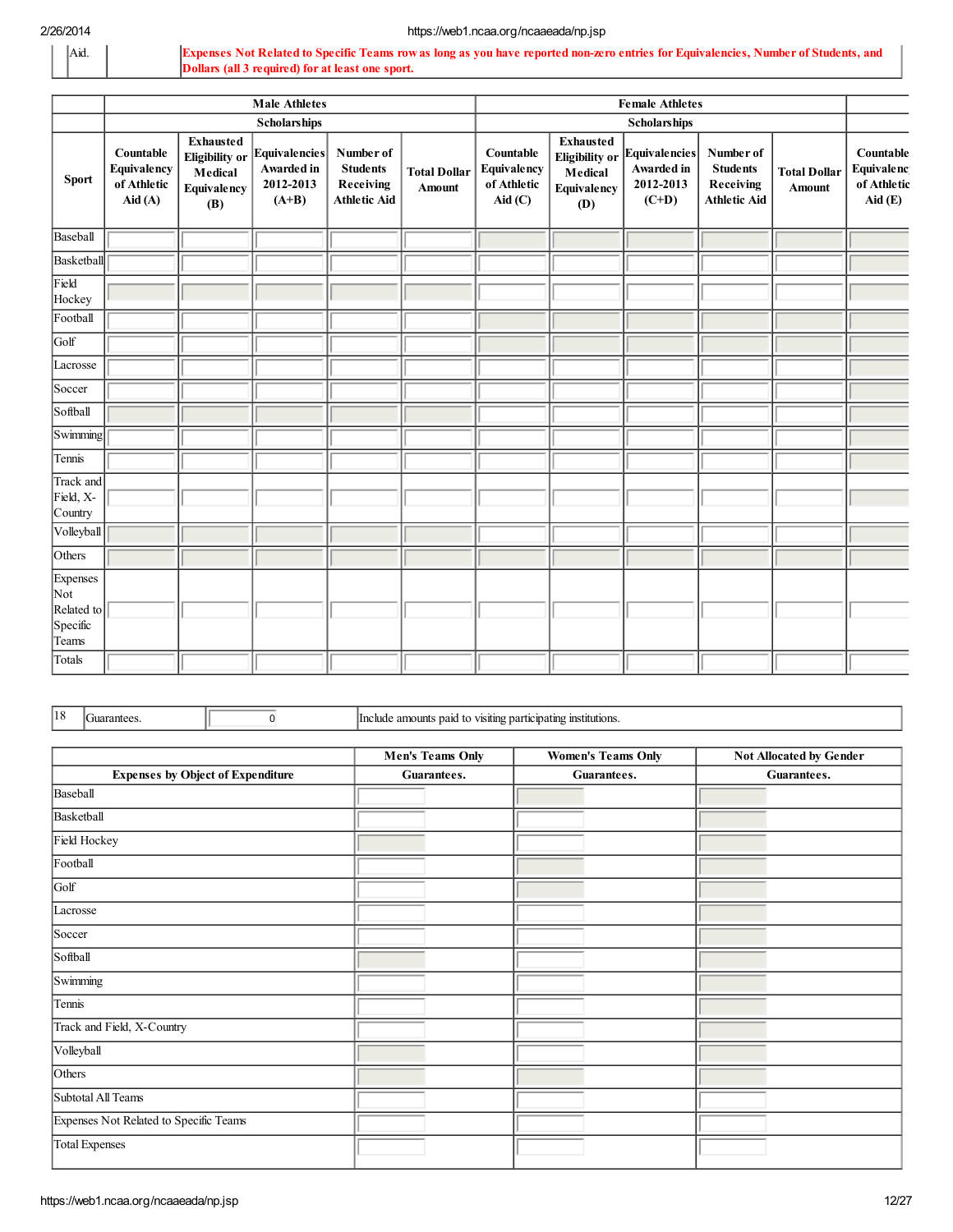| 19 Coaching Salaries, | Include gross salaries, bonuses and benefits provided to head and assistant coaches, which includes all gross wages, benefits and bonuses       |
|-----------------------|-------------------------------------------------------------------------------------------------------------------------------------------------|
| Benefits, and         | attributable to coaching that would be reportable on university and related entities (e.g., foundations, booster clubs) W-2 and 1099 forms      |
| Bonuses Paid by       | 978704 (e.g., car stipend, country club membership, entertainment allowance, clothing allowance, speaking fees, housing allowance, supplemental |
| the University and    | retirement allowance, compensation from camps, radio income, television income, tution remission, earned deferred compensation benefits).       |
| Related Entities.     | Place any payment made to previous coaches to satisfy a contractual agreement for coaching in Category 23 (Severance Payments).                 |
| $ 20 $ Coaching Other | Include all compensation paid to the coaching staff by a third party and contractually guaranteed by the institution, but not included on the   |
| Compensation and      | institution?s W-2 (e.g., car stipend, country club membership, entertainment allowance, clothing allowance, speaking fees, housing allowance,   |
| Benefits Paid by a    | compensation from camps, radio income, television income, shoe and apparel income). Expense Categories 20 and 22 combined should                |
| Third Party.          | lequal Revenue Category 5 (Compensation and Benefits Provided by a Third Party).                                                                |

|                                              | <b>Men's Teams Head Coaches</b> |            |                                                                                                                     | <b>Men's Teams Assistant Coaches</b>                                                   |                               |                 |                                                                                                                               |                                                                                    |
|----------------------------------------------|---------------------------------|------------|---------------------------------------------------------------------------------------------------------------------|----------------------------------------------------------------------------------------|-------------------------------|-----------------|-------------------------------------------------------------------------------------------------------------------------------|------------------------------------------------------------------------------------|
| <b>Sport</b>                                 | Number of<br><b>Positions</b>   | <b>FTE</b> | <b>Coaching Salaries, Benefits,</b><br>and Bonuses Paid by the<br><b>University and Related</b><br><b>Entities.</b> | <b>Coaching Other</b><br>Compensation and<br><b>Benefits Paid by a</b><br>Third Party. | Number of<br><b>Positions</b> | <b>FTE</b>      | <b>Coaching Salaries,</b><br>Benefits, and<br><b>Bonuses Paid by the</b><br><b>University</b> and<br><b>Related Entities.</b> | <b>Coaching Other</b><br>Compensation<br>and Benefits<br>Paid by a Third<br>Party. |
| Baseball                                     | 1                               | 1          | 51510                                                                                                               |                                                                                        | $\overline{c}$                | .7              | 14750                                                                                                                         |                                                                                    |
| Basketball                                   | 1                               |            | 46800                                                                                                               |                                                                                        | $\overline{2}$                | 1.1             | 27102                                                                                                                         |                                                                                    |
| Football                                     | 1                               | 1          | 53025                                                                                                               |                                                                                        | $\overline{7}$                | $\overline{4}$  | 109125                                                                                                                        |                                                                                    |
| Golf                                         | 1                               | $\cdot$ 3  | 4725                                                                                                                |                                                                                        | $\mathbf 0$                   | $\mathbf 0$     | $\Omega$                                                                                                                      |                                                                                    |
| Lacrosse                                     | 1                               | 1          | 37725                                                                                                               |                                                                                        | $\mathbf{1}$                  | $\overline{.7}$ | 11263                                                                                                                         |                                                                                    |
| Soccer                                       | 1                               | 1          | 45220                                                                                                               |                                                                                        | $\mathbf{1}$                  | .6              | 10900                                                                                                                         |                                                                                    |
| Swimming                                     | 1                               | $.5\,$     | 29750                                                                                                               |                                                                                        | $\overline{3}$                | 1.25            | 26995                                                                                                                         |                                                                                    |
| Tennis                                       | 1                               | $.5\,$     | 28125                                                                                                               |                                                                                        | $\overline{2}$                | .8              | 13568                                                                                                                         |                                                                                    |
| Track and<br>Field, X-<br>Country            | 1                               | $.5\,$     | 24629                                                                                                               |                                                                                        | $\sqrt{2}$                    | 1               | 13502                                                                                                                         |                                                                                    |
| Others                                       |                                 |            |                                                                                                                     |                                                                                        |                               |                 |                                                                                                                               |                                                                                    |
| Subtotal All<br>Teams                        | 9                               | 6.8        | 321509                                                                                                              |                                                                                        | 20                            | 10.15           | 227205                                                                                                                        |                                                                                    |
| Expenses Not<br>Related to<br>Specific Teams |                                 |            |                                                                                                                     |                                                                                        |                               |                 |                                                                                                                               |                                                                                    |
| Total Expenses                               |                                 |            | 321509                                                                                                              |                                                                                        |                               |                 | 227205                                                                                                                        |                                                                                    |

|                                              |                               |            | <b>Women's Teams Head Coaches</b>                                                                            | <b>Women's Teams Assistant Coaches</b>                                                 |                               |            |                                                                                                                        |                                                                                    |
|----------------------------------------------|-------------------------------|------------|--------------------------------------------------------------------------------------------------------------|----------------------------------------------------------------------------------------|-------------------------------|------------|------------------------------------------------------------------------------------------------------------------------|------------------------------------------------------------------------------------|
| <b>Sport</b>                                 | Number of<br><b>Positions</b> | <b>FTE</b> | <b>Coaching Salaries, Benefits,</b><br>and Bonuses Paid by the<br><b>University and Related</b><br>Entities. | <b>Coaching Other</b><br>Compensation and<br><b>Benefits Paid by a</b><br>Third Party. | Number of<br><b>Positions</b> | <b>FTE</b> | <b>Coaching Salaries,</b><br>Benefits, and<br><b>Bonuses Paid by the</b><br>University and<br><b>Related Entities.</b> | <b>Coaching Other</b><br>Compensation<br>and Benefits<br>Paid by a Third<br>Party. |
| Basketball                                   | 1                             |            | 55803                                                                                                        |                                                                                        | $\overline{c}$                | 1.2        | 26250                                                                                                                  |                                                                                    |
| Field Hockey                                 | 1                             |            | 33713                                                                                                        |                                                                                        | $\mathbf{1}$                  | .6         | 10860                                                                                                                  |                                                                                    |
| Lacrosse                                     | ٠                             |            | 36975                                                                                                        |                                                                                        | $\mathbf{1}$                  | .9         | 14450                                                                                                                  |                                                                                    |
| Soccer                                       | 1                             | $\cdot$    | 4860                                                                                                         |                                                                                        | $\mathbf{1}$                  | .6         | 11000                                                                                                                  |                                                                                    |
| Softball                                     | 1                             | 1          | 38930                                                                                                        |                                                                                        | $\mathbf{1}$                  | .5         | 10950                                                                                                                  |                                                                                    |
| Swimming                                     | 1                             | $.5\,$     | 29750                                                                                                        |                                                                                        | 3                             | 1.25       | 26995                                                                                                                  |                                                                                    |
| Tennis                                       | 1                             | $.5\,$     | 28125                                                                                                        |                                                                                        | $\overline{c}$                | 8.5        | 13568                                                                                                                  |                                                                                    |
| Track and<br>Field, X-<br>Country            | 1                             | .5         | 24629                                                                                                        |                                                                                        | $\overline{4}$                | 1          | 17157                                                                                                                  |                                                                                    |
| Volleyball                                   | 1                             | 1          | 35025                                                                                                        |                                                                                        | $\mathbf{1}$                  | $.5\,$     | 10950                                                                                                                  |                                                                                    |
| Others                                       |                               |            |                                                                                                              |                                                                                        |                               |            |                                                                                                                        |                                                                                    |
| Subtotal All<br>Teams                        | 9                             | 6.8        | 287810                                                                                                       |                                                                                        | 16                            | 7.35       | 142180                                                                                                                 |                                                                                    |
| Expenses Not<br>Related to<br>Specific Teams |                               |            |                                                                                                              |                                                                                        |                               |            |                                                                                                                        |                                                                                    |
|                                              |                               |            |                                                                                                              |                                                                                        |                               |            |                                                                                                                        |                                                                                    |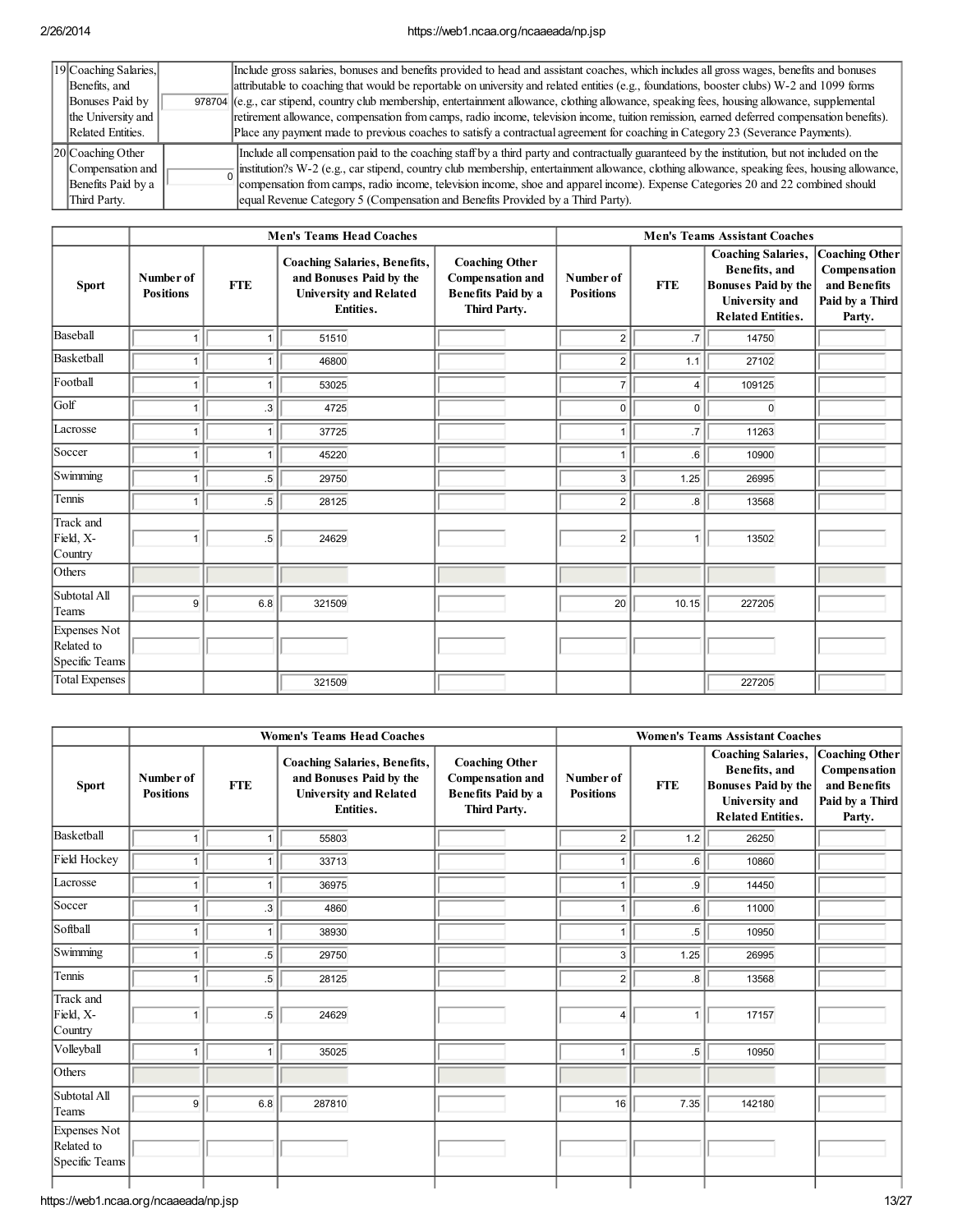| 2/26/2014 |        | httno<br>g/ncaaeada/np.jsp<br>$\sim$<br>$1$ harah |  |        |  |
|-----------|--------|---------------------------------------------------|--|--------|--|
|           | 287810 |                                                   |  | 142180 |  |

| $ 21 $ Support                                                                                         | Include gross salaries, bonuses and benefits paid to administrative staff (i.e., football secretary, sport-specific trainer) that would be                                                                                                                                                                                                                                                                                                                                        |  |  |  |
|--------------------------------------------------------------------------------------------------------|-----------------------------------------------------------------------------------------------------------------------------------------------------------------------------------------------------------------------------------------------------------------------------------------------------------------------------------------------------------------------------------------------------------------------------------------------------------------------------------|--|--|--|
| Staff/Administrativel                                                                                  | reportable on university and related entities (e.g., foundations, booster clubs) W-2 and 1099 forms (e.g., car stipend, country club                                                                                                                                                                                                                                                                                                                                              |  |  |  |
| Salaries, Benefits                                                                                     | membership, entertainment allowance, clothing allowance, speaking fees, housing allowance, supplemental retirement allowance,                                                                                                                                                                                                                                                                                                                                                     |  |  |  |
| land Bonuses Paid                                                                                      | 646181 compensation from camps, radio income, television income, tuition remission, earned deferred compensation benefits). Staff members                                                                                                                                                                                                                                                                                                                                         |  |  |  |
| by the University                                                                                      | responsible for the gender-specific athletics department, but not a specific sport (i.e., director of men?s athletics), will have their                                                                                                                                                                                                                                                                                                                                           |  |  |  |
| land Related                                                                                           | compensation figures reported as Expenses Not Related to Specific Teams fields. Athletics department staff members who assist both men?s                                                                                                                                                                                                                                                                                                                                          |  |  |  |
| Entities.                                                                                              | and women?s teams (sports information director, academic advisor) will be reported as Not Allocated by Gender column.                                                                                                                                                                                                                                                                                                                                                             |  |  |  |
| $ 22 $ Support<br>Staff/Administrative<br>Other Compensation<br>and Benefits Paid by a<br>Third Party. | Include all compensation paid to the support staff by a third party and contractually guaranteed by the institution, but not included on the<br>Institution?s W-2 (e.g., car stipend, country club membership, entertainment allowance, clothing allowance, speaking fees, housing allowance, compensation from camps, radio income, television income, shoe and apparel incom<br>combined should equal Revenue Category 5 (Compensation and Benefits Provided by a Third Party). |  |  |  |

|                                                        | <b>Men's Teams Only</b>                                                                                                                      |                                                                                                        | <b>Women's Teams Only</b>                                                                                                             |                                                                                                               | <b>Not Allocated by Gender</b>                                                                                                               |  |  |
|--------------------------------------------------------|----------------------------------------------------------------------------------------------------------------------------------------------|--------------------------------------------------------------------------------------------------------|---------------------------------------------------------------------------------------------------------------------------------------|---------------------------------------------------------------------------------------------------------------|----------------------------------------------------------------------------------------------------------------------------------------------|--|--|
| <b>Expenses</b><br>by Object of<br>Expenditure         | <b>Support</b><br>Staff/Administrative<br>Salaries, Benefits and<br><b>Bonuses Paid by the</b><br><b>University and Related</b><br>Entities. | Support<br>Staff/Administrative<br><b>Other Compensation</b><br>and Benefits Paid by<br>a Third Party. | Support<br>Staff/Administrative<br>Salaries, Benefits and<br><b>Bonuses Paid by the</b><br><b>University and Related</b><br>Entities. | <b>Support</b><br>Staff/Administrative<br><b>Other Compensation</b><br>and Benefits Paid by<br>a Third Party. | <b>Support</b><br>Staff/Administrative<br>Salaries, Benefits and<br><b>Bonuses Paid by the</b><br><b>University and Related</b><br>Entities. |  |  |
| Baseball                                               |                                                                                                                                              |                                                                                                        |                                                                                                                                       |                                                                                                               |                                                                                                                                              |  |  |
| Basketball                                             |                                                                                                                                              |                                                                                                        |                                                                                                                                       |                                                                                                               |                                                                                                                                              |  |  |
| Field<br>Hockey                                        |                                                                                                                                              |                                                                                                        |                                                                                                                                       |                                                                                                               |                                                                                                                                              |  |  |
| Football                                               |                                                                                                                                              |                                                                                                        |                                                                                                                                       |                                                                                                               |                                                                                                                                              |  |  |
| Golf                                                   |                                                                                                                                              |                                                                                                        |                                                                                                                                       |                                                                                                               |                                                                                                                                              |  |  |
| Lacrosse                                               |                                                                                                                                              |                                                                                                        |                                                                                                                                       |                                                                                                               |                                                                                                                                              |  |  |
| Soccer                                                 |                                                                                                                                              |                                                                                                        |                                                                                                                                       |                                                                                                               |                                                                                                                                              |  |  |
| Softball                                               |                                                                                                                                              |                                                                                                        |                                                                                                                                       |                                                                                                               |                                                                                                                                              |  |  |
| Swimming                                               |                                                                                                                                              |                                                                                                        |                                                                                                                                       |                                                                                                               |                                                                                                                                              |  |  |
| Tennis                                                 |                                                                                                                                              |                                                                                                        |                                                                                                                                       |                                                                                                               |                                                                                                                                              |  |  |
| Track and<br>Field, X-<br>Country                      |                                                                                                                                              |                                                                                                        |                                                                                                                                       |                                                                                                               |                                                                                                                                              |  |  |
| Volleyball                                             |                                                                                                                                              |                                                                                                        |                                                                                                                                       |                                                                                                               |                                                                                                                                              |  |  |
| Others                                                 |                                                                                                                                              |                                                                                                        |                                                                                                                                       |                                                                                                               |                                                                                                                                              |  |  |
| Subtotal All<br>Teams                                  |                                                                                                                                              |                                                                                                        |                                                                                                                                       |                                                                                                               |                                                                                                                                              |  |  |
| <b>Expenses</b><br>Not Related<br>to Specific<br>Teams |                                                                                                                                              |                                                                                                        |                                                                                                                                       |                                                                                                               | 646181                                                                                                                                       |  |  |
| Total<br>Expenses                                      |                                                                                                                                              |                                                                                                        |                                                                                                                                       |                                                                                                               | 646181                                                                                                                                       |  |  |

23 Severance Payments. <u>10 0</u> Include severance payments and applicable benefits recognized for past coaching and administrative personnel.

|                                          | <b>Men's Teams Only</b>    | <b>Women's Teams Only</b>  | <b>Not Allocated by Gender</b> |
|------------------------------------------|----------------------------|----------------------------|--------------------------------|
| <b>Expenses by Object of Expenditure</b> | <b>Severance Payments.</b> | <b>Severance Payments.</b> | <b>Severance Payments.</b>     |
| Baseball                                 |                            |                            |                                |
| Basketball                               |                            |                            |                                |
| Field Hockey                             |                            |                            |                                |
| Football                                 |                            |                            |                                |
| Golf                                     |                            |                            |                                |
| Lacrosse                                 |                            |                            |                                |
|                                          |                            |                            |                                |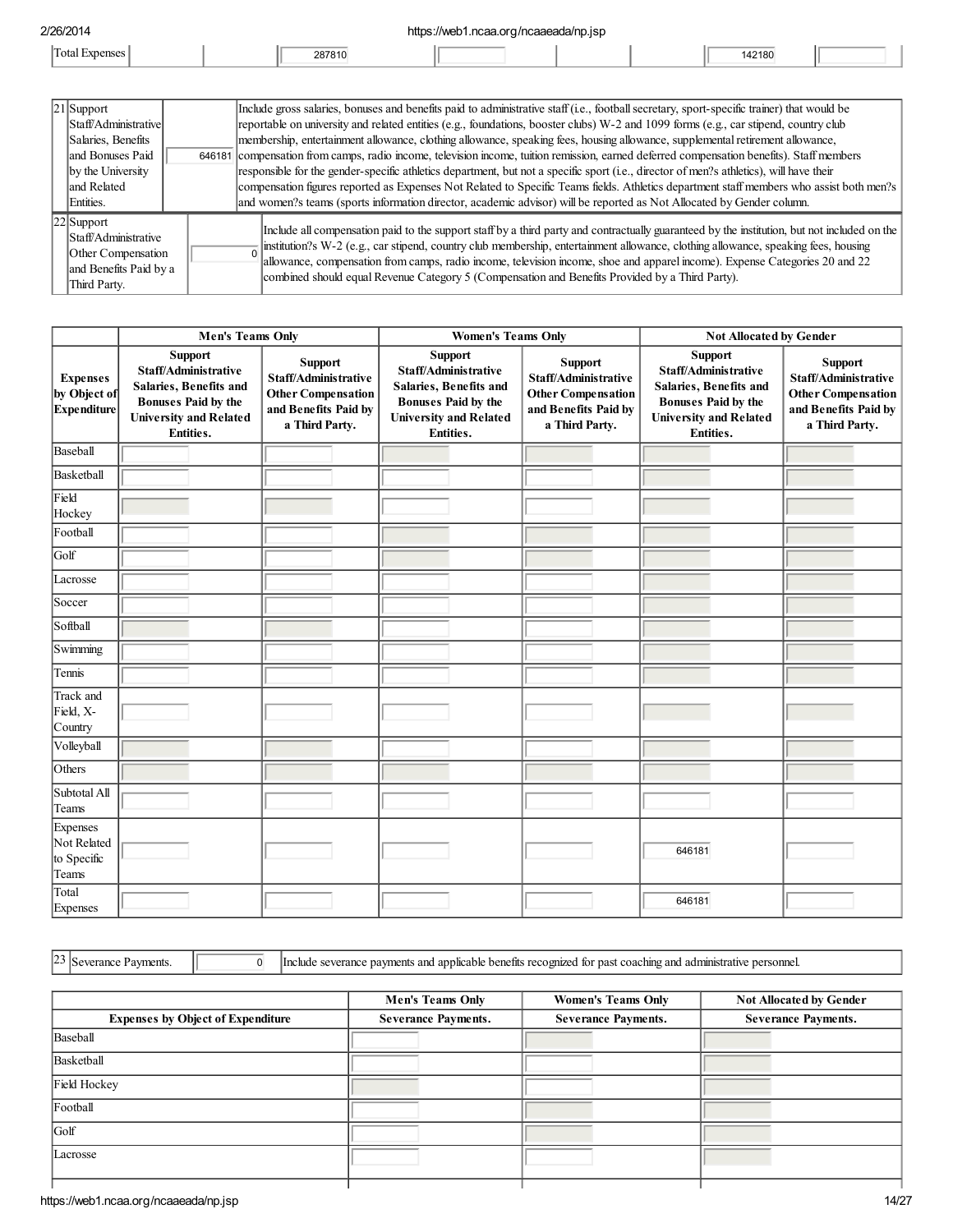| Soccer                                 |  |  |
|----------------------------------------|--|--|
| Softball                               |  |  |
| Swimming                               |  |  |
| Tennis                                 |  |  |
| Track and Field, X-Country             |  |  |
| Volleyball                             |  |  |
| Others                                 |  |  |
| Subtotal All Teams                     |  |  |
| Expenses Not Related to Specific Teams |  |  |
| Total Expenses                         |  |  |

| 24 |  | Include transportation, lodging and meals for prospective student-athletes and institutional personnel on official and unofficial visits, telephone call |
|----|--|----------------------------------------------------------------------------------------------------------------------------------------------------------|
|    |  | 99318 charges, postage and such. Include value of use of institution?s own vehicles or airplanes as well as in-kind value of loaned or contributed       |
|    |  |                                                                                                                                                          |

|                                          | <b>Men's Teams Only</b> | <b>Women's Teams Only</b> | <b>Not Allocated by Gender</b> |
|------------------------------------------|-------------------------|---------------------------|--------------------------------|
| <b>Expenses by Object of Expenditure</b> | Recruiting.             | Recruiting.               | Recruiting.                    |
| Baseball                                 | 8208                    |                           |                                |
| Basketball                               | 6282                    | 5575                      |                                |
| Field Hockey                             |                         | 4583                      |                                |
| Football                                 | 23809                   |                           |                                |
| Golf                                     | 30                      |                           |                                |
| Lacrosse                                 | 6485                    | 4470                      |                                |
| Soccer                                   | 6089                    | 2703                      |                                |
| Softball                                 |                         | 4008                      |                                |
| Swimming                                 | 6509                    | 6527                      |                                |
| Tennis                                   | 2384                    | 1394                      |                                |
| Track and Field, X-Country               | 1630                    | 1922                      |                                |
| Volleyball                               |                         | 6710                      |                                |
| Others                                   |                         |                           |                                |
| Subtotal All Teams                       | 61426                   | 37892                     |                                |
| Expenses Not Related to Specific Teams   |                         |                           |                                |
| <b>Total Expenses</b>                    | 61426                   | 37892                     |                                |

 $25$  Team Travel

272355 food and lodging for housing the team before a home game also should be included. Include value of use of the institution?s own vehicles or airplanes as Include air and ground travel, lodging, meals and incidentals for competition related to preseason, regular season and postseason. Amounts incurred for well as in-kind value of donor-provided transportation.

|                                          | <b>Men's Teams Only</b> | <b>Women's Teams Only</b> | <b>Not Allocated by Gender</b> |  |
|------------------------------------------|-------------------------|---------------------------|--------------------------------|--|
| <b>Expenses by Object of Expenditure</b> | <b>Team Travel</b>      | <b>Team Travel</b>        | <b>Team Travel</b>             |  |
| Baseball                                 | 21275                   |                           |                                |  |
| Basketball                               | 21343                   | 19930                     |                                |  |
| Field Hockey                             |                         | 11285                     |                                |  |
| Football                                 | 12580                   |                           |                                |  |
| Golf                                     | 1648                    |                           |                                |  |
| Lacrosse                                 | 15026                   | 22799                     |                                |  |
| Soccer                                   | 12322                   | 10680                     |                                |  |
| Softball                                 |                         | 15578                     |                                |  |
| Swimming                                 | 16725                   | 16725                     |                                |  |
| Tennis                                   | 17557                   | 20059                     |                                |  |
| Track and Field, X-Country               | 12469                   | 12469                     |                                |  |
|                                          |                         |                           |                                |  |

https://web1.ncaa.org/ncaaeada/np.jsp 15/27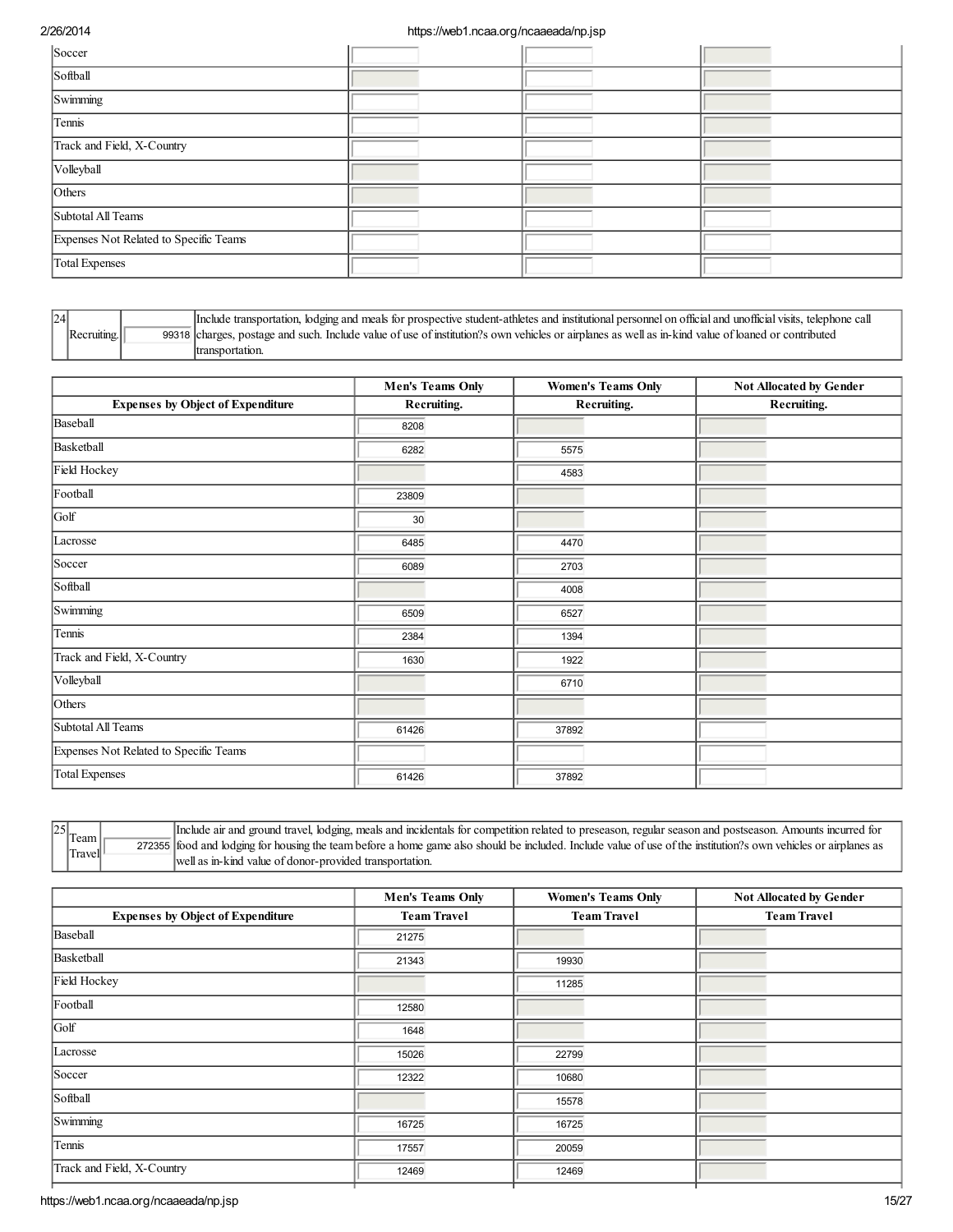| Volleyball                             |        | 11885  |  |
|----------------------------------------|--------|--------|--|
| Others                                 |        |        |  |
| Subtotal All Teams                     | 130945 | 141410 |  |
| Expenses Not Related to Specific Teams |        |        |  |
| <b>Total Expenses</b>                  | 130945 | 141410 |  |

26 Equipment, Uniforms and Supplies. **148748** Include items that are provided to the teams only. Equipment amounts are those expended from current or operating funds.

|                                          | <b>Men's Teams Only</b>           | <b>Women's Teams Only</b>         | <b>Not Allocated by Gender</b>    |
|------------------------------------------|-----------------------------------|-----------------------------------|-----------------------------------|
| <b>Expenses by Object of Expenditure</b> | Equipment, Uniforms and Supplies. | Equipment, Uniforms and Supplies. | Equipment, Uniforms and Supplies. |
| Baseball                                 | 15516                             |                                   |                                   |
| Basketball                               | 6270                              | 3840                              |                                   |
| Field Hockey                             |                                   | 9989                              |                                   |
| Football                                 | 29294                             |                                   |                                   |
| Golf                                     | 6552                              |                                   |                                   |
| Lacrosse                                 | 9064                              | 7241                              |                                   |
| Soccer                                   | 6294                              | 5180                              |                                   |
| Softball                                 |                                   | 7297                              |                                   |
| Swimming                                 | 6916                              | 6566                              |                                   |
| Tennis                                   | 5675                              | 5787                              |                                   |
| Track and Field, X-Country               | 6164                              | 6400                              |                                   |
| Volleyball                               |                                   | 4703                              |                                   |
| Others                                   |                                   |                                   |                                   |
| Subtotal All Teams                       | 91745                             | 57003                             |                                   |
| Expenses Not Related to Specific Teams   |                                   |                                   |                                   |
| <b>Total Expenses</b>                    | 91745                             | 57003                             |                                   |

 $27$ Game Expenses. 318508 Include game-day expenses other than travel that are necessary for intercollegiate athletics competition, including officials, security, event staff, ambulance and such.

|                                          | <b>Men's Teams Only</b> | <b>Women's Teams Only</b> | Not Allocated by Gender |
|------------------------------------------|-------------------------|---------------------------|-------------------------|
| <b>Expenses by Object of Expenditure</b> | <b>Game Expenses.</b>   | Game Expenses.            | Game Expenses.          |
| Baseball                                 | 10071                   |                           |                         |
| Basketball                               | 19927                   | 18628                     |                         |
| Field Hockey                             |                         | 8549                      |                         |
| Football                                 | 28953                   |                           |                         |
| Golf                                     | 18332                   |                           |                         |
| Lacrosse                                 | 39100                   | 11295                     |                         |
| Soccer                                   | 11384                   | 14870                     |                         |
| Softball                                 |                         | 9392                      |                         |
| Swimming                                 | 19257                   | 19060                     |                         |
| Tennis                                   | 21994                   | 15850                     |                         |
| Track and Field, X-Country               | 20642                   | 20715                     |                         |
| Volleyball                               |                         | 10489                     |                         |
| Others                                   |                         |                           |                         |
| Subtotal All Teams                       | 189660                  | 128848                    |                         |
| Expenses Not Related to Specific Teams   |                         |                           |                         |
| <b>Total Expenses</b>                    | 189660                  | 128848                    |                         |

T

Г J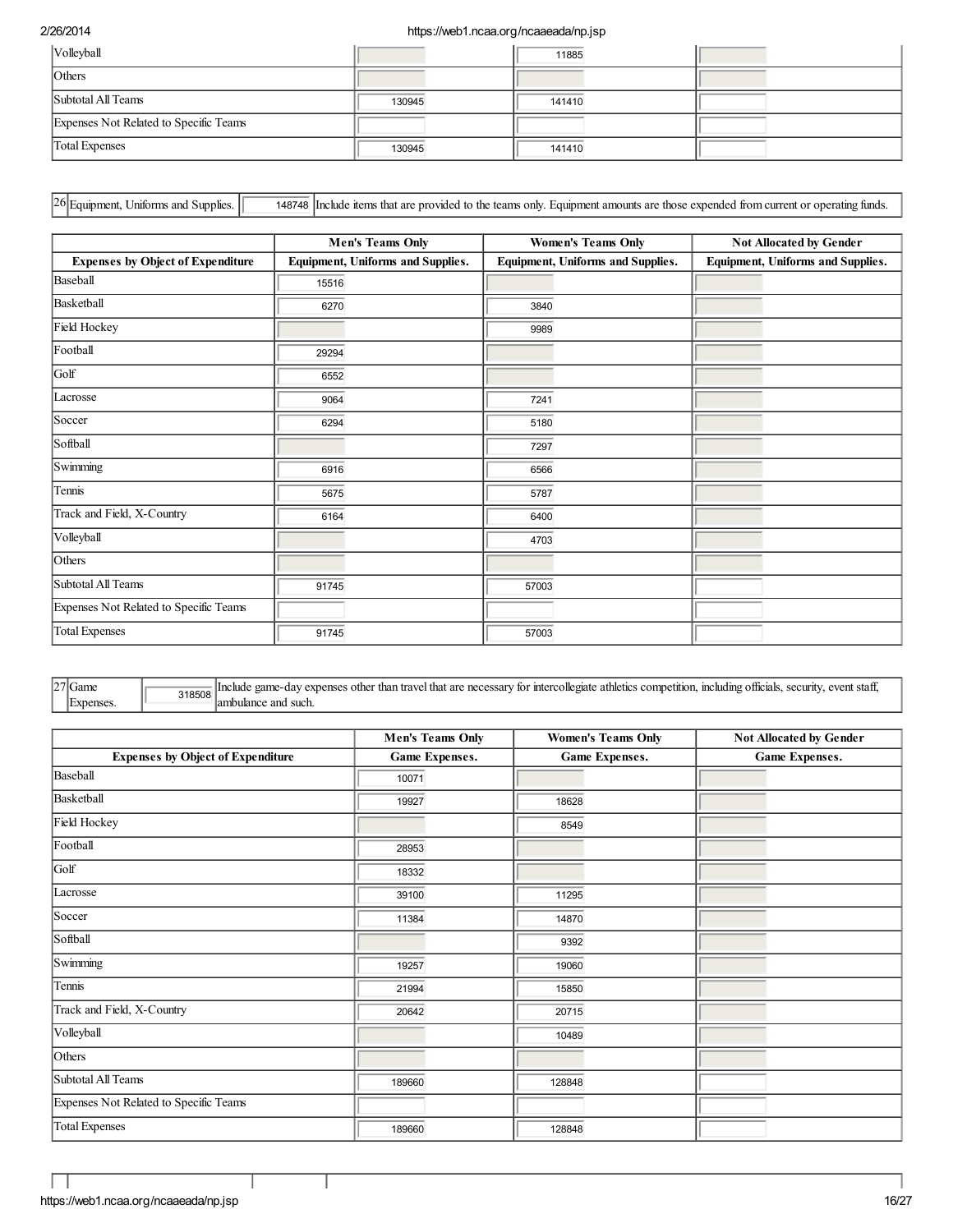| 28 Fund Raising<br>Marketing and | l with fund raising, marketing and<br>promotion<br><b>guides</b><br>recruitin.<br>notated.<br>. media<br>brochure:<br>$\sim$ $\sim$ $\sim$ |
|----------------------------------|--------------------------------------------------------------------------------------------------------------------------------------------|
| LIOT                             | such.<br>anc                                                                                                                               |

|                                          | <b>Men's Teams Only</b> | <b>Women's Teams Only</b>                                                                                            | <b>Not Allocated by Gender</b> |
|------------------------------------------|-------------------------|----------------------------------------------------------------------------------------------------------------------|--------------------------------|
| <b>Expenses by Object of Expenditure</b> |                         | Fund Raising, Marketing and Promotion. Fund Raising, Marketing and Promotion. Fund Raising, Marketing and Promotion. |                                |
| Baseball                                 |                         |                                                                                                                      |                                |
| Basketball                               |                         |                                                                                                                      |                                |
| Field Hockey                             |                         |                                                                                                                      |                                |
| Football                                 |                         |                                                                                                                      |                                |
| Golf                                     |                         |                                                                                                                      |                                |
| Lacrosse                                 |                         |                                                                                                                      |                                |
| Soccer                                   |                         |                                                                                                                      |                                |
| Softball                                 |                         |                                                                                                                      |                                |
| Swimming                                 |                         |                                                                                                                      |                                |
| Tennis                                   |                         |                                                                                                                      |                                |
| Track and Field, X-Country               |                         |                                                                                                                      |                                |
| Volleyball                               |                         |                                                                                                                      |                                |
| Others                                   |                         |                                                                                                                      |                                |
| Subtotal All Teams                       |                         |                                                                                                                      |                                |
| Expenses Not Related to Specific Teams   |                         |                                                                                                                      |                                |
| <b>Total Expenses</b>                    |                         |                                                                                                                      |                                |

| $ 29 $ Sports<br>Jamr | <b>linctude</b><br>t, including non-athletics personnel salaries and benefits, from hosting sports camps and<br>a all expenses paid by the athletics department. |
|-----------------------|------------------------------------------------------------------------------------------------------------------------------------------------------------------|
| Expenses              | Athletics personnel salaries and benefits should be reported in Categories 19.<br>20.<br>lelmies.                                                                |

|                                          | <b>Men's Teams Only</b>      | <b>Women's Teams Only</b>    | Not Allocated by Gender      |
|------------------------------------------|------------------------------|------------------------------|------------------------------|
| <b>Expenses by Object of Expenditure</b> | <b>Sports Camp Expenses.</b> | <b>Sports Camp Expenses.</b> | <b>Sports Camp Expenses.</b> |
| Baseball                                 |                              |                              |                              |
| Basketball                               |                              |                              |                              |
| Field Hockey                             |                              |                              |                              |
| Football                                 |                              |                              |                              |
| Golf                                     |                              |                              |                              |
| Lacrosse                                 |                              |                              |                              |
| Soccer                                   |                              |                              |                              |
| Softball                                 |                              |                              |                              |
| Swimming                                 |                              |                              |                              |
| Tennis                                   |                              |                              |                              |
| Track and Field, X-Country               |                              |                              |                              |
| Volleyball                               |                              |                              |                              |
| Others                                   |                              |                              |                              |
| Subtotal All Teams                       |                              |                              |                              |
| Expenses Not Related to Specific Teams   |                              |                              |                              |
| Total Expenses                           |                              |                              |                              |

| 30Direo | 18826 | . including building and grounds maintenance.<br>rental<br>t facilities costs charged to intercollegiate athletics.<br>Include direct<br>utilities. |
|---------|-------|-----------------------------------------------------------------------------------------------------------------------------------------------------|
| and     |       | t renair and maintenance, and debt service.<br>equipment<br>lease                                                                                   |

|                                          | <b>Men's Teams Only</b>                        | <b>Women's Teams Only</b>                      | <b>Not Allocated by Gender</b>                 |
|------------------------------------------|------------------------------------------------|------------------------------------------------|------------------------------------------------|
| <b>Expenses by Object of Expenditure</b> | Direct Facilities, Maintenance, and<br>Rental. | Direct Facilities, Maintenance, and<br>Rental. | Direct Facilities, Maintenance, and<br>Rental. |
| Baseball                                 |                                                |                                                |                                                |
| Basketball                               |                                                |                                                |                                                |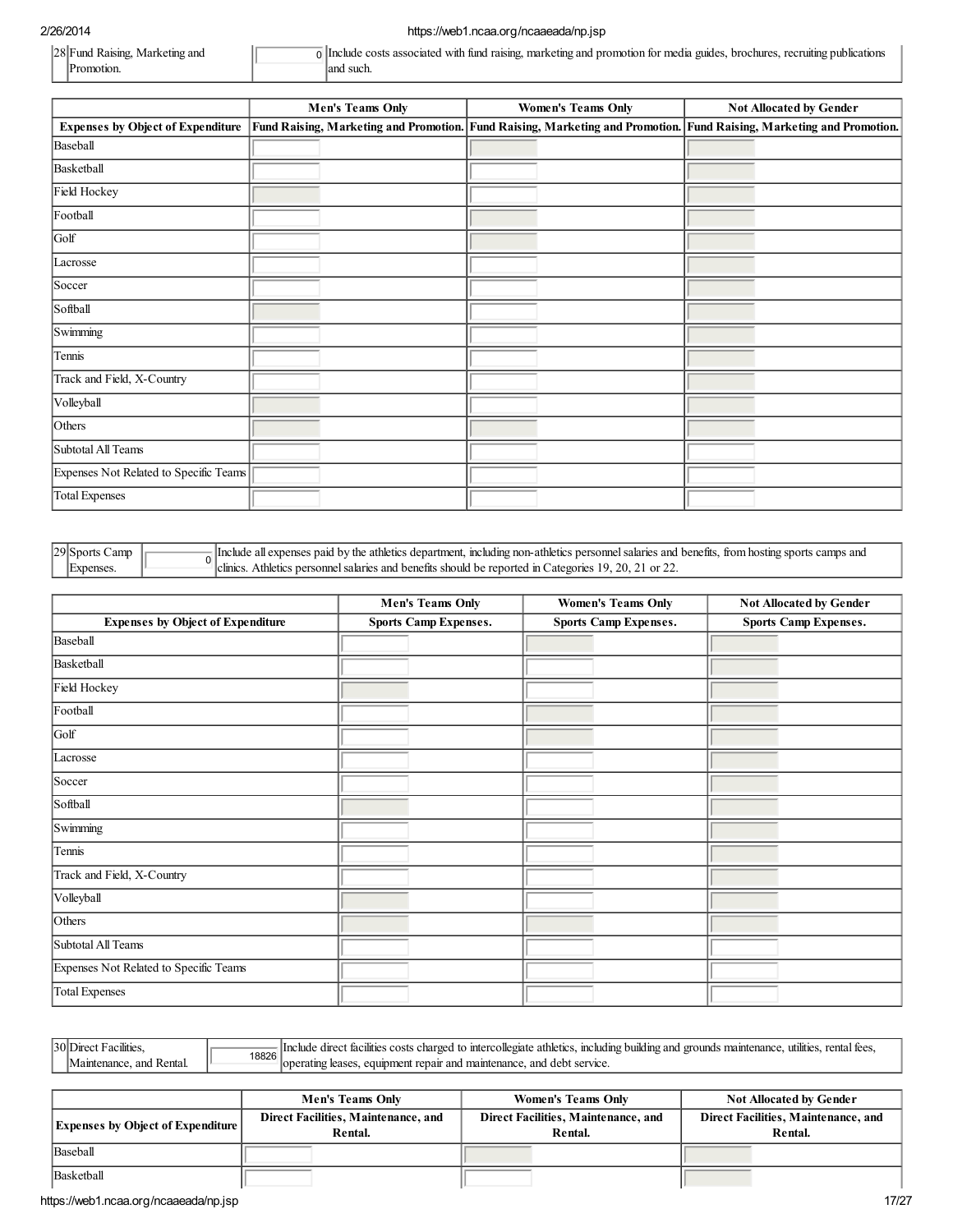| Field Hockey                              |  |       |
|-------------------------------------------|--|-------|
| Football                                  |  |       |
| Golf                                      |  |       |
| Lacrosse                                  |  |       |
| Soccer                                    |  |       |
| Softball                                  |  |       |
| Swimming                                  |  |       |
| Tennis                                    |  |       |
| Track and Field, X-Country                |  |       |
| Volleyball                                |  |       |
| Others                                    |  |       |
| Subtotal All Teams                        |  |       |
| Expenses Not Related to Specific<br>Teams |  | 18826 |
| Total Expenses                            |  | 18826 |

31 Spirit Groups **1 Include support for spirit groups including bands, cheerleaders, mascots, dancers, etc.** 

|                                          | <b>Men's Teams Only</b> | <b>Women's Teams Only</b> | Not Allocated by Gender |
|------------------------------------------|-------------------------|---------------------------|-------------------------|
| <b>Expenses by Object of Expenditure</b> | <b>Spirit Groups</b>    | <b>Spirit Groups</b>      | <b>Spirit Groups</b>    |
| Baseball                                 |                         |                           |                         |
| Basketball                               |                         |                           |                         |
| Field Hockey                             |                         |                           |                         |
| Football                                 |                         |                           |                         |
| Golf                                     |                         |                           |                         |
| Lacrosse                                 |                         |                           |                         |
| Soccer                                   |                         |                           |                         |
| Softball                                 |                         |                           |                         |
| Swimming                                 |                         |                           |                         |
| Tennis                                   |                         |                           |                         |
| Track and Field, X-Country               |                         |                           |                         |
| Volleyball                               |                         |                           |                         |
| Others                                   |                         |                           |                         |
| Subtotal All Teams                       |                         |                           |                         |
| Expenses Not Related to Specific Teams   |                         |                           |                         |
| <b>Total Expenses</b>                    |                         |                           |                         |

| 32 Indirect                    |         | Include value of facilities and services provided by the institution not charged to athletics. This support may include an allocation for institutional |
|--------------------------------|---------|---------------------------------------------------------------------------------------------------------------------------------------------------------|
| Facilities and                 | 4720774 | administrative cost, facilities and maintenance, grounds and field maintenance, security, risk management, utilities, depreciation and debt service. If |
| Administrative <sup>[1</sup> ] |         | your institution does not currently track indirect institutional support, consult your business office for a reasonable allocation. If counted here,    |
| Support.                       |         | include offsetting amount equal in value in Revenue in Category 8 (Indirect Facilities and Administrative Support).                                     |

|                                                    | <b>Men's Teams Only</b>                                   | <b>Women's Teams Only</b>                                 | <b>Not Allocated by Gender</b>                            |
|----------------------------------------------------|-----------------------------------------------------------|-----------------------------------------------------------|-----------------------------------------------------------|
| <b>Expenses by Object of</b><br><b>Expenditure</b> | <b>Indirect Facilities and Administrative</b><br>Support. | <b>Indirect Facilities and Administrative</b><br>Support. | <b>Indirect Facilities and Administrative</b><br>Support. |
| Baseball                                           |                                                           |                                                           |                                                           |
| Basketball                                         |                                                           |                                                           |                                                           |
| Field Hockey                                       |                                                           |                                                           |                                                           |
| Football                                           |                                                           |                                                           |                                                           |
| Golf                                               |                                                           |                                                           |                                                           |
| Lacrosse                                           |                                                           |                                                           |                                                           |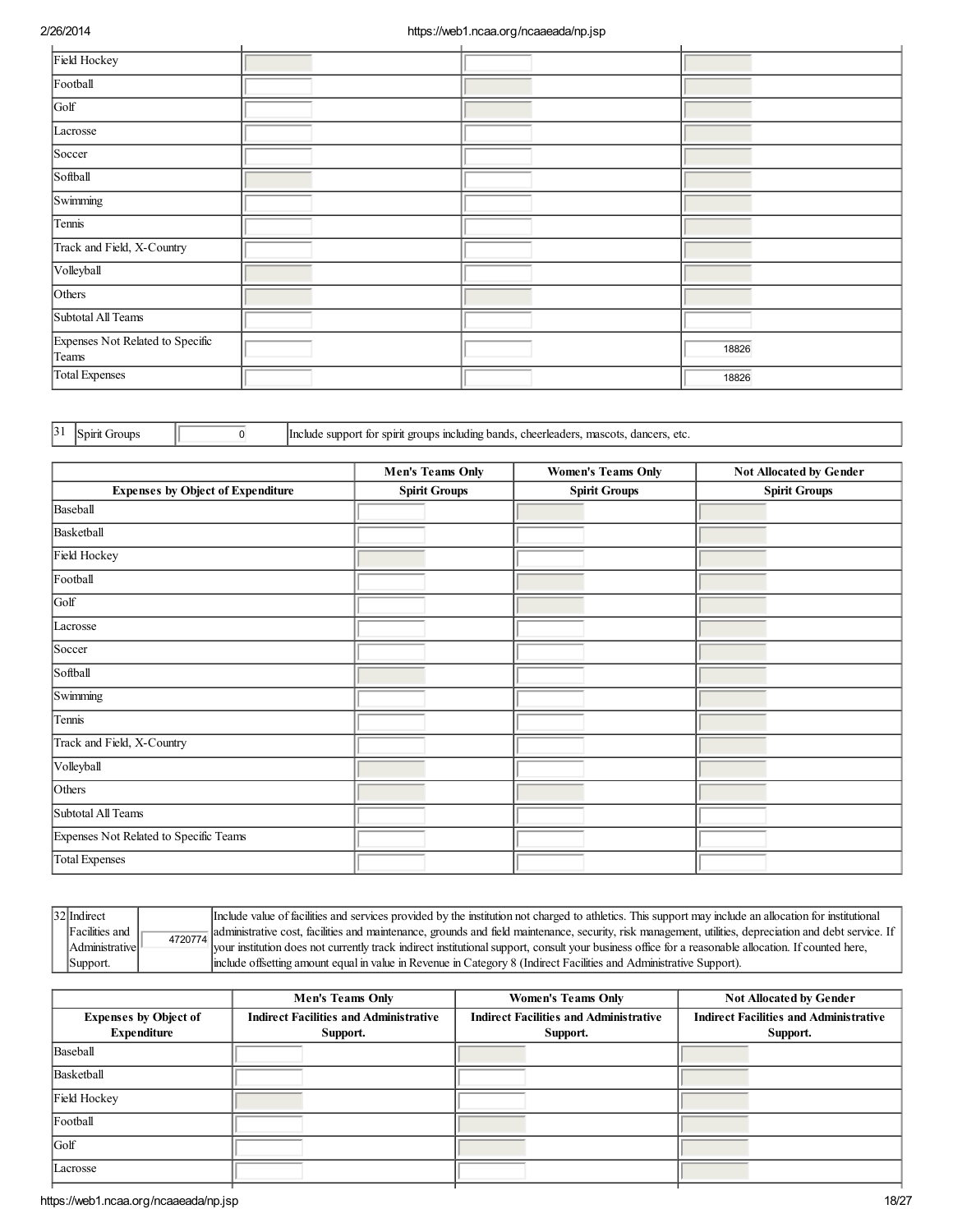| Soccer                                    |  |         |
|-------------------------------------------|--|---------|
| Softball                                  |  |         |
| Swimming                                  |  |         |
| Tennis                                    |  |         |
| Track and Field, X-Country                |  |         |
| Volleyball                                |  |         |
| Others                                    |  |         |
| Subtotal All Teams                        |  |         |
| Expenses Not Related to Specific<br>Teams |  | 4720774 |
| Total Expenses                            |  | 4720774 |

 $\overline{1}$  Include medical expenses and medical insurance premiums for student-athletes.

|                                           | <b>Men's Teams Only</b>                          | <b>Women's Teams Only</b>                               | Not Allocated by Gender                                 |
|-------------------------------------------|--------------------------------------------------|---------------------------------------------------------|---------------------------------------------------------|
| <b>Expenses by Object of Expenditure</b>  | <b>Medical Expenses and Medical</b><br>Insurance | <b>Medical Expenses and Medical</b><br><b>Insurance</b> | <b>Medical Expenses and Medical</b><br><b>Insurance</b> |
| Baseball                                  |                                                  |                                                         |                                                         |
| Basketball                                |                                                  |                                                         |                                                         |
| Field Hockey                              |                                                  |                                                         |                                                         |
| Football                                  |                                                  |                                                         |                                                         |
| Golf                                      |                                                  |                                                         |                                                         |
| Lacrosse                                  |                                                  |                                                         |                                                         |
| Soccer                                    |                                                  |                                                         |                                                         |
| Softball                                  |                                                  |                                                         |                                                         |
| Swimming                                  |                                                  |                                                         |                                                         |
| Tennis                                    |                                                  |                                                         |                                                         |
| Track and Field, X-Country                |                                                  |                                                         |                                                         |
| Volleyball                                |                                                  |                                                         |                                                         |
| Others                                    |                                                  |                                                         |                                                         |
| Subtotal All Teams                        |                                                  |                                                         |                                                         |
| Expenses Not Related to Specific<br>Teams |                                                  |                                                         | $\pmb{0}$                                               |
| <b>Total Expenses</b>                     |                                                  |                                                         | $\mathbf 0$                                             |

34 Memberships and Dues. 19719 Include memberships, conference and association dues.

|                                          | <b>Men's Teams Only</b> | <b>Women's Teams Only</b> | Not Allocated by Gender |
|------------------------------------------|-------------------------|---------------------------|-------------------------|
| <b>Expenses by Object of Expenditure</b> | Memberships and Dues.   | Memberships and Dues.     | Memberships and Dues.   |
| Baseball                                 |                         |                           |                         |
| Basketball                               |                         |                           |                         |
| Field Hockey                             |                         |                           |                         |
| Football                                 |                         |                           |                         |
| Golf                                     |                         |                           |                         |
| Lacrosse                                 |                         |                           |                         |
| Soccer                                   |                         |                           |                         |
| Softball                                 |                         |                           |                         |
| Swimming                                 |                         |                           |                         |
| Tennis                                   |                         |                           |                         |
| Track and Field, X-Country               |                         |                           |                         |
| Volleyball                               |                         |                           |                         |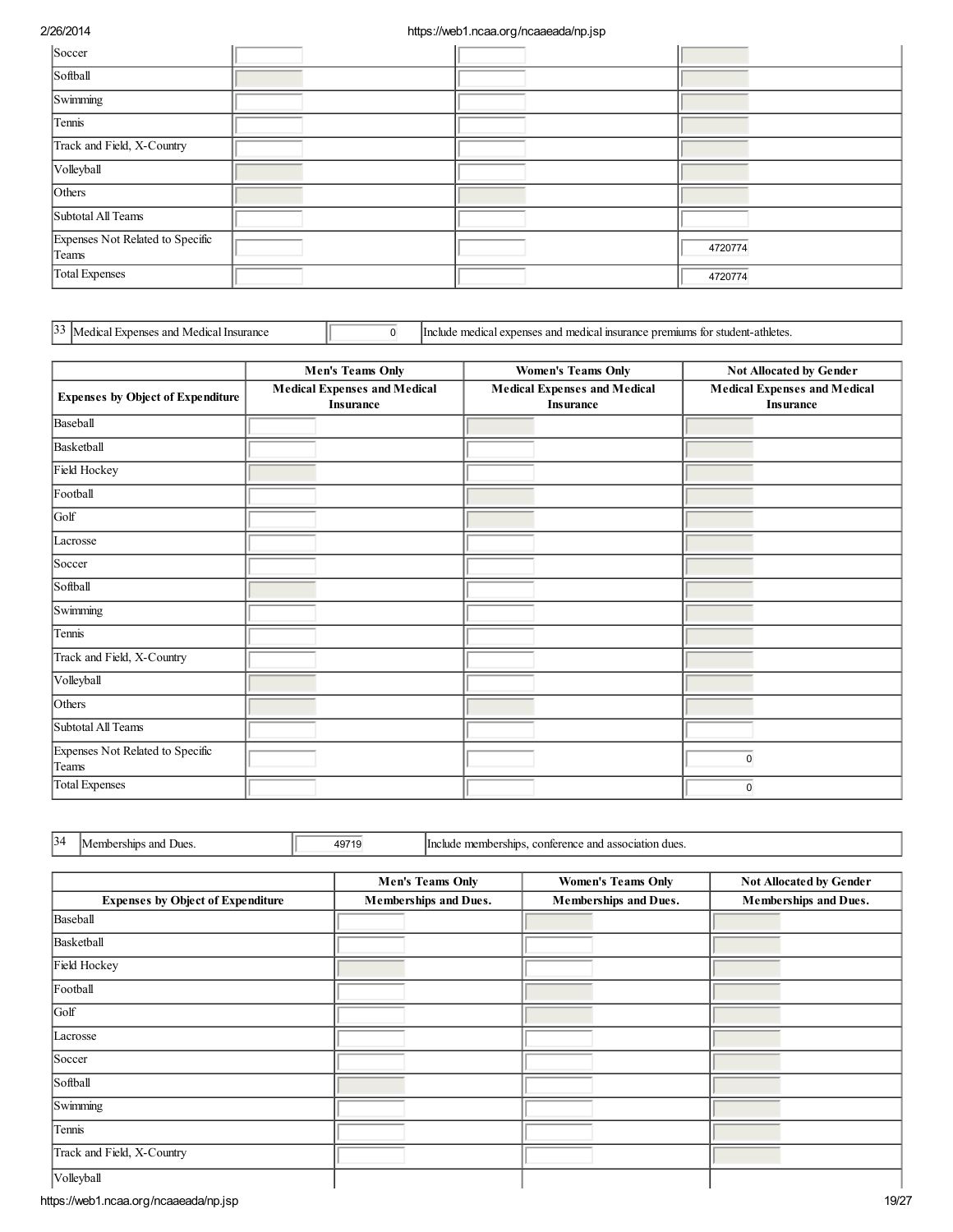| Others                                 |  |       |
|----------------------------------------|--|-------|
| Subtotal All Teams                     |  |       |
| Expenses Not Related to Specific Teams |  | 49719 |
| <b>Total Expenses</b>                  |  | 49719 |

| $\vert 35 \vert$ |           | Other operating expenses include printing and duplicating, subscriptions, business insurance, telephone, postage, operating and equipment leases, non- |
|------------------|-----------|--------------------------------------------------------------------------------------------------------------------------------------------------------|
|                  | Other     | team travel and any other operating expense not reported elsewhere. Do not include indirect administration overhead provided by the university (use    |
|                  | Operating | 516551 Category 32) or salaries and benefits (use Categories 19 or 21). Attempt to allocate all expenses to Categories 17 through 34 before using this |
|                  | Expenses. | category. As a guide, please limit this category to 10% of total operating expenses. If the number is greater than 10%, please provide the top three   |
|                  |           | categories and amounts in the comments section below.                                                                                                  |

|                                          | <b>Men's Teams Only</b>          | <b>Women's Teams Only</b> | Not Allocated by Gender          |
|------------------------------------------|----------------------------------|---------------------------|----------------------------------|
| <b>Expenses by Object of Expenditure</b> | <b>Other Operating Expenses.</b> | Other Operating Expenses. | <b>Other Operating Expenses.</b> |
| Baseball                                 | 856                              |                           |                                  |
| Basketball                               | 2075                             | 230                       |                                  |
| Field Hockey                             |                                  | 470                       |                                  |
| Football                                 | 2038                             |                           |                                  |
| Golf                                     | $\Omega$                         |                           |                                  |
| Lacrosse                                 | 250                              | 576                       |                                  |
| Soccer                                   | 1008                             | 484                       |                                  |
| Softball                                 |                                  | 45                        |                                  |
| Swimming                                 | 20                               | 20                        |                                  |
| Tennis                                   | 339                              | 376                       |                                  |
| Track and Field, X-Country               | 1134                             | 254                       |                                  |
| Volleyball                               |                                  | 1421                      |                                  |
| Others                                   |                                  |                           |                                  |
| Subtotal All Teams                       | 7720                             | 3876                      |                                  |
| Expenses Not Related to Specific Teams   |                                  |                           | 504955                           |
| <b>Total Expenses</b>                    | 7720                             | 3876                      | 504955                           |

Total Operating Expenses. The Total Operating Expenses.

|                                          | <b>Men's Teams Only</b>          | <b>Women's Teams Only</b>        | Not Allocated by Gender          |
|------------------------------------------|----------------------------------|----------------------------------|----------------------------------|
| <b>Expenses by Object of Expenditure</b> | <b>Total Operating Expenses.</b> | <b>Total Operating Expenses.</b> | <b>Total Operating Expenses.</b> |
| Baseball                                 | 122186                           |                                  |                                  |
| Basketball                               | 129799                           | 130256                           |                                  |
| Field Hockey                             |                                  | 79449                            |                                  |
| Football                                 | 258824                           |                                  |                                  |
| Golf                                     | 31287                            |                                  |                                  |
| Lacrosse                                 | 118913                           | 97806                            |                                  |
| Soccer                                   | 93217                            | 49777                            |                                  |
| Softball                                 |                                  | 86200                            |                                  |
| Swimming                                 | 106172                           | 105643                           |                                  |
| Tennis                                   | 89642                            | 85159                            |                                  |
| Track and Field, X-Country               | 80170                            | 83546                            |                                  |
| Volleyball                               |                                  | 81183                            |                                  |
| Others                                   |                                  |                                  |                                  |
| Subtotal All Teams                       | 1030210                          | 799019                           |                                  |
| Expenses Not Related to Specific Teams   | 0                                | $\mathbf 0$                      | 5940455                          |
|                                          |                                  |                                  |                                  |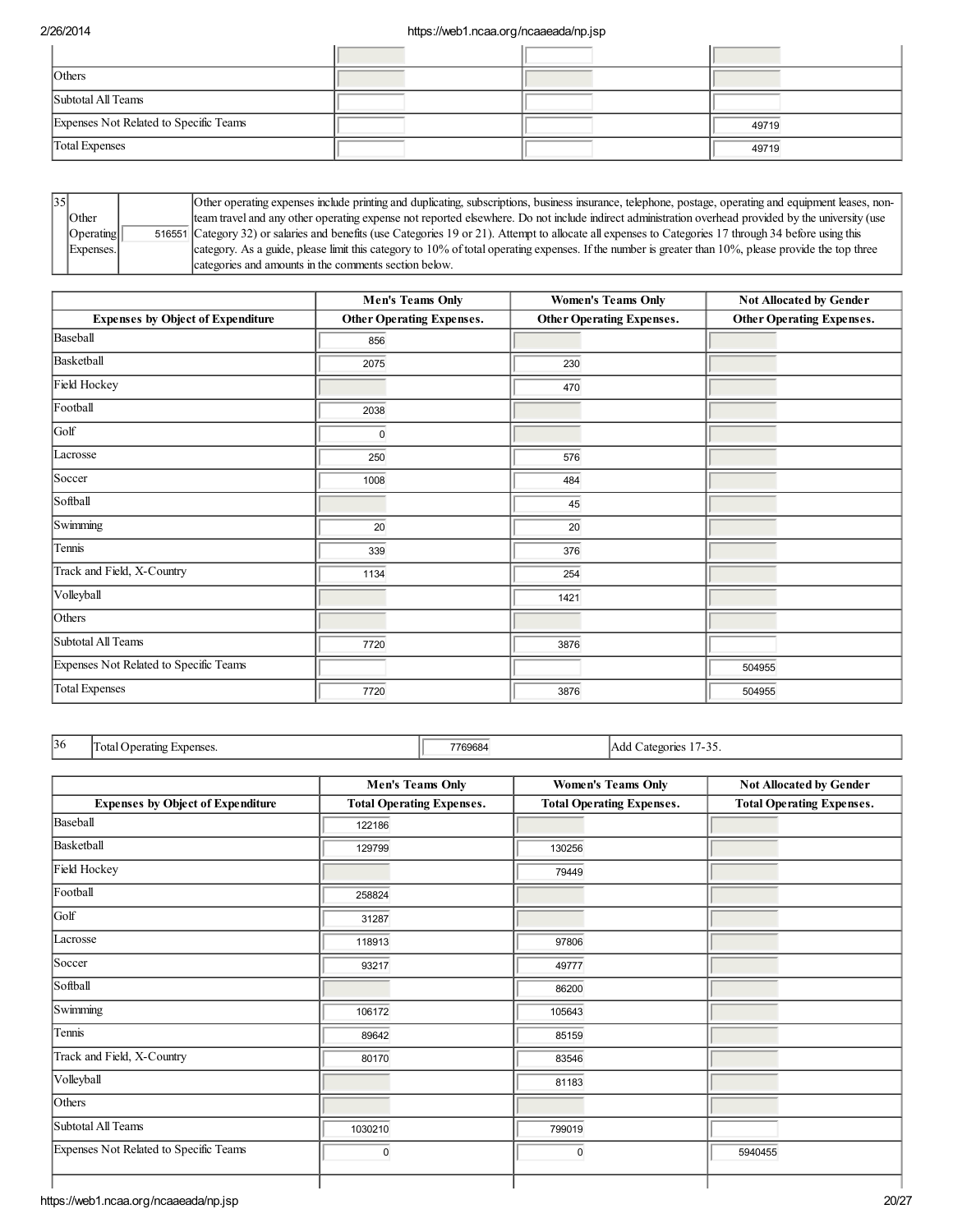| 2/26/2014 | https://web1.ncaa.org/ncaaeada/np.jsp |  |
|-----------|---------------------------------------|--|
|           |                                       |  |

| Total<br>*xnenses | 103021 <sup>2</sup> | 700010    | 1.000000<br>14 h F     |
|-------------------|---------------------|-----------|------------------------|
|                   | . <b>.</b> .        | ອອບເ<br>. | 594<br>¬◡<br>-- .- .-- |

|                    | t applicable, the amount of athletic-generated revenues or athletic reserves that are contributed back to your institution for other institutional<br>Ilnclude.                            |
|--------------------|--------------------------------------------------------------------------------------------------------------------------------------------------------------------------------------------|
| Ito                | . Amount reported should not be deducted from Direct Institutional Support (category $\tau$<br>7) allocated to athletics by your<br>ves outside of athletics. .<br>$^{\prime}$ limitatives |
| <i>Institution</i> | Imstitution                                                                                                                                                                                |

|                                          | <b>Men's Teams Only</b>         | <b>Women's Teams Only</b>       | Not Allocated by Gender         |
|------------------------------------------|---------------------------------|---------------------------------|---------------------------------|
| <b>Expenses by Object of Expenditure</b> | <b>Transfers to Institution</b> | <b>Transfers to Institution</b> | <b>Transfers to Institution</b> |
| Baseball                                 |                                 |                                 |                                 |
| Basketball                               |                                 |                                 |                                 |
| Field Hockey                             |                                 |                                 |                                 |
| Football                                 |                                 |                                 |                                 |
| Golf                                     |                                 |                                 |                                 |
| Lacrosse                                 |                                 |                                 |                                 |
| Soccer                                   |                                 |                                 |                                 |
| Softball                                 |                                 |                                 |                                 |
| Swimming                                 |                                 |                                 |                                 |
| Tennis                                   |                                 |                                 |                                 |
| Track and Field, X-Country               |                                 |                                 |                                 |
| Volleyball                               |                                 |                                 |                                 |
| Others                                   |                                 |                                 |                                 |
| Subtotal All Teams                       |                                 |                                 |                                 |
| Expenses Not Related to Specific Teams   |                                 |                                 |                                 |
| <b>Total Expenses</b>                    |                                 |                                 |                                 |

| 38 | Total<br>xnense | nco.<br>n.<br>$\cdot$ | $\overline{\phantom{a}}$<br>Categories 36-<br>Ađ<br>┘<br>. |
|----|-----------------|-----------------------|------------------------------------------------------------|
|----|-----------------|-----------------------|------------------------------------------------------------|

|                                          | <b>Men's Teams Only</b> | <b>Women's Teams Only</b> | Not Allocated by Gender |
|------------------------------------------|-------------------------|---------------------------|-------------------------|
| <b>Expenses by Object of Expenditure</b> | <b>Total Expenses</b>   | <b>Total Expenses</b>     | <b>Total Expenses</b>   |
| Baseball                                 |                         |                           |                         |
| Basketball                               |                         |                           |                         |
| Field Hockey                             |                         |                           |                         |
| Football                                 |                         |                           |                         |
| Golf                                     |                         |                           |                         |
| Lacrosse                                 |                         |                           |                         |
| Soccer                                   |                         |                           |                         |
| Softball                                 |                         |                           |                         |
| Swimming                                 |                         |                           |                         |
| Tennis                                   |                         |                           |                         |
| Track and Field, X-Country               |                         |                           |                         |
| Volleyball                               |                         |                           |                         |
| Others                                   |                         |                           |                         |
| Subtotal All Teams                       |                         |                           |                         |
| Expenses Not Related to Specific Teams   |                         |                           |                         |
| Total Expenses                           |                         |                           |                         |

50 Table 1 - - - Athletics Participation. A participant is a student-athlete who, as of the day of a varsity team's first scheduled contest in the traditionalseason: (a) is listed as a team member; (b) practices with the varsity team and receives coaching from one or more varsity coaches; or (c) receives athleticallyrelated student aid.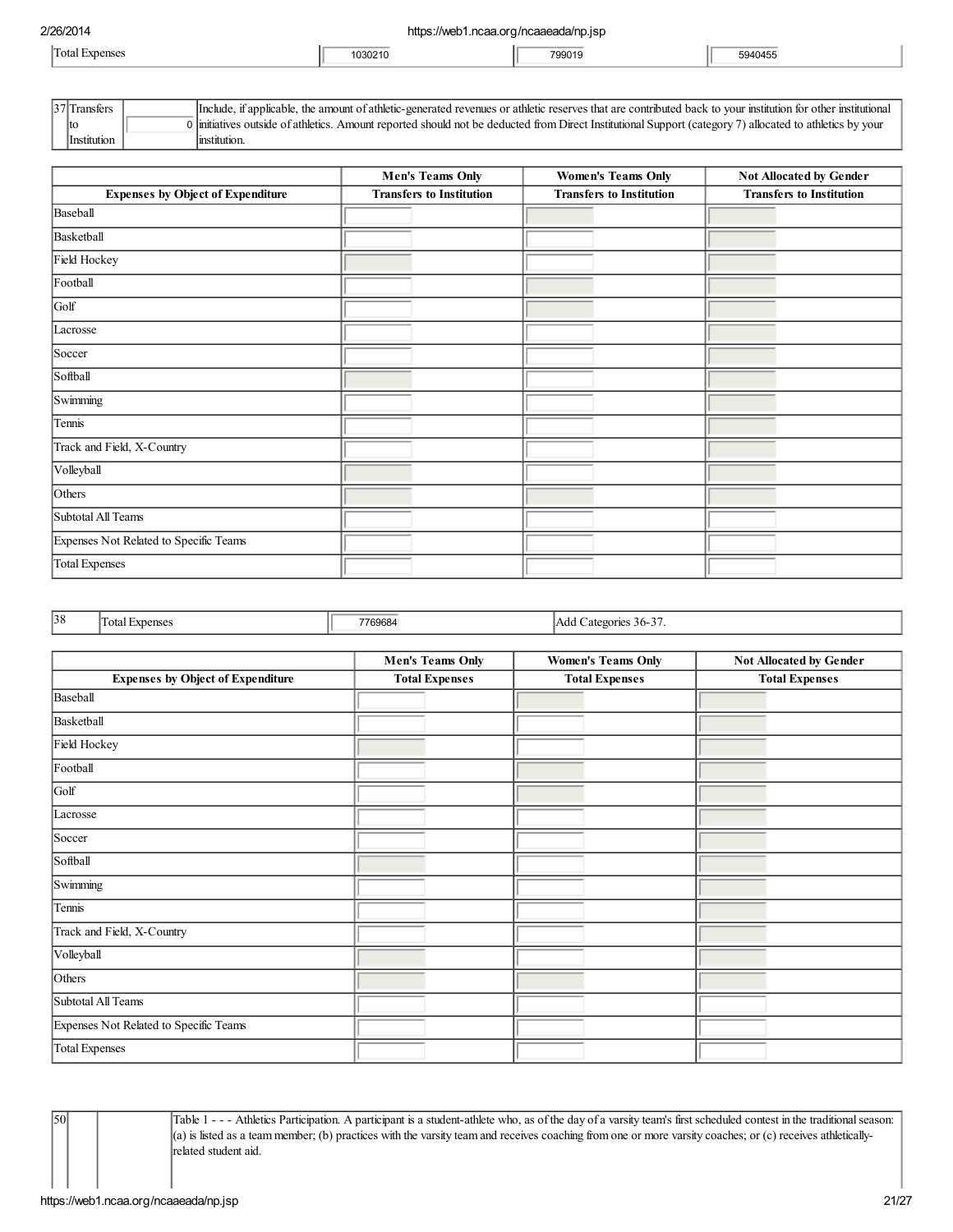Table 1

# 2/26/2014 https://web1.ncaa.org/ncaaeada/np.jsp  $\overline{548}$  Any student who satisfies one or more of the criteria above is a participant, including a student on a team the institution designates or defines as junior

varsity, freshman, or novice, or a student who does not play in a scheduled contest, whether for medicalreasons or to preserve eligibility (i.e., a redshirt).

|                                    |                               | Student-athletes who participate in more than one sport should be counted in each sport. The Coed Teams column is marked based on the content of the<br>sports sponsored table (Mixed Sports) in the School Info page. Male practice players are NOT to be included as participants in this table. |                                            |       |                                                                 |                         |                                                                |                |  |  |  |
|------------------------------------|-------------------------------|----------------------------------------------------------------------------------------------------------------------------------------------------------------------------------------------------------------------------------------------------------------------------------------------------|--------------------------------------------|-------|-----------------------------------------------------------------|-------------------------|----------------------------------------------------------------|----------------|--|--|--|
|                                    | <b>Number of Participants</b> |                                                                                                                                                                                                                                                                                                    |                                            |       | <b>Number of Participants</b><br>Participating on a Second Team |                         | <b>Number of Participants</b><br>Participating on a Third Team |                |  |  |  |
|                                    | Coed<br>Sport<br><b>Teams</b> |                                                                                                                                                                                                                                                                                                    | <b>Men's Teams</b><br><b>Women's Teams</b> |       | <b>Men's Teams</b><br><b>Women's Teams</b>                      |                         | <b>Men's Teams</b><br><b>Women's Teams</b>                     |                |  |  |  |
| Baseball                           |                               |                                                                                                                                                                                                                                                                                                    | 25                                         |       |                                                                 |                         |                                                                |                |  |  |  |
| Basketball                         |                               |                                                                                                                                                                                                                                                                                                    | 17                                         | 14    |                                                                 | $\mathbf{1}$            |                                                                |                |  |  |  |
| Cross Country                      |                               |                                                                                                                                                                                                                                                                                                    | 19                                         | 21    | 18                                                              | 14                      | 14                                                             | 14             |  |  |  |
| Field Hockey                       |                               |                                                                                                                                                                                                                                                                                                    |                                            | 17    |                                                                 | $\overline{4}$          |                                                                | $\overline{c}$ |  |  |  |
| Football                           |                               |                                                                                                                                                                                                                                                                                                    | 53                                         |       | $\overline{7}$                                                  |                         | 6                                                              |                |  |  |  |
| Golf                               |                               |                                                                                                                                                                                                                                                                                                    | 12                                         |       |                                                                 |                         |                                                                |                |  |  |  |
| Lacrosse                           |                               |                                                                                                                                                                                                                                                                                                    | 40                                         | 24    | $\mathbf{1}$                                                    | $\overline{\mathbf{4}}$ |                                                                |                |  |  |  |
| Soccer                             |                               |                                                                                                                                                                                                                                                                                                    | 29                                         | 27    |                                                                 | 4                       |                                                                | $\overline{2}$ |  |  |  |
| Softball                           |                               |                                                                                                                                                                                                                                                                                                    |                                            | 18    |                                                                 | $\mathbf{1}$            |                                                                |                |  |  |  |
| Swimming                           |                               |                                                                                                                                                                                                                                                                                                    | 31                                         | 29    | $\mathbf{1}$                                                    | $\overline{1}$          |                                                                |                |  |  |  |
| Tennis                             |                               |                                                                                                                                                                                                                                                                                                    | 15                                         | 14    |                                                                 |                         |                                                                |                |  |  |  |
| Track, Indoor                      |                               |                                                                                                                                                                                                                                                                                                    | 39                                         | 28    | 36                                                              | 28                      | 20                                                             | 18             |  |  |  |
| Track, Outdoor                     |                               |                                                                                                                                                                                                                                                                                                    | 35                                         | 29    | 33                                                              | 29                      | 20                                                             | 18             |  |  |  |
| Volleyball                         |                               |                                                                                                                                                                                                                                                                                                    |                                            | 12    |                                                                 |                         |                                                                |                |  |  |  |
| Others                             |                               |                                                                                                                                                                                                                                                                                                    |                                            |       |                                                                 |                         |                                                                |                |  |  |  |
| <b>Total Participants</b>          |                               |                                                                                                                                                                                                                                                                                                    | 315                                        | 233   | 96                                                              | 86                      | 60                                                             | 54             |  |  |  |
| Per Participants                   |                               |                                                                                                                                                                                                                                                                                                    | 57.5%                                      | 42.5% |                                                                 |                         |                                                                |                |  |  |  |
| Unduplicated Count of Participants |                               |                                                                                                                                                                                                                                                                                                    | 257.0                                      | 181.0 |                                                                 |                         |                                                                |                |  |  |  |

51 Table 2A 9 Table 2A - - - Head Coaches Assignments Men's Teams

|                                   |                                                                                                                                                     |                         |                                                             |                                               | <b>Head Coaches of Men's Teams</b>            |                                            |                                                      |  |
|-----------------------------------|-----------------------------------------------------------------------------------------------------------------------------------------------------|-------------------------|-------------------------------------------------------------|-----------------------------------------------|-----------------------------------------------|--------------------------------------------|------------------------------------------------------|--|
|                                   |                                                                                                                                                     |                         | <b>Male Coaches - Head Count</b>                            |                                               | <b>Female Coaches - Head Count</b>            |                                            |                                                      |  |
| <b>Sport</b>                      | <b>Full Time</b><br><b>Part Time</b><br><b>Full Time</b><br>University<br>Coaching<br>Coaching<br><b>Duties</b><br><b>Duties</b><br><b>Employee</b> |                         | <b>Part Time University</b><br><b>Employee or Volunteer</b> | <b>Full Time</b><br>Coaching<br><b>Duties</b> | <b>Part Time</b><br>Coaching<br><b>Duties</b> | <b>Full Time</b><br>University<br>Employee | Part Time University<br><b>Employee or Volunteer</b> |  |
| Baseball                          | 1                                                                                                                                                   |                         |                                                             |                                               |                                               |                                            |                                                      |  |
| Basketball                        | 1                                                                                                                                                   |                         |                                                             |                                               |                                               |                                            |                                                      |  |
| Football                          | 1                                                                                                                                                   |                         |                                                             |                                               |                                               |                                            |                                                      |  |
| Golf                              |                                                                                                                                                     | $\overline{ }$          |                                                             |                                               |                                               |                                            |                                                      |  |
| Lacrosse                          | 1                                                                                                                                                   |                         |                                                             |                                               |                                               |                                            |                                                      |  |
| Soccer                            | 1                                                                                                                                                   |                         |                                                             |                                               |                                               |                                            |                                                      |  |
| Swimming                          |                                                                                                                                                     | $\overline{\mathbf{1}}$ |                                                             |                                               |                                               |                                            |                                                      |  |
| Tennis                            |                                                                                                                                                     |                         |                                                             |                                               |                                               |                                            |                                                      |  |
| Track and<br>Field, X-<br>Country |                                                                                                                                                     | $\overline{1}$          | $\mathbf{1}$                                                |                                               |                                               |                                            |                                                      |  |
| Others                            |                                                                                                                                                     |                         |                                                             |                                               |                                               |                                            |                                                      |  |
| Coaching<br>Position Totals       | 5                                                                                                                                                   | 4                       | 9                                                           |                                               |                                               |                                            |                                                      |  |

 $\begin{array}{|c|c|c|c|c|}\n 52 & \text{Table 2B} & \text{Table 2B -- Head Coaches Assigments Women's Team}\n \end{array}$ 

|                                                |                  | <b>Head Coaches of Women's Teams</b> |                           |  |                                    |                  |                  |  |  |  |  |
|------------------------------------------------|------------------|--------------------------------------|---------------------------|--|------------------------------------|------------------|------------------|--|--|--|--|
|                                                |                  |                                      | Male Coaches - Head Count |  | <b>Female Coaches - Head Count</b> |                  |                  |  |  |  |  |
|                                                | <b>Full Time</b> | <b>Part Time</b>                     | <b>Full Time</b>          |  | <b>Full Time</b>                   | <b>Part Time</b> | <b>Full Time</b> |  |  |  |  |
| 22/27<br>https://web1.ncaa.org/ncaaeada/np.jsp |                  |                                      |                           |  |                                    |                  |                  |  |  |  |  |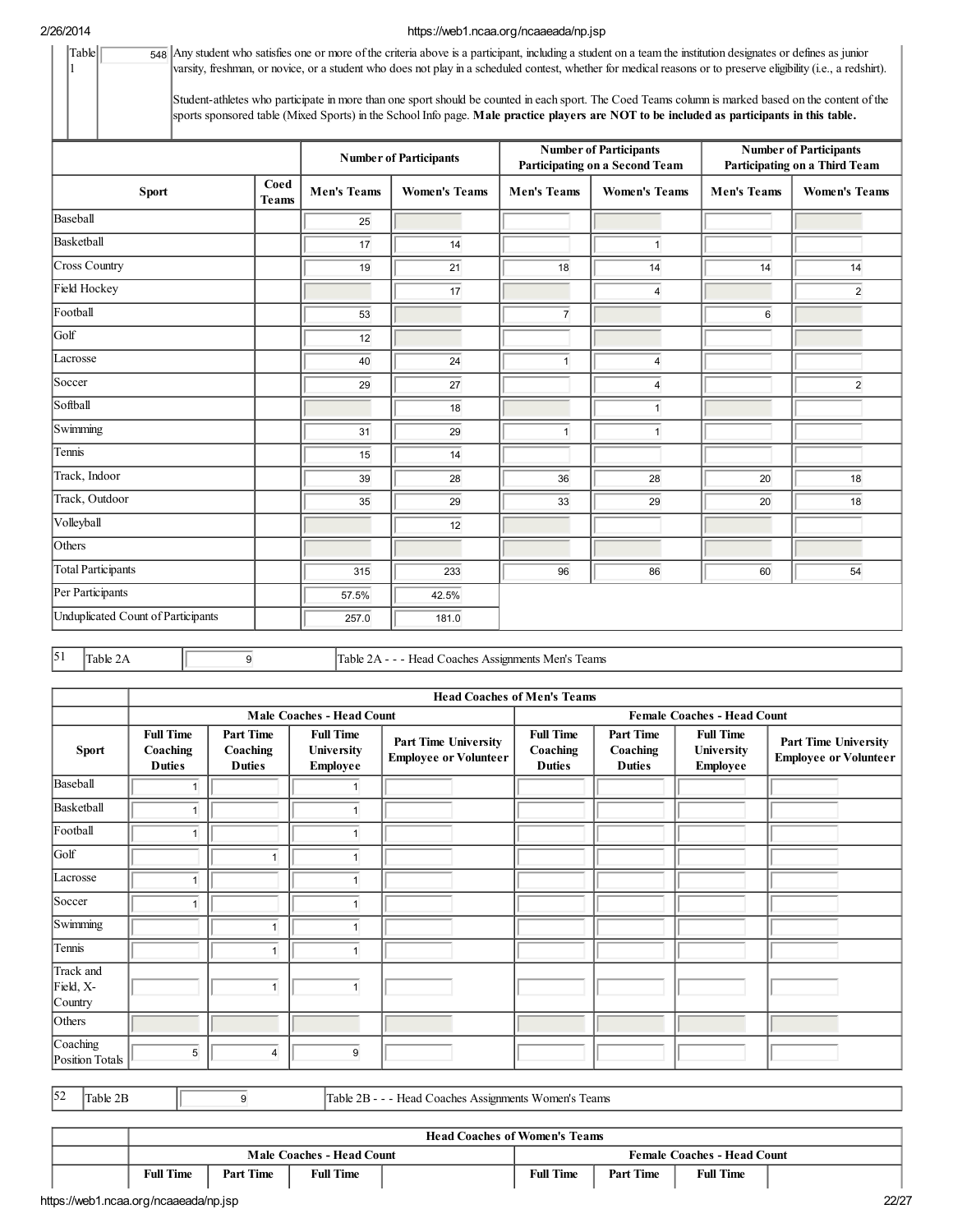| <b>Sport</b>                      | Coaching<br><b>Duties</b> | Coaching<br><b>Duties</b> | University<br><b>Employee</b> | <b>Part Time University</b><br><b>Employee or Volunteer</b> | Coaching<br><b>Duties</b> | Coaching<br><b>Duties</b> | University<br><b>Employee</b> | <b>Part Time University</b><br><b>Employee or Volunteer</b> |
|-----------------------------------|---------------------------|---------------------------|-------------------------------|-------------------------------------------------------------|---------------------------|---------------------------|-------------------------------|-------------------------------------------------------------|
| Basketball                        |                           |                           |                               |                                                             | $\overline{\mathbf{1}}$   |                           |                               |                                                             |
| Field Hockey                      |                           |                           |                               |                                                             | $\overline{1}$            |                           |                               |                                                             |
| Lacrosse                          |                           |                           |                               |                                                             |                           |                           |                               |                                                             |
| Soccer                            |                           |                           |                               |                                                             | $\overline{\mathbf{1}}$   |                           |                               |                                                             |
| Softball                          |                           |                           |                               |                                                             |                           |                           |                               |                                                             |
| Swimming                          |                           |                           |                               |                                                             |                           |                           |                               |                                                             |
| Tennis                            |                           |                           |                               |                                                             |                           |                           |                               |                                                             |
| Track and<br>Field, X-<br>Country |                           | f                         |                               |                                                             |                           |                           |                               |                                                             |
| Volleyball                        |                           |                           |                               |                                                             |                           |                           |                               |                                                             |
| Others                            |                           |                           |                               |                                                             |                           |                           |                               |                                                             |
| Coaching<br>Position Totals       |                           | 3                         | 3                             |                                                             | 6                         |                           | 6                             |                                                             |

 $\begin{array}{|l|c|c|c|}\n\hline\n\end{array}$  Table 3A - - - Assistant Coaches Assignments Men's Teams

|                                   |                                               |                                               |                                                          |                                                             | <b>Assistant Coaches of Men's Teams</b>       |                                               |                                            |                                                      |
|-----------------------------------|-----------------------------------------------|-----------------------------------------------|----------------------------------------------------------|-------------------------------------------------------------|-----------------------------------------------|-----------------------------------------------|--------------------------------------------|------------------------------------------------------|
|                                   |                                               |                                               | <b>Male Coaches - Head Count</b>                         |                                                             | <b>Female Coaches - Head Count</b>            |                                               |                                            |                                                      |
| <b>Sport</b>                      | <b>Full Time</b><br>Coaching<br><b>Duties</b> | <b>Part Time</b><br>Coaching<br><b>Duties</b> | <b>Full Time</b><br><b>University</b><br><b>Employee</b> | <b>Part Time University</b><br><b>Employee or Volunteer</b> | <b>Full Time</b><br>Coaching<br><b>Duties</b> | <b>Part Time</b><br>Coaching<br><b>Duties</b> | <b>Full Time</b><br>University<br>Employee | Part Time University<br><b>Employee or Volunteer</b> |
| Baseball                          |                                               |                                               |                                                          |                                                             |                                               |                                               |                                            |                                                      |
| Basketball                        |                                               |                                               |                                                          |                                                             |                                               |                                               |                                            |                                                      |
| Football                          | $\overline{2}$                                | 5                                             | 4                                                        | 3                                                           |                                               |                                               |                                            |                                                      |
| Golf                              |                                               |                                               |                                                          |                                                             |                                               |                                               |                                            |                                                      |
| Lacrosse                          |                                               |                                               |                                                          |                                                             |                                               |                                               |                                            |                                                      |
| Soccer                            |                                               |                                               |                                                          |                                                             |                                               |                                               |                                            |                                                      |
| Swimming                          |                                               | $\overline{2}$                                |                                                          |                                                             |                                               | 1                                             |                                            |                                                      |
| Tennis                            |                                               | $\overline{2}$                                | 4                                                        |                                                             |                                               |                                               |                                            |                                                      |
| Track and<br>Field, X-<br>Country |                                               | $\overline{2}$                                | $\overline{2}$                                           |                                                             |                                               | $\mathbf{1}$                                  |                                            |                                                      |
| Others                            |                                               |                                               |                                                          |                                                             |                                               |                                               |                                            |                                                      |
| Coaching<br>Position Totals       | $\overline{4}$                                | 15                                            | 10                                                       | 9                                                           |                                               | $\overline{2}$                                | $\mathbf{1}$                               |                                                      |

 $\begin{array}{|l|l|}\n 54 & \text{Table 3B} \\
\hline\n 15 & \text{Table 3B} - - \text{Assistant Coaches Assigments Women's Team}\n \end{array}$ 

|                                   |                                               |                                               |                                                                                                           |  | <b>Assistant Coaches of Women's Teams</b>     |                                               |                                                          |                                                      |  |
|-----------------------------------|-----------------------------------------------|-----------------------------------------------|-----------------------------------------------------------------------------------------------------------|--|-----------------------------------------------|-----------------------------------------------|----------------------------------------------------------|------------------------------------------------------|--|
|                                   |                                               |                                               | <b>Male Coaches - Head Count</b>                                                                          |  |                                               | <b>Female Coaches - Head Count</b>            |                                                          |                                                      |  |
| <b>Sport</b>                      | <b>Full Time</b><br>Coaching<br><b>Duties</b> | <b>Part Time</b><br>Coaching<br><b>Duties</b> | <b>Full Time</b><br>Part Time University<br><b>University</b><br><b>Employee or Volunteer</b><br>Employee |  | <b>Full Time</b><br>Coaching<br><b>Duties</b> | <b>Part Time</b><br>Coaching<br><b>Duties</b> | <b>Full Time</b><br><b>University</b><br><b>Employee</b> | Part Time University<br><b>Employee or Volunteer</b> |  |
| Basketball                        |                                               |                                               |                                                                                                           |  |                                               |                                               |                                                          |                                                      |  |
| Field Hockey                      |                                               |                                               |                                                                                                           |  |                                               |                                               |                                                          |                                                      |  |
| Lacrosse                          |                                               |                                               |                                                                                                           |  |                                               |                                               |                                                          |                                                      |  |
| Soccer                            |                                               |                                               |                                                                                                           |  |                                               |                                               |                                                          |                                                      |  |
| Softball                          |                                               |                                               |                                                                                                           |  |                                               |                                               |                                                          |                                                      |  |
| Swimming                          |                                               | 2                                             |                                                                                                           |  |                                               |                                               |                                                          |                                                      |  |
| Tennis                            |                                               | $\overline{2}$                                |                                                                                                           |  |                                               |                                               |                                                          |                                                      |  |
| Track and<br>Field, X-<br>Country |                                               | $\overline{2}$                                | $\overline{c}$                                                                                            |  |                                               | $\overline{\mathbf{1}}$                       |                                                          |                                                      |  |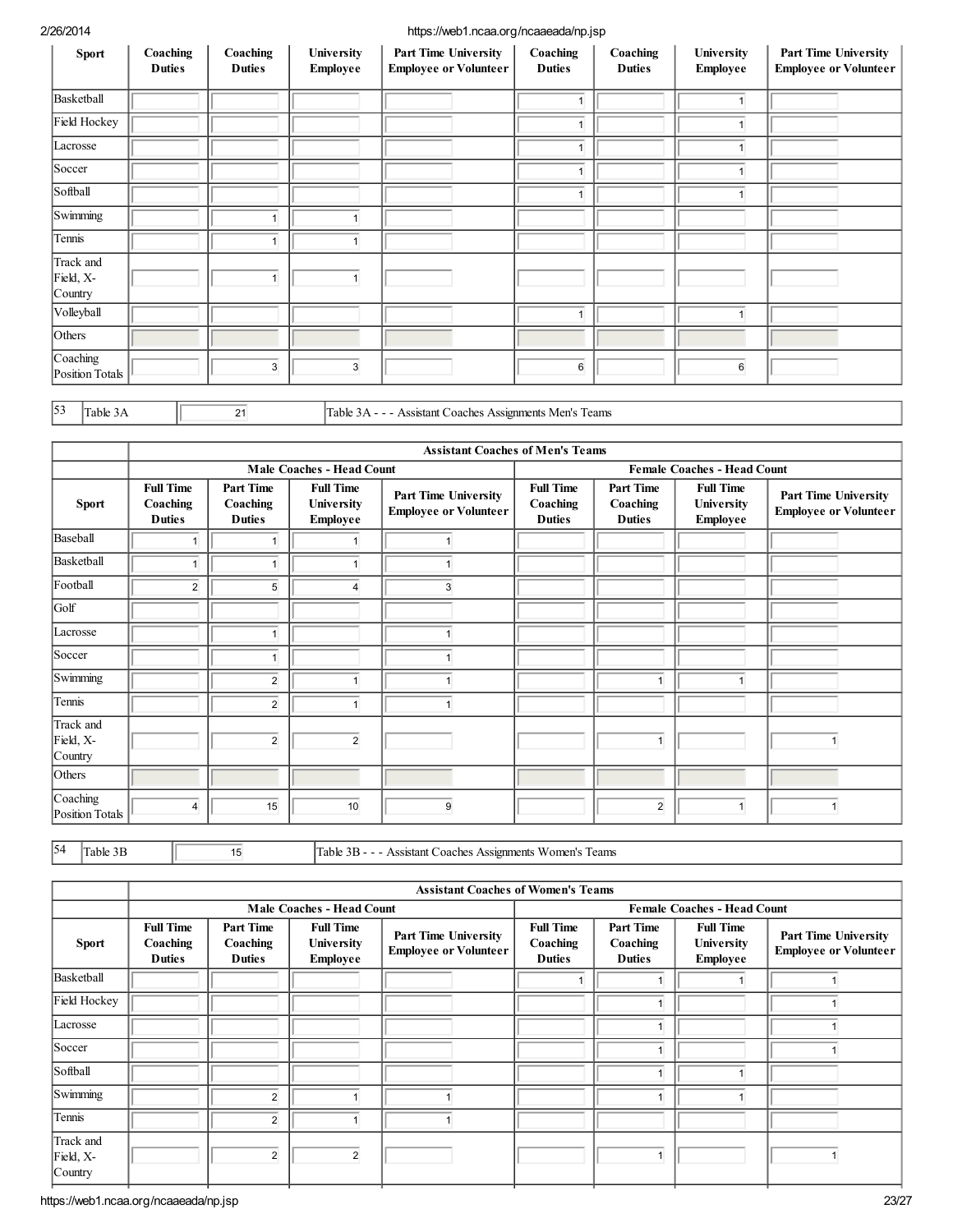| Volleyball                  |  |  |  |  |
|-----------------------------|--|--|--|--|
| Others                      |  |  |  |  |
| Coaching<br>Position Totals |  |  |  |  |

|                 |                                                                                                                                                  |                                                                                                                                                            | <b>Operating Expenses</b> |  | Per Capita Expenses |  |  |  |
|-----------------|--------------------------------------------------------------------------------------------------------------------------------------------------|------------------------------------------------------------------------------------------------------------------------------------------------------------|---------------------------|--|---------------------|--|--|--|
| <b>Expenses</b> |                                                                                                                                                  | team managers and trainers), and others; and (B) Officials. This is calculated from data entered earlier in the system.                                    |                           |  |                     |  |  |  |
| Operating       |                                                                                                                                                  | 739611 expenses"), for (A) Lodging, meals, transportation, uniforms, and equipment for coaches, team members, support staff (including, but not limited to |                           |  |                     |  |  |  |
| 56 Table 4 -    | All expenses an institution incurs attributable to home, away, and neutral-site intercollegiate athletic contests (commonly known as "game-day") |                                                                                                                                                            |                           |  |                     |  |  |  |

|                                |                    | <b>Operating Expenses</b> |                    | Per Capita Expenses  |
|--------------------------------|--------------------|---------------------------|--------------------|----------------------|
| <b>Sport</b>                   | <b>Men's Teams</b> | <b>Women's Teams</b>      | <b>Men's Teams</b> | <b>Women's Teams</b> |
| Baseball                       | 46862              |                           | 1874               |                      |
| Basketball                     | 47540              | 42398                     | 2796               | 3028                 |
| Field Hockey                   |                    | 29823                     |                    | 1754                 |
| Football                       | 70827              |                           | 1336               |                      |
| Golf                           | 26532              |                           | 2211               |                      |
| Lacrosse                       | 63190              | 41335                     | 1580               | 1722                 |
| Soccer                         | 30000              | 30730                     | 1034               | 1138                 |
| Softball                       |                    | 32267                     |                    | 1793                 |
| Swimming                       | 42898              | 42351                     | 1384               | 1460                 |
| Tennis                         | 45226              | 41696                     | 3015               | 2978                 |
| Track and Field, X-Country     | 39275              | 39584                     | 422                | 507                  |
| Volleyball                     |                    | 27077                     |                    | 2256                 |
| Others                         |                    |                           |                    |                      |
| <b>Total Operating Expense</b> | 412350             | 327261                    | 1309               | 1405                 |
| Percent of Total               | 55.8%              | 44.2%                     |                    |                      |

### **Comments**

| 155 | omments | Please include any comments.                                                                                                                                                   |
|-----|---------|--------------------------------------------------------------------------------------------------------------------------------------------------------------------------------|
|     |         |                                                                                                                                                                                |
|     |         | This comment is related to question #9, NCAA Conference Distributions, including all Tournament Revenues. We did not enter any revenue for question #9 because this revenue is |

already included in question #7, Direct Institutional Support. Our Athletics Department operating budget contains two budget allocations that cover (1) NCAA post-season conference contributions and (2) tournament hosting. These amounts are part of the question #7 totals.

Regarding question #27, Game Expenses, this total does not include the "game management" part of the assistant coaches' salaries because this is already included in question #21 "Support Staff, Administrative Salaries, Benefits & Bonuses Paid by the University."

## Revenues by Sport

| 70 |                       |         | You must also include revenues attributable to intercollegiate athletic activities. This means revenues from appearance guarantees and options, an         |
|----|-----------------------|---------|------------------------------------------------------------------------------------------------------------------------------------------------------------|
|    | Table 7<br>. <i>.</i> | 3081921 | alathletic conference, tournament or bowl games, concessions, contributions from alumni and others, institutional support, program advertising and sales,  |
|    | Revenues.             |         | radio and television, royalties, signage and other sponsorships, sports camps, State or other government support, student activity fees, ticket and luxury |
|    |                       |         | box sales, and any other revenues attributable to intercollegiate athletic activities. This is calculated from data entered earlier in the system.         |

|                                                | <b>Men's Teams Only</b> | <b>Women's Teams Only</b> | <b>Not Allocated by Gender</b> | <b>Total</b>         |
|------------------------------------------------|-------------------------|---------------------------|--------------------------------|----------------------|
| <b>Revenues Attributable to Specific Teams</b> | Table 7 -- Revenues.    | Table 7 - Revenues.       | Table 7 - Revenues.            | Table 7 -- Revenues. |
| Baseball                                       | 122186                  |                           |                                | 122186               |
| Basketball                                     | 130549                  | 130257                    |                                | 260806               |
| Field Hockey                                   |                         | 79448                     |                                | 79448                |
| Football                                       | 258825                  |                           |                                | 258825               |
| Golf                                           | 31287                   |                           |                                | 31287                |
| Lacrosse                                       | 118912                  | 97807                     |                                | 216719               |
| Soccer                                         | 93218                   | 49778                     |                                | 142996               |
| Softball                                       |                         | 86201                     |                                | 86201                |
| Swimming                                       | 116172                  | 120642                    |                                | 236814               |
| Tennis                                         |                         |                           |                                |                      |

https://web1.ncaa.org/ncaaeada/np.jsp 24/27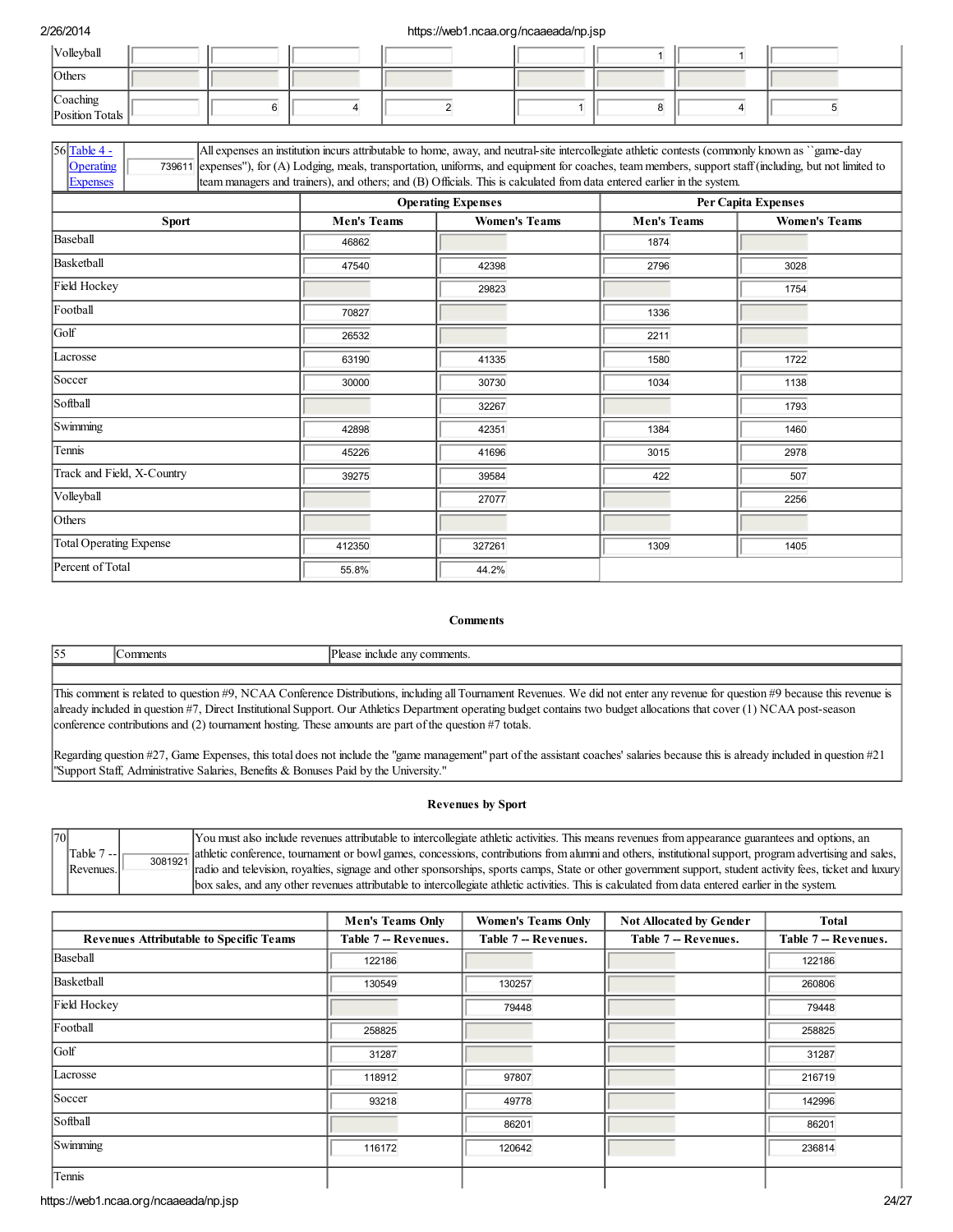|                                                 | 89642   | 85159  |         | 174801  |
|-------------------------------------------------|---------|--------|---------|---------|
| Track and Field, X-Country                      | 80170   | 83545  |         | 163715  |
| Volleyball                                      |         | 81183  |         | 81183   |
| Others                                          |         |        |         |         |
| Total Revenue excluding football and basketball | 651587  | 683763 |         | 1335350 |
| <b>Total Revenue</b>                            | 1040961 | 814020 |         | 1854981 |
| Revenue Not Related to Specific Teams           |         |        | 1226940 | 1226940 |
| Grand Total Revenue                             | 1040961 | 814020 | 1226940 | 3081921 |

## Expenses by Sport

| 71 |  | $\int$ Table 8 - | Expenses attributable to intercollegiate athletic activities. These include appearance guarantees and options, athletically related student aid, contract        |
|----|--|------------------|------------------------------------------------------------------------------------------------------------------------------------------------------------------|
|    |  |                  | $\frac{1}{2}$ services, equipment, fundraising activities, operating expenses i.e.(game-day expenses), promotional activities, recruiting expenses, salaries and |
|    |  | Expenses.        | benefits, supplies, travel, and any other expenses attributable to intercollegiate athletic activities. This is calculated from data entered earlier in the      |
|    |  |                  | svstem.                                                                                                                                                          |

|                                                  | <b>Men's Teams Only</b> | <b>Women's Teams Only</b> | <b>Not Allocated by Gender</b> | <b>Total</b>        |
|--------------------------------------------------|-------------------------|---------------------------|--------------------------------|---------------------|
| <b>Expenses Attributable to Specific Teams</b>   | Table 8 - Expenses.     | Table 8 - Expenses.       | Table 8 - Expenses.            | Table 8 - Expenses. |
| Baseball                                         | 122186                  |                           |                                | 122186              |
| Basketball                                       | 129799                  | 130256                    |                                | 260055              |
| Field Hockey                                     |                         | 79449                     |                                | 79449               |
| Football                                         | 258824                  |                           |                                | 258824              |
| Golf                                             | 31287                   |                           |                                | 31287               |
| Lacrosse                                         | 118913                  | 97806                     |                                | 216719              |
| Soccer                                           | 93217                   | 49777                     |                                | 142994              |
| Softball                                         |                         | 86200                     |                                | 86200               |
| Swimming                                         | 106172                  | 105643                    |                                | 211815              |
| Tennis                                           | 89642                   | 85159                     |                                | 174801              |
| Track and Field, X-Country                       | 80170                   | 83546                     |                                | 163716              |
| Volleyball                                       |                         | 81183                     |                                | 81183               |
| Others                                           |                         |                           |                                | $\Omega$            |
| Total Expenses excluding football and basketball | 641587                  | 668763                    |                                | 1310350             |
| <b>Total Expenses</b>                            | 1030210                 | 799019                    |                                | 1829229             |
| Expenses Not Related to Specific Teams           |                         |                           | 1219681                        | 1219681             |
| Grand Total Expenses                             | 1030210                 | 799019                    | 1219681                        | 3048910             |

### Miscellaneous Information

17 Athletically Include the total amount of athletically related student aid awarded, including summer school and tuition discounts and waivers (including aid given to student-athletes Related Student Aid who have exhausted their eligibility or who are inactive due to medical reasons). Athletics aid awarded to non-athletes (student-managers, graduate assistants, trainers) should be reported as Expenses Not Related to Specific Teams. It is permissible to report only dollars in the Expenses Not Related to Specific Teams row as long as you have reported non-zero entries for Equivalencies, Number of Students, and Dollars (all 3 required) for at least one sport.

| Men's Teams   |  |
|---------------|--|
| Women's Teams |  |
| Total Amount  |  |

24 Recruiting Expenditures and such. Include value of use of institution?s own vehicles or airplanes as well as in-kind value of loaned or contributed transportation. Include transportation, lodging and meals for prospective student-athletes and institutional personnel on official and unofficial visits, telephone call charges, postage

| I<br>Men's Teams |  |
|------------------|--|
|------------------|--|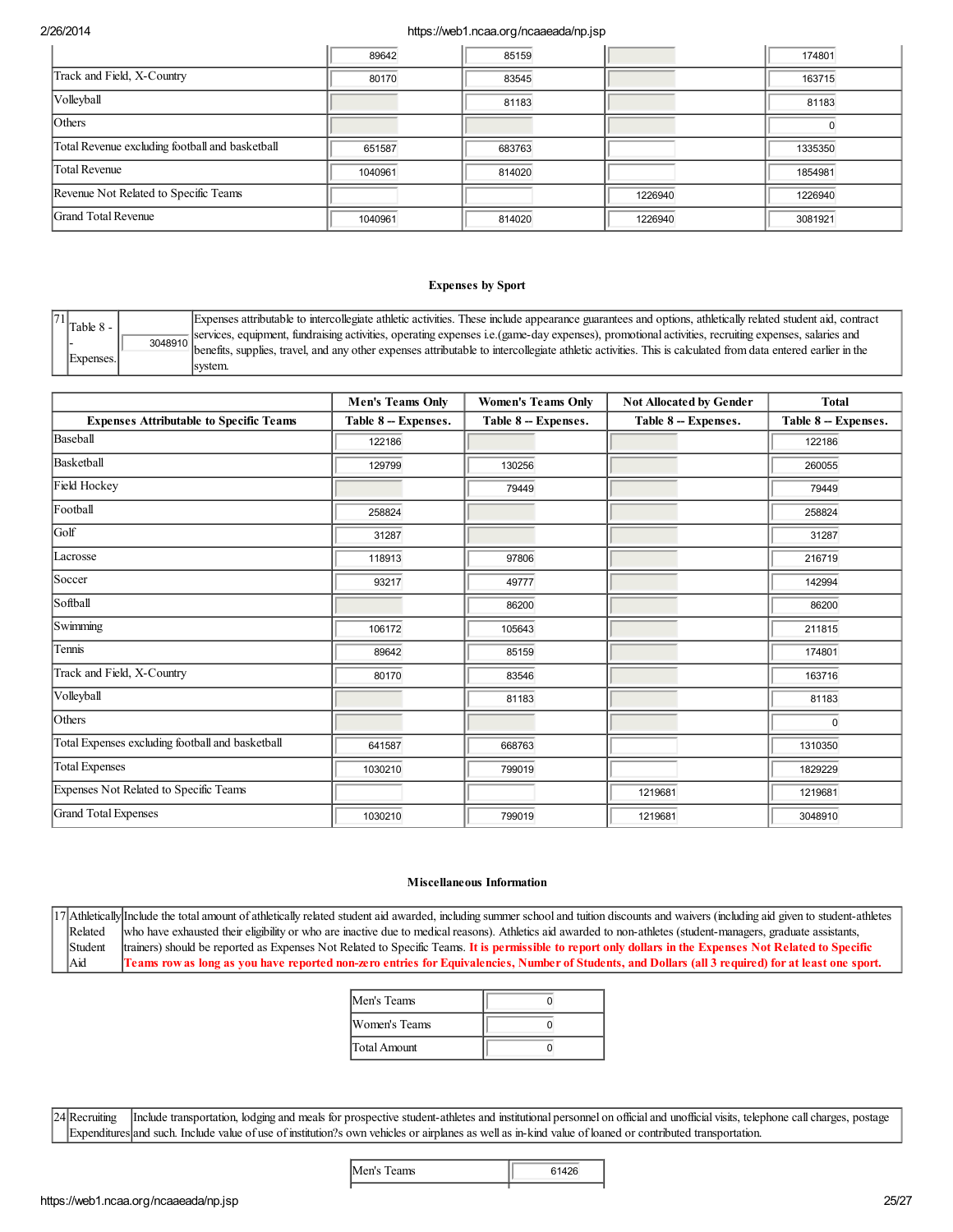| Women's Teams             | 37892 |  |
|---------------------------|-------|--|
| Total Recruiting Expenses | 99318 |  |

| 19I |      | Include gross salaries, bonuses and benefits provided to head and assistant coaches, which includes all gross wages, benefits and bonuses attributable to coaching that       |
|-----|------|-------------------------------------------------------------------------------------------------------------------------------------------------------------------------------|
|     | Head | would be reportable on university and related entities (e.g., foundations, booster clubs) W-2 and 1099 forms (e.g., car stipend, country club membership, entertainment       |
|     |      | Coaches allowance, clothing allowance, speaking fees, housing allowance, supplemental retirement allowance, compensation from camps, radio income, television income, tuttion |
|     |      | Salaries remission, earned deferred compensation benefits). Place any payment made to previous coaches to satisfy a contractual agreement for coaching in Category 23         |
|     |      | (Severance Payments).                                                                                                                                                         |

| <b>Average Salaries of Head Coaches</b> | <b>Dollars per FTE</b> | <b>FTE's</b> | <b>Dollars per Position</b> | <b>Number of Positions</b> |
|-----------------------------------------|------------------------|--------------|-----------------------------|----------------------------|
| Men's Teams                             | 47280.74               | 6.8          | 35723.22                    |                            |
| Women's Teams                           | 42325                  | 6.8          | 31978.89                    |                            |

19 Assistant would be reportable on university and related entities (e.g., foundations, booster clubs) W-2 and 1099 forms (e.g., car stipend, country club membership, entertainment Coaches allowance, clothing allowance, speaking fees, housing allowance, supplemental retirement allowance, compensation from camps, radio income, television income, tuition Salaries remission, earned deferred compensation benefits). Place any payment made to previous coaches to satisfy a contractual agreement for coaching in Category 23 Include gross salaries, bonuses and benefits provided to head and assistant coaches, which includes all gross wages, benefits and bonuses attributable to coaching that (Severance Payments).

| <b>Average Salaries of Assistant Coaches</b> | <b>Dollars per FTE</b> | <b>FTE's</b> | <b>Dollars per Position</b> | <b>Number of Positions</b> |
|----------------------------------------------|------------------------|--------------|-----------------------------|----------------------------|
| Men's Teams                                  | 22384.73               | 10.15        | 11360.25                    | 20                         |
| Women's Teams                                | 19344.22               | 7.35         | 8886.25                     | 16                         |

# Statement of Revenues and Expenses

For the year ended June 30, 2013 (UNAUDITED)

|                         |                                                                                                             |          |                   |                   |               | Non-            |              |
|-------------------------|-------------------------------------------------------------------------------------------------------------|----------|-------------------|-------------------|---------------|-----------------|--------------|
|                         |                                                                                                             |          | Men's             | Women's           | Other         | Program         |              |
| ID                      | <b>Item</b>                                                                                                 | Football | <b>Basketball</b> | <b>Basketball</b> | <b>Sports</b> | <b>Specific</b> | <b>Total</b> |
| 1                       | <b>Ticket Sales.</b>                                                                                        |          | 0                 |                   | $\sqrt{ }$    | $\Omega$        |              |
| $\vert$ 2               | Student Fees                                                                                                | $\Omega$ | Ô                 | 0                 | $\Omega$      | $\Omega$        |              |
| $\overline{3}$          | Guarantees.                                                                                                 | $\Omega$ | 750               | $\Omega$          | $\theta$      | $\Omega$        | 750          |
| $\overline{4}$          | Contributions.                                                                                              |          | 0                 |                   |               | $\Omega$        |              |
| 5                       | Compensation and Benefits Provided by a Third<br>Party.                                                     |          |                   |                   |               |                 |              |
| $\overline{6}$          | Direct State or Other Government Support.                                                                   | $\Omega$ | $\Omega$          |                   | $\Omega$      | $\Omega$        |              |
| $\overline{7}$          | Direct Institutional Support.                                                                               | 258825   | 129799            | 130257            | 1310350       | 1219681         | 3048912      |
| $\overline{\mathbf{8}}$ | Indirect Facilities and Administrative Support.                                                             | $\Omega$ | Ô                 | $\Omega$          | $\Omega$      | 4720774         | 4720774      |
| 9                       | NCAA/Conference Distributions including all<br>tournament revenues.                                         |          |                   |                   |               |                 |              |
| 10                      | Broadcast, Television, Radio, and Internet Rights.                                                          | $\Omega$ |                   |                   | ſ             | $\Omega$        |              |
| 11                      | Program Sales, Concessions, Novelty Sales, and<br>Parking.                                                  |          |                   |                   |               |                 |              |
| $ 12\rangle$            | Royalties, Licensing, Advertisements and<br>Sponsorships.                                                   |          |                   | 0                 | 25000         | $\Omega$        | 25000        |
| 13                      | Sports Camp Revenues.                                                                                       | $\Omega$ | 0                 | 0                 | $\Omega$      | $\Omega$        |              |
| 14                      | Endowment and Investment Income.                                                                            |          |                   |                   | $\sqrt{ }$    | 7259            | 7259         |
| 15                      | Other Operating Revenue.                                                                                    | $\Omega$ | 0                 | $\Omega$          | $\sqrt{ }$    |                 |              |
| 16                      | Total Operating Revenue.                                                                                    | 258825   | 130549            | 130257            | 1335350       | 5947714         | 7802695      |
| Expenses                |                                                                                                             |          |                   |                   |               |                 |              |
| 17                      | Athletic Student Aid.                                                                                       | $\Omega$ | 0                 |                   | $\Omega$      | $\Omega$        |              |
| 18                      | Guarantees.                                                                                                 |          | ∩                 |                   | $\sqrt{ }$    | $\Omega$        |              |
| 19                      | Coaching Salaries, Benefits, and Bonuses Paid by the<br>University and Related Entities.                    | 162150   | 73902             | 82053             | 660599        | $\Omega$        | 978704       |
| 20                      | Coaching Other Compensation and Benefits Paid by<br>a Third Party.                                          | Ω        |                   |                   |               |                 |              |
| $\vert$ 21              | Support Staff/Administrative Salaries, Benefits and<br>Bonuses Paid by the University and Related Entities. | ∩        |                   | ∩                 | ſ             | 646181          | 646181       |
| $\overline{22}$         | Support Staff/Administrative Other Compensation<br>and Benefits Paid by a Third Party.                      | 0        |                   |                   |               |                 |              |
| loa.                    | Severance Payments                                                                                          | ΛI       | ΛI                | Λl                | $\Omega$      | ΩI              |              |

https://web1.ncaa.org/ncaaeada/np.jsp 26/27